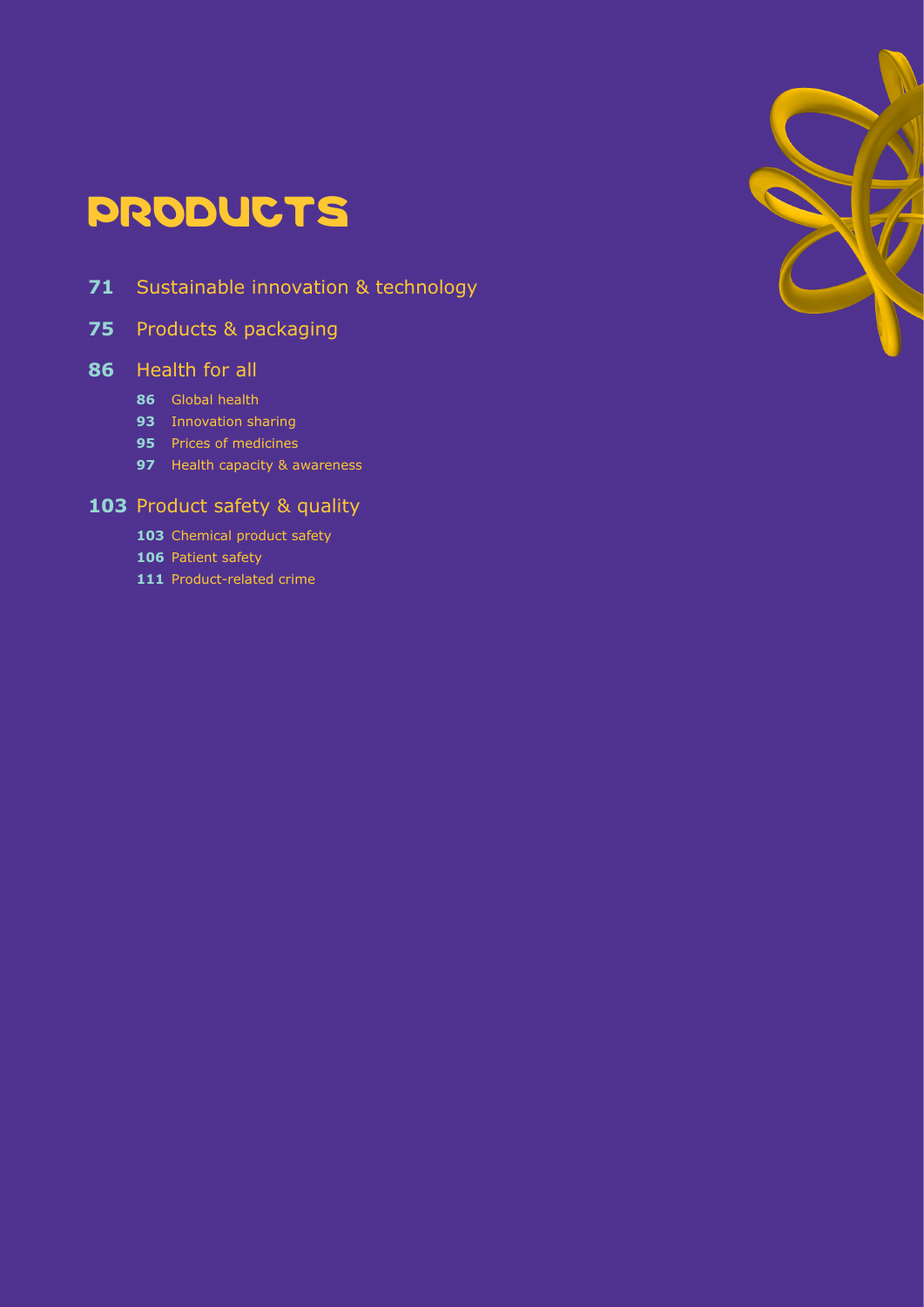# Sustainable innovation & technology

We are committed to creating solutions that positively impact people and the environment. To this end, we are determined to make discoveries that change the landscape of entire industries and drive technological as well as scientific innovation to solve the most critical issues of today and tomorrow. Customers, investors and regulators across our markets are increasingly seeking sustainable product solutions.

# Our approach to creating sustainable innovation and technology

The sustainable innovation that we envision or drive forward must align with and support the [three goals](#page-12-0) of our sustainability strategy. We define sustainable innovation as new or improved products, services, technologies, or processes that generate economic benefits and have positive environmental and social impacts. Therefore, we develop **long-term solutions** for our innovation and research activities long-term solutions that consider the entire value chain and evaluate each product's impact over its lifecycle.

Research and development (R&D) play an essential role in further improving our sustainability performance. They are critical elements that determine the sustainability impact of our products, from their initial conception to market launch. Our business sectors create tailored sustainability strategies to develop products that benefit patients and customers. We are also improving the way we measure our progress, which includes the introduction of [sustainability criteria](#page-74-1) within our product development processes.

In 2021, we partnered with the well-established patent information platform LexisNexis® PatentSight® to assess the sustainability impact of our intellectual property. Building on this, we will start disclosing the share of newly published sustainability-related patent families as of the reporting year 2022.

To develop pioneering solutions that have a positive impact on society and foster organic growth, we are exploring transformative technologies beyond our core products and markets. At the same time, we maintain strategic proximity to our business sectors in order to leverage our existing assets and capabilities. Business model innovation, including digital business models, is one approach we use to generate value for our business and stakeholders.

We fuel transformative technologies through internal incubation, partnerships or strategic investments and collaboration with academia. In addition, we continually seek to foster and encourage [open innovation](#page-92-0).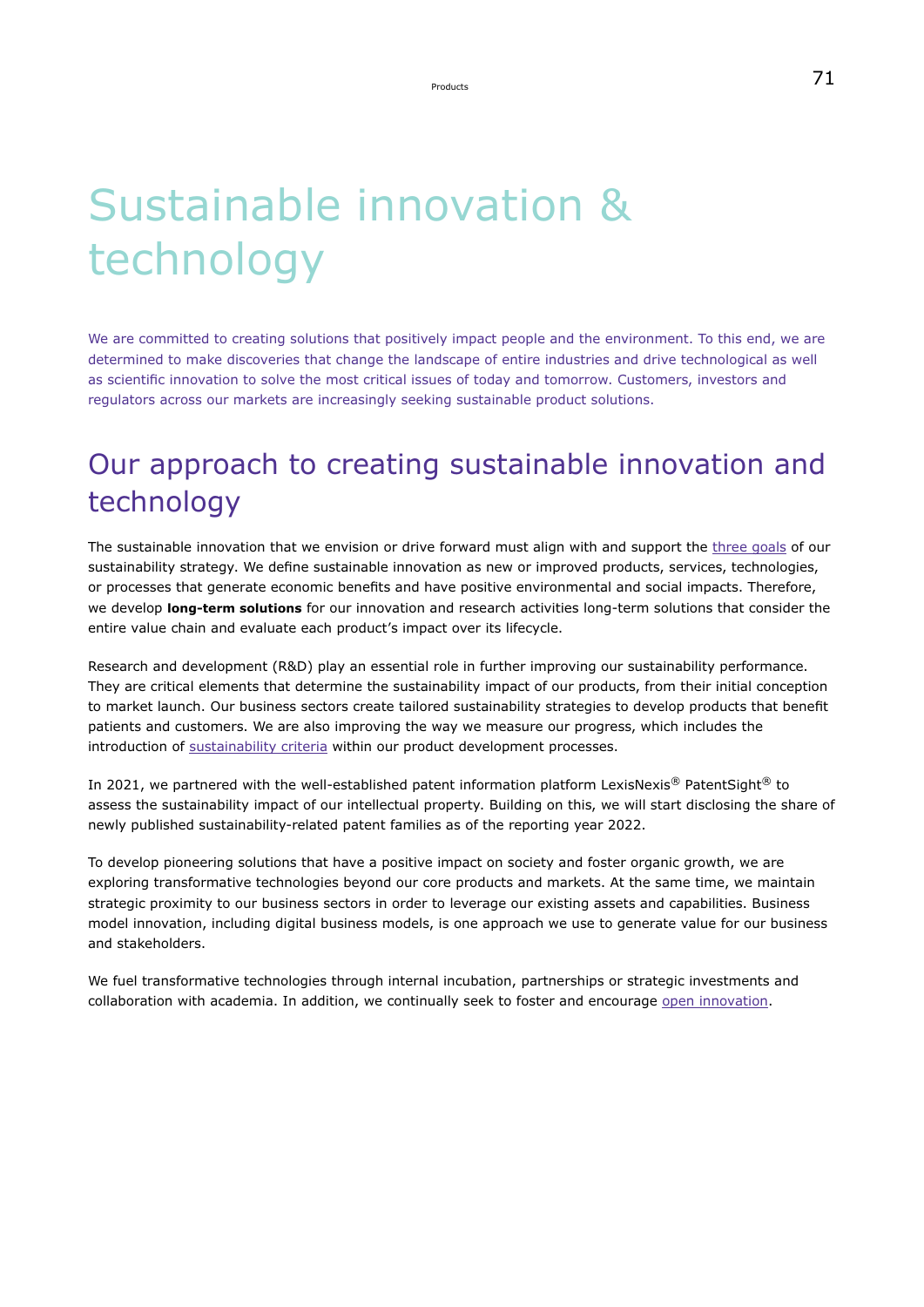# Roles and responsibilities

The organizational set-up of our R&D activities reflects the overall structure of our company. All three of our business sectors operate independent R&D units that pursue their own innovation strategies. **Group Corporate Sustainability** supports our business sectors and group functions to advance and integrate sustainability within our R&D and innovation processes in line with our shared goals.

Our new **Group Science & Technology Office** leads the implementation of our combined strategy for innovation and "data & digital", enabling innovation across our business sectors while harnessing the power of highly advanced data and digital capacities. It aims to identify and integrate transformative technology trends into our business sectors while maintaining a company-wide view of our tech roadmap and innovation portfolio. In addition, it ensures the strategic fit of our innovation fields. Fostering data & digital is key to accelerating sustainable innovation and enabling rapid action and personalized offerings. Innovation projects are incubated either through our corporate innovation teams or in the business sectors.

Lastly, we are also investing in sustainable solutions via **M Ventures**, our strategic corporate venture capital fund. It complements our Life Science, Healthcare and Electronics business sectors by focusing on investments in two areas of high strategic relevance to our company: digital technology and sustainability.

M Ventures' sustainability investment strategy follows two fundamental approaches. Firstly, investments that offer sustainable solutions relevant to our three business sectors may include novel solutions for reducing emissions or waste, green life science technologies or green electronics technologies. These solutions may be more energy- or resource-efficient or may create a product that has a lower carbon footprint or is designed for circularity.

Secondly, investments that leverage our core competencies to drive sustainability in other markets may include start-ups addressing sustainable foods, biomaterials or even hydrogen technology. An investment in these kinds of industries or markets would aim to use competencies within our company, such as how our life science technologies can be leveraged for sustainable foods.

# Our commitment: Aiming for circularity

Within our R&D processes, we continuously improve and integrate sustainability KPIs to measure the **sustainability performance of our products and portfolio**. For example, our Life Science business sector developed Design for Sustainability [\(DfS\)](#page-74-1) as well as the [DOZN](#page-78-0)™ tool to enable the creation of more sustainable products for our customers. In addition, several circular economy initiatives are underway throughout the organization, some of which are in collaboration with external partners.

More information on sustainable product design can be found in the ["Sustainable products & packaging](#page-74-0)" chapter.

# Accelerating the future of food: Cultured meat

Our Cultured Meat Innovation Field focuses on the biotechnology required to produce genuine meat grown in vitro. This research aims to enable animal protein production that is healthier, more ethical and environmentally sustainable. As a **technology enabler**, we are leveraging our vast life science expertise to realize our vision of providing fit-for-purpose bioprocessing products and services for cultured meat production. In addition to building strong connections and partnerships with start-ups, academia and leading organizations, we are working on innovation projects to address specific technology challenges.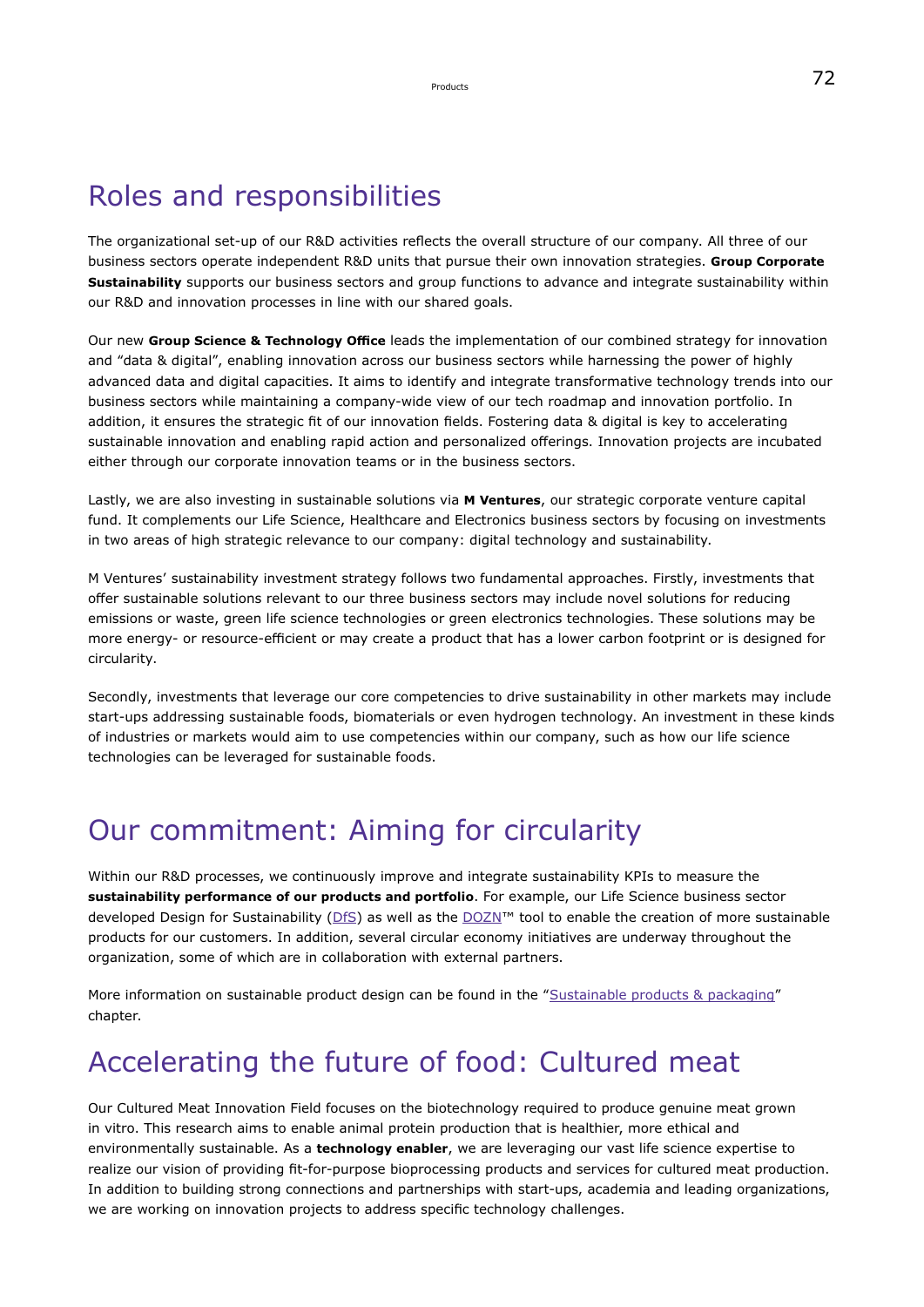One major hurdle and cost driver in cultured meat production is cell culture media. To achieve production at scale, the media must be cost-efficient, suitable for effective growth and differentiation into specific cell types and free of any animal-derived material such as fetal bovine serum. Our flagship project [MeatDia](https://www.emdgroup.com/en/research/innovation-center/highlights/mediaforculturedmeat.html) aims to launch suitable media formulations. We have established multiple **partnerships with leading start-ups** that are developing pilot-scale manufacturing facilities. Our goal is to supply these start-ups with both off-the-shelf basal media formulations and custom-developed species-specific complete media formulations.

Another technological challenge is the need for suitable bioreactor designs for efficient production of the required biomass. To accelerate our innovation projects in this space, we are collaborating with [two leading](https://www.emdgroup.com/en/news/cultured-meat.html) [academic labs.](https://www.emdgroup.com/en/news/cultured-meat.html) Together with a team at Tufts University, Massachusetts, USA, we aim to enable the production of whole-muscle cultured meat through textile bioengineering. At the same time, we will apply industrial printing technology to create of textured meat in collaboration with a team at the Technical University of Darmstadt, Germany.

Our M Ventures portfolio includes Mosa Meat, a pioneer in clean meat movement, and Formo, a company focused on making clean cheeses (such as mozzarella and ricotta) using recombinant protein synthesis.

# Fruitful strategic partnership

We have been engaged in a strategic research partnership with the Technical University (TU) of Darmstadt for more than 15 years. With the realignment of this strategic research partnership in 2021, sustainability is now a fostered focus area of our collaborations. Together, we established the "**Sustainability Hub**" joint research platform. The hub focuses on research topics, including digitalization, alternatives to animal testing and recycling to support our [Sustainability Strategy](#page-10-0).

### New approaches to life cycle modelling

The detailed life cycle assessment (LCA) of a product and the systematic evaluation of its environmental impact and energy balance from concept to end-of-life is an essential yet challenging process. When successfully implemented, it enables product improvements and contributes to our corporate sustainability goals.

The project "**Faster, easier, better? Life Cycle Modelling in the Information Age**" takes an interdisciplinary approach to addressing the challenges associated with life cycle assessment. This includes data collection and modeling using latest IT-technology for data collection and evaluation. This will be done in the context of political demands for new data, reporting and monitoring.

### Simulation of energy-saving neuromorphic computer architectures

Modern computer centers consume large amounts of energy, but developments around neuromorphic computing have the potential to significantly reduce their energy requirements. Therefore, the project team of "**Energy Efficient Simulation of Energy Efficient Storage (EES)<sup>2</sup> for Neuromorphic Computing**" has set itself the goal of developing energy-efficient simulation tools that predict material properties in energy-saving neuromorphic computer architectures. Successful simulation helps to shorten product development cycles and increase energy efficiency.

## Using 3D bioprinting to create cell culture models

During the development of new drugs and in toxicological studies, a wide variety of in vitro cell culture models as well as [animal experiments](#page-59-0) are indispensable in order to evaluate the efficacy and safety of active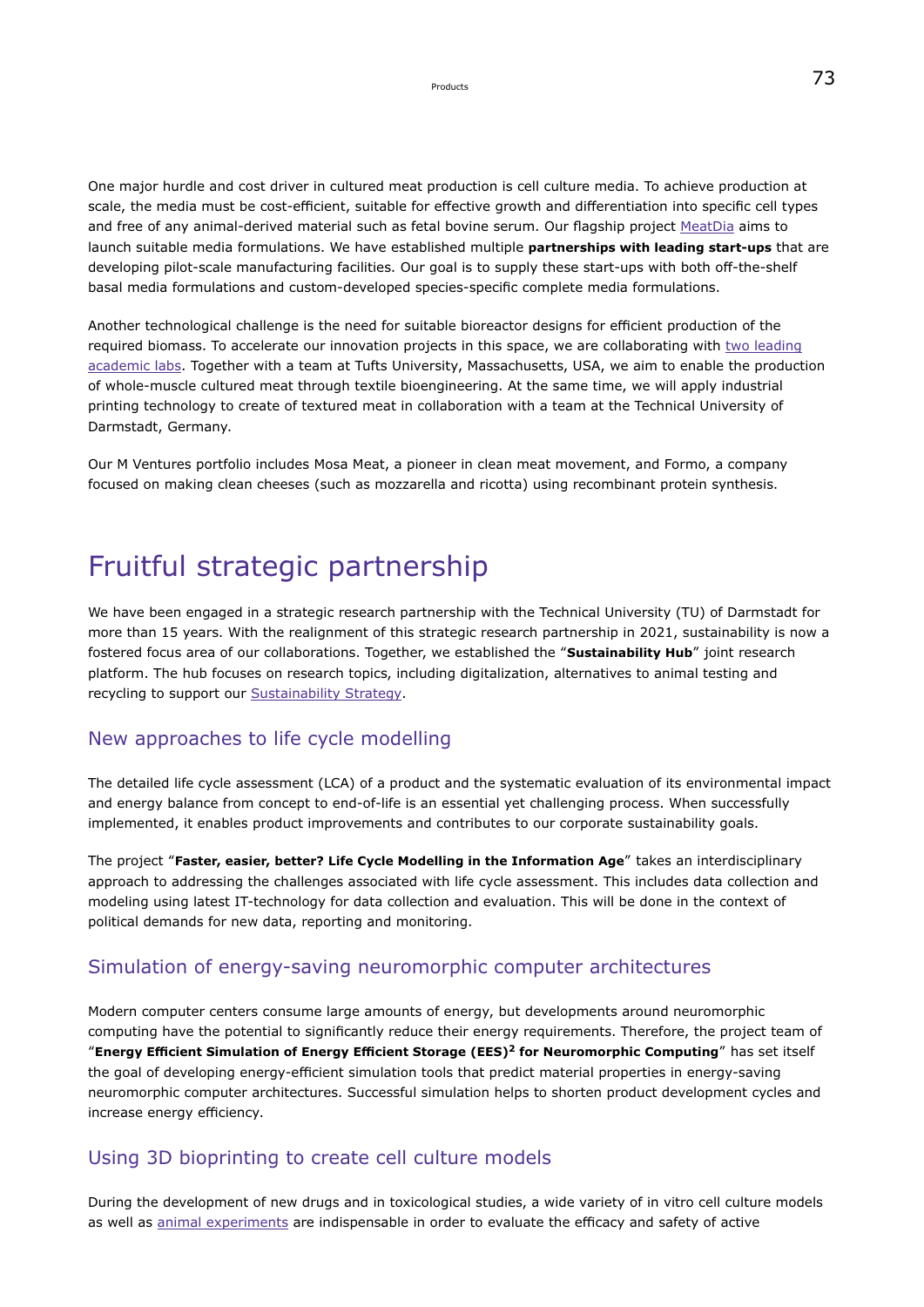ingredients. However, the use of cell culture models and organ-like structures is currently limited as the systems are not connected to a vascular system that supplies them with oxygen. Therefore, the project team at TU Darmstadt, "**Generation of vascularized human liver tissue by integrating 3D-bioprinting and cellular selfassembly**" is working to create a 3D human liver model that can be supplied with oxygen. Within the scope of efficacy and toxicological studies, these models will behave significantly more like real human organs compared with the existing 3D cell culture models. Therefore, the project makes a valuable contribution to our [4R](#page-59-0) [principles](#page-59-0) (Reduction, Replacement, Refinement, Responsibility) for reducing or avoiding animal experiments in the future.

## Enabling the enzymatic degradation of plastics

The largest classes of commodity plastics used today, namely PP (polypropylene), PE (polyethylene) and PS (polystyrene), consist of carbon-carbon backbones, making enzymatic degradation very challenging. The project team at TU Darmstadt "**Sustainable Platform Technology for Enzyme-Mediated Recycling of Plastic (EnzyMe RoP)**" aims to enable the degradation of plastics with carbon-carbon backbones by creating novel enzymes tailored to these specific requirements. This is to be achieved by combining rational design and directed evolution technologies. The project will also form valuable synergies with our projects addressing plastic recycling from a whole value chain perspective.

# Promoting visionary research

The 2021 [Future Insight Prize](https://www.emdgroup.com/en/research/open-innovation/futureinsightprize_streaming.html) in the Food Generator category focused on food technologies that could help secure sources of nutrition for growing global population. It was awarded during the Future Insight Virtual Event sponsored by our company to the groups led by Ting Lu, Professor for Bioengineering at the University of Illinois Urbana-Champaign, USA, and Stephen Techtmann, Associate Professor for Biosciences at the Michigan Technological University, USA, for their work on transforming non-edible biomass or plastics into food using microbial consortia. The 2022 Future Insight Prize will recognize achievements in energy technologies that help reverse the effects of climate change.

In 2021, for the first time, we offered sustainability **research grants** to the scientific community to stimulate innovative research on four key aspects of sustainability: circular economy, digitizing sustainability, new bio routes, and responsible & new resources. In total, we received more than 400 research proposals from around the world. Selected projects will receive funding in 2022.

# Synergizing external ideas

Together with **M Ventures**, we reached out to the start-up community with our "**Sustainability Startup Initiative – SuStaIn**" **campaign** and through active scouting efforts in 2021. The aim was to collaborate with early-stage innovators and leverage the latest technologies to support our company in becoming more sustainable.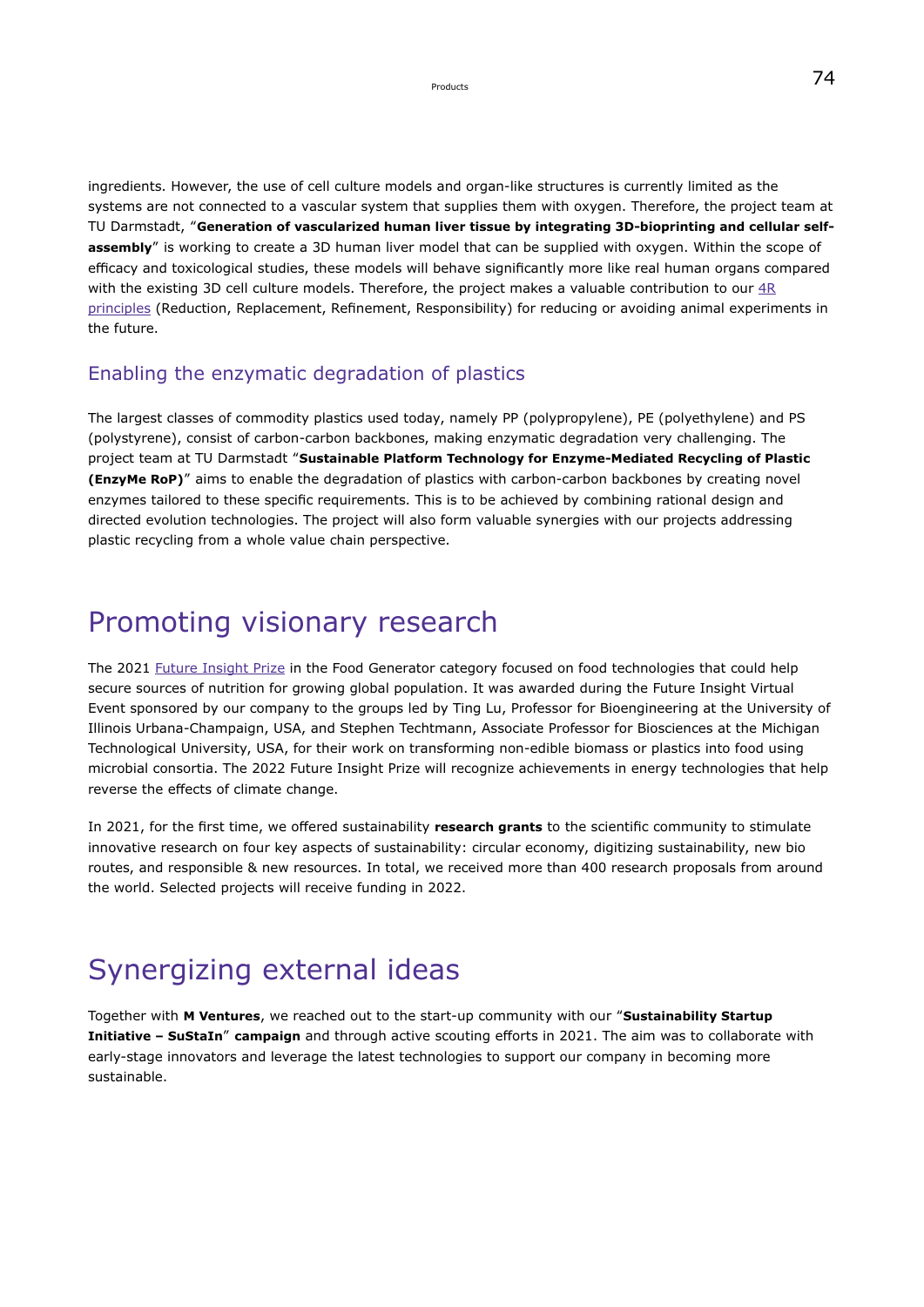# Sustainable products & packaging

We believe it is our duty to not only conserve resources when developing our products, but also to help our customers increase the sustainability of theirs. Packaging protects our products from external influences and ensures they reach our customers undamaged. Therefore, we are optimizing the size, weight and recyclability of our packaging while keeping our products safe and secure.

# Our approach to sustainable product design

Our individual business sectors take different approaches to sustainable product design.

### Life Science

In our Life Science business sector, we aim to reduce adverse impacts of our products on health and the environment. This applies to **the entire life cycle**, from manufacture and use to end of life. At the same time, we seek to make our products more efficient and user-friendly, asking ourselves from the start of product development how to best reconcile these requirements.

Through our Design for Sustainability (DfS) framework, we follow a comprehensive approach to increasing the sustainability of our Life Science products. The "DfS: Development" pillar provides our product developers with a **range of tools** that enable them to analyze product impacts in terms of materials used, energy and emissions, water, packaging, usability, innovation, circular economy as well as supplier- and manufacturing-related issues. We have developed sustainability criteria that can be used to rank a product's performance in each of these areas. When developing a new product, our aim is to improve on as many of these criteria scores as possible.

To understand the potential environmental impacts throughout the product life cycle, we conduct streamlined product life cycle analyses. The findings from these analyses help us to improve our products and are incorporated into subsequent development stages. Experts from Research and Development (R&D), Product Management, Quality, Procurement, and other departments collaborate along every step of the process.

In 2021, we piloted a **new version** of our "DfS: Development" pillar across various projects and prepared for its official implementation into our product development process, which will begin in 2022. The framework comprises additional criteria and a scorecard system that helps our development teams address and minimize any negative product- and supply chain-related factors and enables us to improve our communication of product sustainability credentials to our customers.

#### **Healthcare**

In our Healthcare business sector, we aim to reduce any adverse impacts our medicines may have on the environment during their development, manufacture, transportation, use, and disposal. We are developing an overarching strategy to make our medicines, our medical devices and their packaging more ecologically sustainable and user-friendly.

At the same time, we are working on advancing environmental compatibility in different phases of the healthcare value chain. For example, in the field of pharmaceutical research, we are working on a project to identify chemical synthesis routes for new drug substances that consume less resources than conventional solutions. In the area of pharmaceutical development, we have defined an ecotoxicological testing strategy that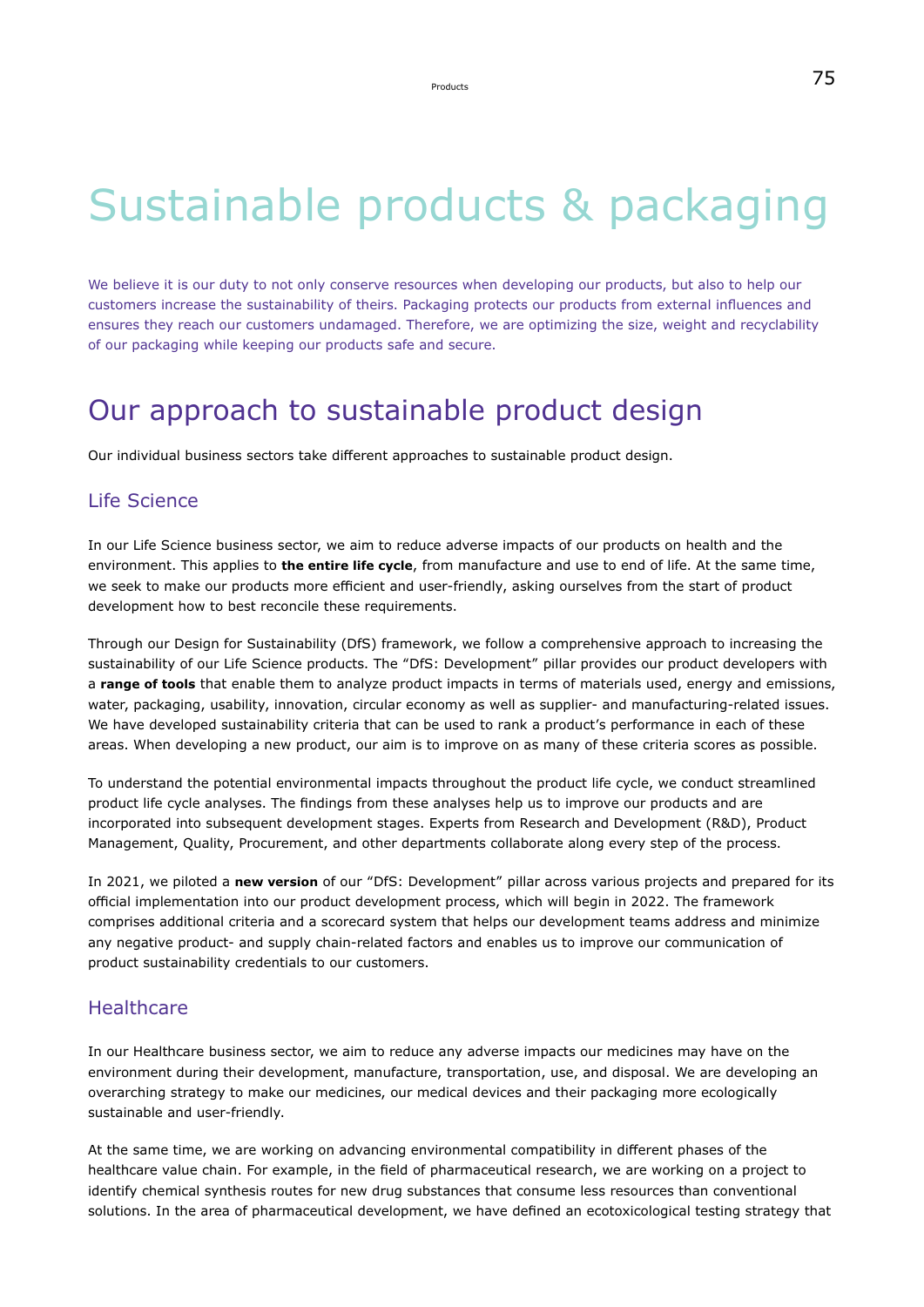involves identifying environmental properties of drug candidates early in development. Ideally, we can then use this knowledge to avoid emissions into the air and water.

#### **Electronics**

In our Electronics business sector, we aim to reduce any adverse environmental impacts our products may have during their manufacture, packaging, transportation, use, and disposal.

We view sustainability as a competitive advantage, and we proactively engage in partnerships with our customers to collectively drive more sustainable value creation.

We have complemented our product development process with the principle that it should avoid highly hazardous materials wherever possible. Therefore, we have also prioritized new green and innovative materials that deliver sustainable value to our customers. We are committed to a holistic approach in which we strive to ensure our products are:

- **Sourced responsibly**: We use our membership in the [Responsible Minerals Initiative](https://www.responsiblemineralsinitiative.org/) to support the responsible sourcing of minerals, such as tantalum, tin, tungsten, gold, and cobalt, so that these supply chains make positive contributions to global, social and economic development.
- **Supplied and used** in a manner that minimizes safety and environmental risks: As new products progress through their development cycles, their product sustainability requirements also evolve, including the identification of any physical, health or environmental hazards. We also define the practices for managing these hazards so that our products can be used safely and have a minimal ecological impact.
- **Contributing** to the sustainability goals of our customers: We seek to establish partnerships with our customers so that we can best understand how our activities and products can contribute to their sustainability goals.
- **Reviewed** to determine if more effective greener chemistry alternatives are available: Within this development cycle, a multi-functional team is working to establish a process that increases the emphasis on sustainability and green chemistry aspects.

In 2021, we launched a [project to integrate the assessment of ESG criteria](#page-80-0) into our R&D portfolio management.

# Our approaches to sustainable packaging

We aim to deliver our products in packaging that is safe and easy for customers to handle, while also working to make it as sustainable as possible.

#### Life Science

With more than 300,000 products in our Life Science portfolio – ranging from biochemicals and lab chemicals to filter materials and systems as well as instruments – we face a variety of challenges when it comes to packaging. We strive to improve the sustainability of this packaging to help us and our customers to reduce the environmental impact. Our [SMASH](#page-81-0) Packaging strategy for Life Science is built upon three pillars: optimizing resources, using more sustainable materials and designing for a **circular economy**. We have set four goals that support these pillars: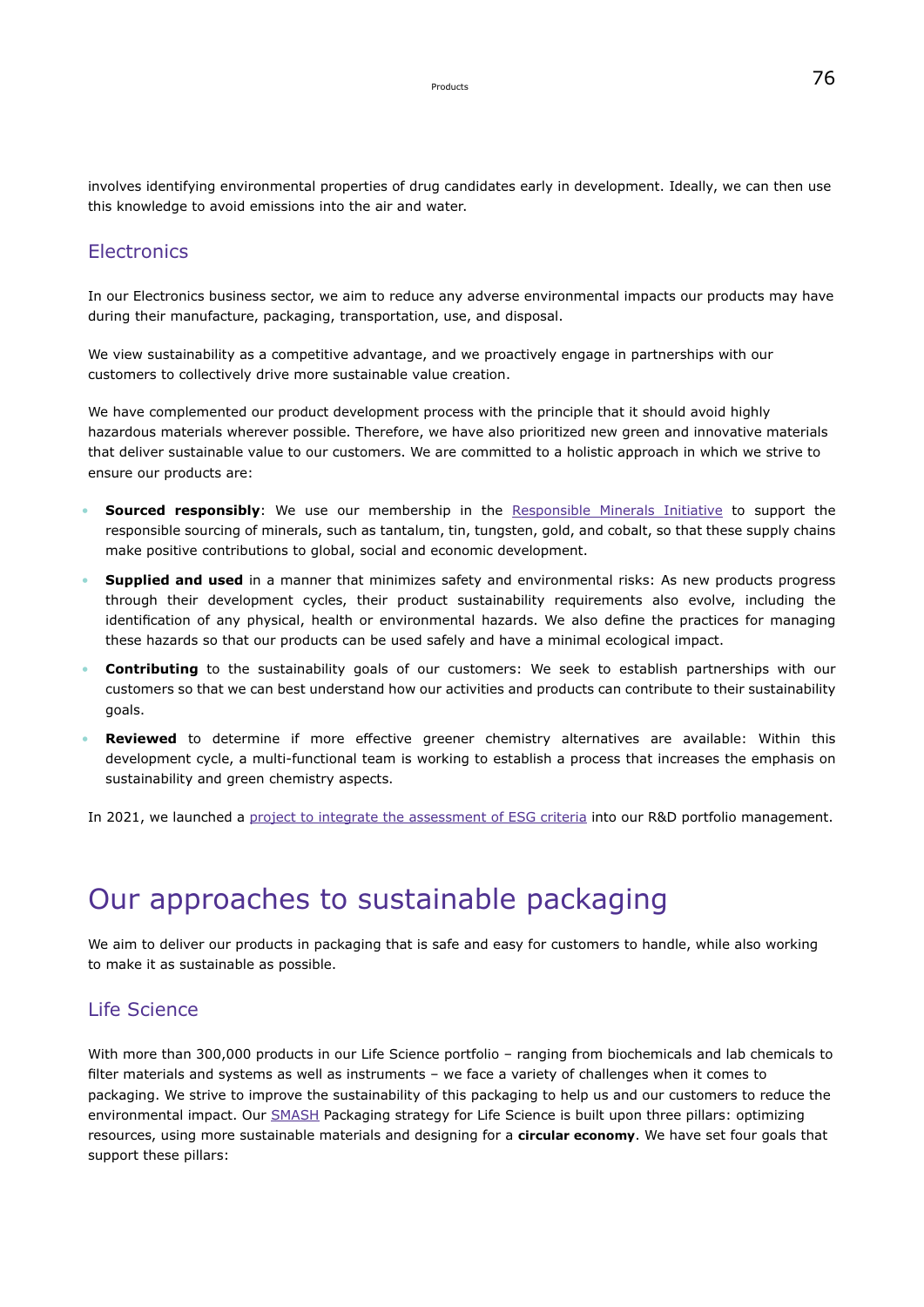- **Shrink**: reduce amount of packaging
- **Secure**: achieve zero deforestation
- **Switch**: improve plastic sustainability
- **Save:** maximize recycling

Based on these goals, we defined targets up to the end of 2022, which address the development of new product packaging and the improvement of existing product and distribution packaging.

New product packaging is where we can achieve the greatest impact. Our approach consists of implementing **new standards and guidelines** that development teams can apply to create more sustainable packaging. Going forward, we will assess the sustainability characteristics of new product packaging based on our [Design for Sustainability](#page-77-0) scorecard, which was redesigned in 2020.

#### **Electronics**

When introducing new packaging, we use a process that includes a safety review, evaluating package specifications and sizes, shipment frequency, route, carriers, emergency response capabilities, and elements of safety in the supply chain. All product containers undergo a review for chemical compatibility, purity, leaktightness, and regulatory compliance. The presence of specific hazards and specific container sizes can necessitate a more detailed risk assessment. A packaging reduction and sustainability project for the thin films business offers new opportunities to advance our future sustainability goals. Furthermore, in our specialty gas and thin films businesses, for example, we focus on product packaging that performs well in terms of transportation and handling safety.

# Roles and responsibilities

### Life Science

The Life Science business sector works across its business units to drive holistic sustainability of operations, products and culture. Our structure helps us to implement an ambitious and coordinated sustainability strategy to formalize our processes, governance and goals – helping to embed the strategy into our business and becoming a sustainability multiplier for our customers.

Our sustainability governance structures are as follows:

The Sustainability and Social Business Innovation team within Life Science coordinates the setting of targets as well as monitoring and reporting activities in accordance with our sustainability strategy. This dedicated sustainability team is integrated into and engaged with the business units and their functions. Its role is to reflect and realize business-related activities. We are also creating targeted working groups within the business units that are responsible for aligning their work in accordance with the Life Science sustainability strategy.

#### **Healthcare**

Our Healthcare business sector has integrated sustainability across its R&D and operating units. The implementation of its sustainability strategy is steered by the Healthcare Executive Committee. Any decisions made regarding sustainability objectives are cascaded to the corresponding units, which are responsible for implementing measures to achieve these objectives.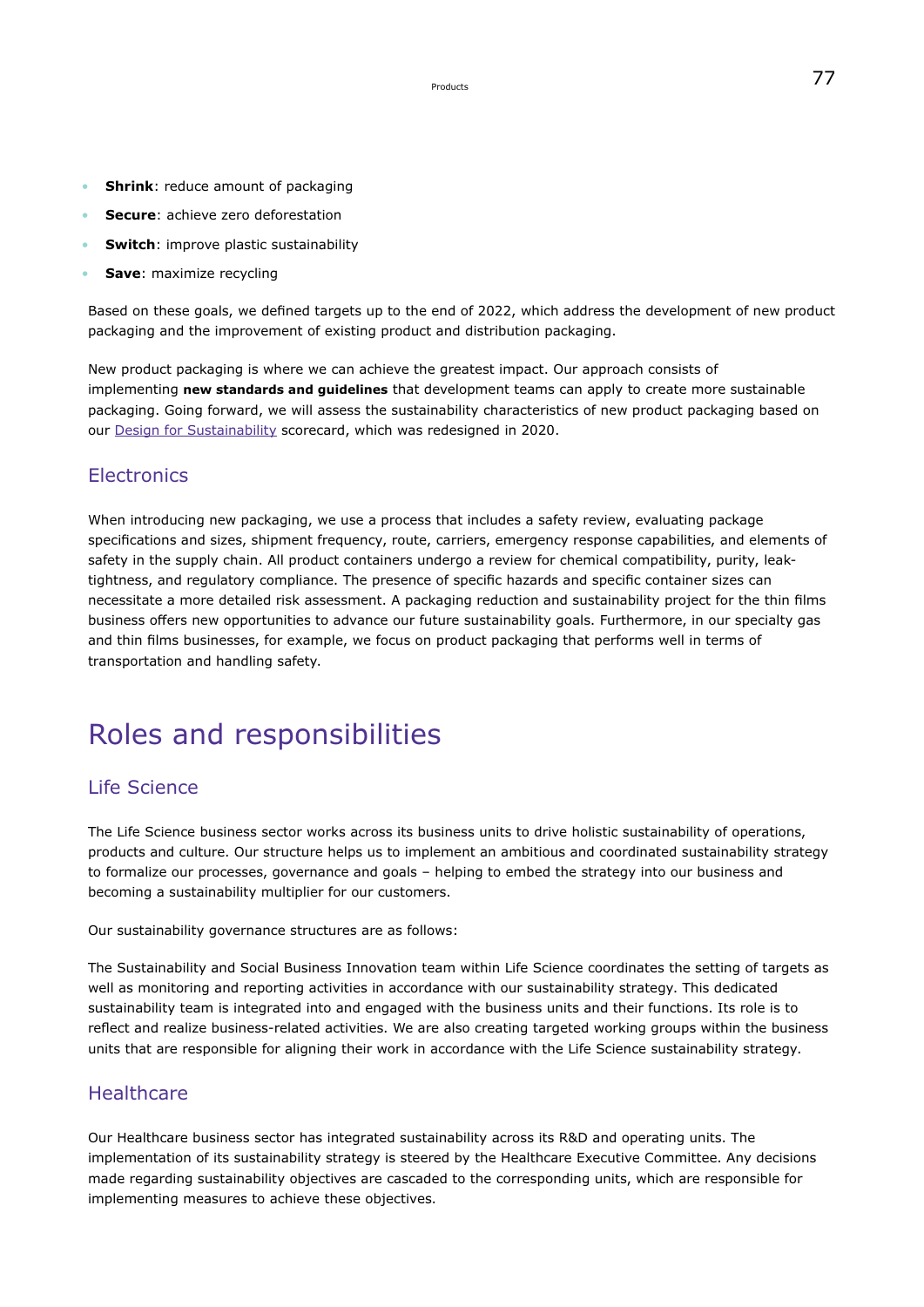### **Electronics**

In 2020, we started the process of structuring the sustainability governance of our Electronics business sector. This structure helps us to implement a coordinated sustainability strategy across the business units, manage goals and processes, strengthen our customer relations, and ensure overall accountability within our ESG approaches.

Our sustainability governance structures are as follows:

A new organizational structure within Electronics ensures that our sustainability strategy is being implemented within this business sector. The Electronics Sustainability Council plays a key role as a cross-functional executive committee that oversees and signs off on relevant initiatives within Electronics sustainability programs. A dedicated team coordinates business-related sustainability activities. It includes a monitoring role and drives initiatives that contribute to the scope and targets of our sustainability strategy. Furthermore, dedicated working groups within the business units are responsible for developing individual targets for the business units and implementing corresponding projects.

# Our commitment: Chemicals and product policies

In order to meet the product safety regulations relevant to our company, our Regulatory Affairs Group Policy details **Group-wide processes** for managing and implementing [product safety](#page-102-1), including the necessary management structures.

### Life Science

Within our Life Science business sector, our strategic platform is founded on a **data-driven approach to** help our experts drive sustainability improvement during the development of products and packaging. Our Design for Sustainability [\(DfS\)](https://www.sigmaaldrich.com/GB/en/life-science/ssbi/design-sustainability) framework is a comprehensive approach aimed at increasing the sustainability of our products, focusing on three areas:

- Our **DfS: Development** pillar focuses on embedding sustainability at the beginning of the R&D process.
- Our **DfS: Consulting** pillar focuses on working with our customers to solve specific sustainability and/or Green Chemistry challenges they face.
- Our **DfS: Re-Engineering** pillar focuses on our established portfolio of products and evaluating how we can quantify and improve the environmental footprint of these products by applying the 12 Principles of Green Chemistry in our process. As of December 2021, more than 1,400 Greener Alternative Products had been made available on our platform.

#### **Healthcare**

Within our Healthcare business sector, chemical product safety is a key sustainability aspect when developing, producing and distributing products. We comply with all relevant legal requirements regarding chemicals regulations, hazard communication and local and regional chemical registration activities.

Our Group-wide policy also incorporates legal norms concerning the transport of hazardous chemicals, biocides, cosmetic ingredients, and products used in food and animal feed. Our Group Label Standard provides a consistent framework for labeling products according to GHS requirements.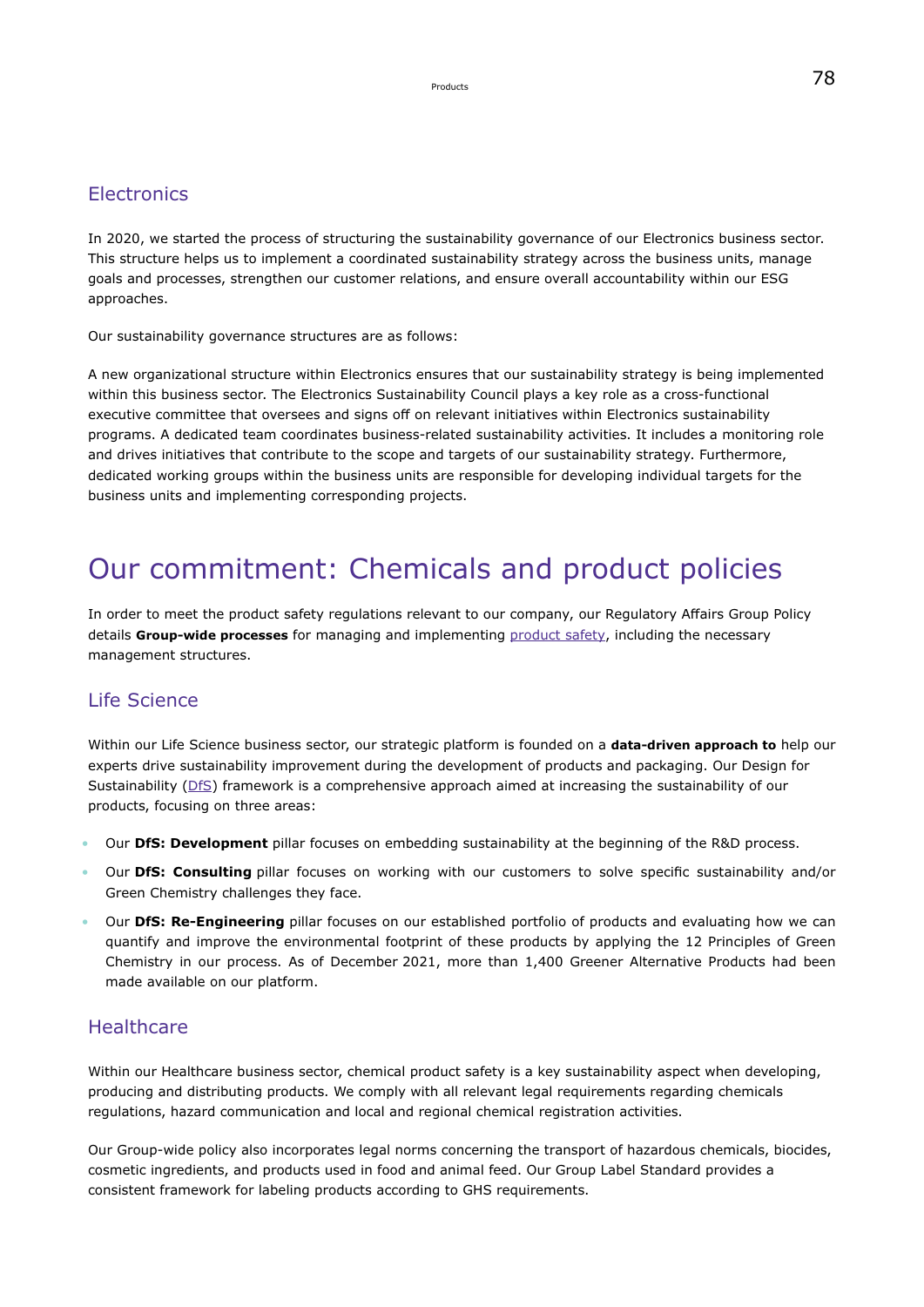More information can be found under [Chemical product safety](#page-102-1).

#### **Electronics**

Product safety is one of our highest priorities. Starting at the development stage, we investigate the potential adverse impacts chemical substances may have. We meet all statutory requirements along the entire value chain for our chemicals, with our Regulatory Affairs organization ensuring regulatory compliance.

Within our Surface Solutions business unit, our raw materials for the cosmetics industry meet the strict standards of the EU Cosmetics Regulation and are produced in line with Good Manufacturing Practices for Cosmetic Ingredients [\(EFfCI](http://effci.com/) GMP).

### Adhering to the Convention on Biological Diversity

We support the general principles laid out in the Convention on Biological Diversity, especially the third objective: the fair and equitable sharing of benefits arising from the use of genetic resources and traditional knowledge in accordance with the terms and conditions of the Nagoya Protocol. This is an international supplementary agreement to the CBD. A key element of this principle is access and benefit-sharing, which ensures that countries providing genetic resources and traditional knowledge also benefit from their use.

We employ a Group-wide standard entitled Access to Genetic Resources. Its objective is to define **requirements, roles and responsibilities** to ensure compliance with the Nagoya Protocol under applicable national legislation. We conduct comprehensive training on this standard across relevant units. In addition, each business sector defines specific procedures to help ensure they meet the requirements of our Group-wide standard.

In 2021, we continued our internal exchange within the Group to ensure cross-business alignment and to deliver ongoing training. These initiatives keep the relevant units informed of any changes to access and benefit-sharing.

# Wide range of solutions

#### Life Science: Green chemistry assessment tool

Our proprietary, web-based tool, [DOZN™,](https://www.sigmaaldrich.com/DE/en/services/software-and-digital-platforms/dozn-tool) enables us to evaluate various products and/or processes to identify opportunities for sustainability improvements and provide transparency to our customers. DOZN™ industrializes the 12 Principles of Green Chemistry, a previously theoretical framework, and **rates our products** in three stewardship categories of "Improved resource use", "Increased energy efficiency", and "Reduced human and environmental hazards". DOZN™ 2.0 is the tool's external interface, allowing our customers and other scientists to make **more ecologically sustainable choices** in their development processes.

In 2021, we established partnerships with universities in Canada, France, India, Switzerland, and the United States to apply the DOZN™ tool in both virtual and in-lab chemistry curricula. Using DOZN™ in an academic setting yields many benefits. Firstly, it increases the overall accessibility and tangibility of Green Chemistry and its principles. Secondly, it provides a practical opportunity to calculate scores for chemical products and processes and further reinforce learning while highlighting the importance of sustainability in the minds of future scientists.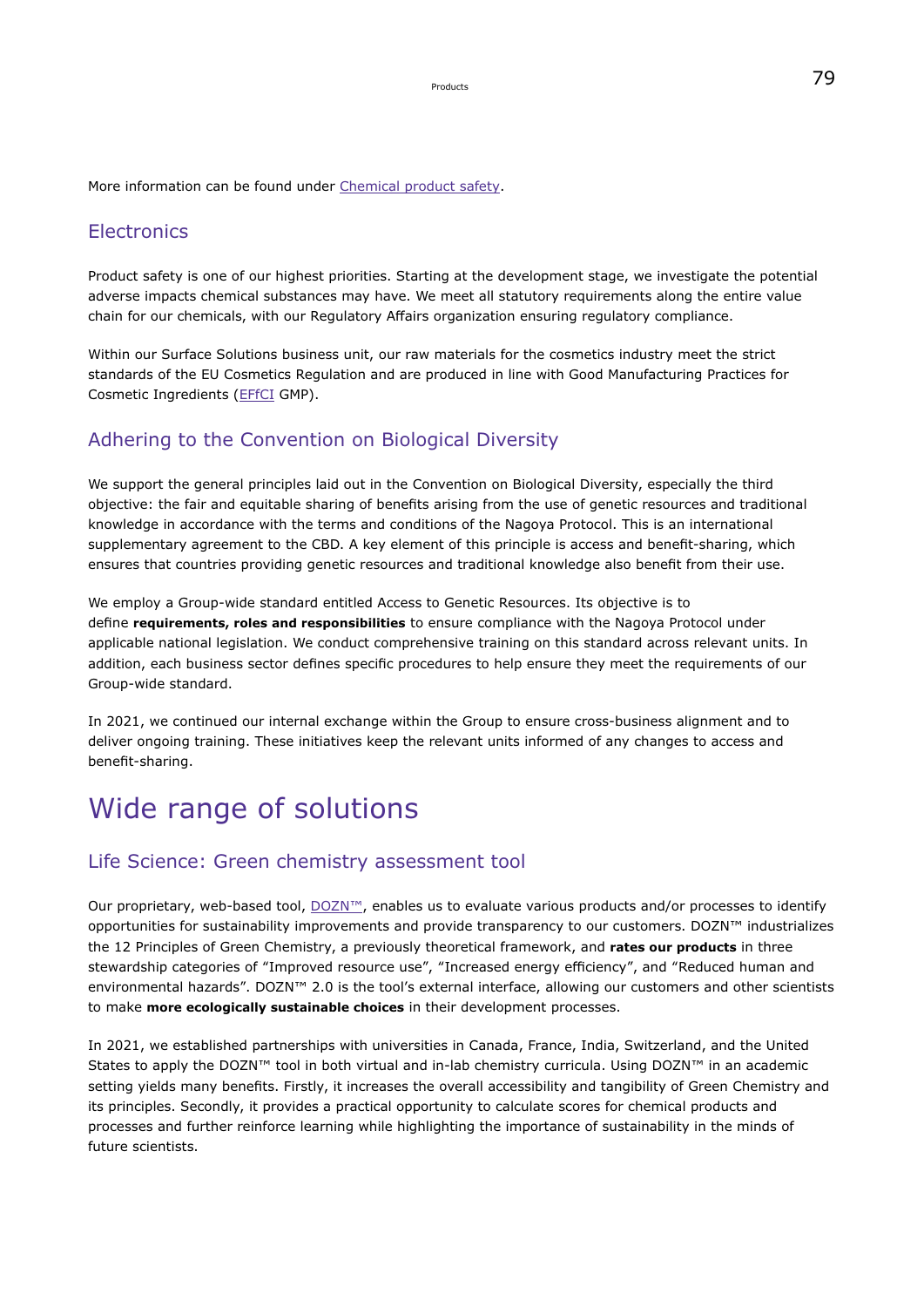#### <span id="page-10-0"></span>Life Science: Greener solvents

Switching to bio-based solvents helps our customers reduce their carbon footprint - for example, trough our alternative, more environmentally compatible solvent Cyrene™. We are a member of the EU Horizon 2020 project, ReSolute, which started the construction of a new [Cyrene™](https://www.emdgroup.com/en/research/science-space/envisioning-tomorrow/scarcity-of-resources/cyrene.html) production facility in 2021. Located in France, the site will help us meet the growing demand for greener solvents.

In 2021, we introduced a large selection of bio-based laboratory chemicals through the USDA BioPreferred® program. These chemicals are certified by the U.S. Department of Agriculture to be derived from plants and other renewable agricultural, marine and forestry materials and to provide an alternative to conventional petroleum-derived products. Such products include sustainable solvents like bio-renewable acetone.

#### Life Science: Sustainable laboratory water use

Our Milli- $O^{(8)}$  IO 7000, IO 7003, and IO 7010 ultrapure and pure water purification systems use innovative, mercury-free UV oxidation lamps. Thanks to optimized components and processes, and a hibernation mode, they reduce electricity consumption by 22% to 35% compared with previous systems while preserving system water quality. The systems also reduce water consumption between 7% and 13%. Our innovative IQnano<sup>®</sup> ionexchange media has reduced plastic consumption by 33% in the purification cartridges for the Milli-Q® IQ7000 and IQ7003 systems.

#### Life Science: Less plastic in cell culture creation

Our greener alternative to our Stericup® sterile filtration system, the Stericup® E, allows our customers to connect the bottle containing the sample being filtered directly to the Stericup<sup>®</sup> E filtration unit, thus avoiding the use of a plastic funnel. Depending on the product version, the Stericup® E can **reduce the amount of plastic** used by up to 48% and the volume and weight of plastic and corrugated packaging by up to 69%. The unit of sale is then lighter and smaller, which leads to a reduction of  $CO<sub>2</sub>$  emissions during transportation. It also takes less space to store the product at our distribution centers or at customers' facilities, while further reducing the volume and cost of waste disposal (including biohazardous waste) for our customers. Taking the entire life cycle into consideration, this approach can reduce the global warming potential of the sterile filtration unit by up to 46%. Across all product versions since their launch, we have prevented 1.9 metric tons of plastic and corrugated cardboard from entering our customers' laboratories.

## Life Science: Expanding product recycling

We continue to expand our biopharma recycling program, where we collect product waste from research labs and biopharmaceutical manufacturing operations and **recycle it into plastic lumber**. This material can be used in many industries, such as landscaping, transportation and marine construction. The program now serves 16 major biopharma manufacturing customers and since its launch in 2015, has recycled more than 6,700 metric tons of plastic waste, which has reduced emission of  $CO<sub>2</sub>$ eq by approximately 4,400 metric tons.

We are continuing to expand this program throughout the United States, while exploring new options and recycling technologies in other regions, such as Europe and Asia. By assessing advanced recycling technologies and collaborating across multiple industries we will develop innovative **circular economy** programs.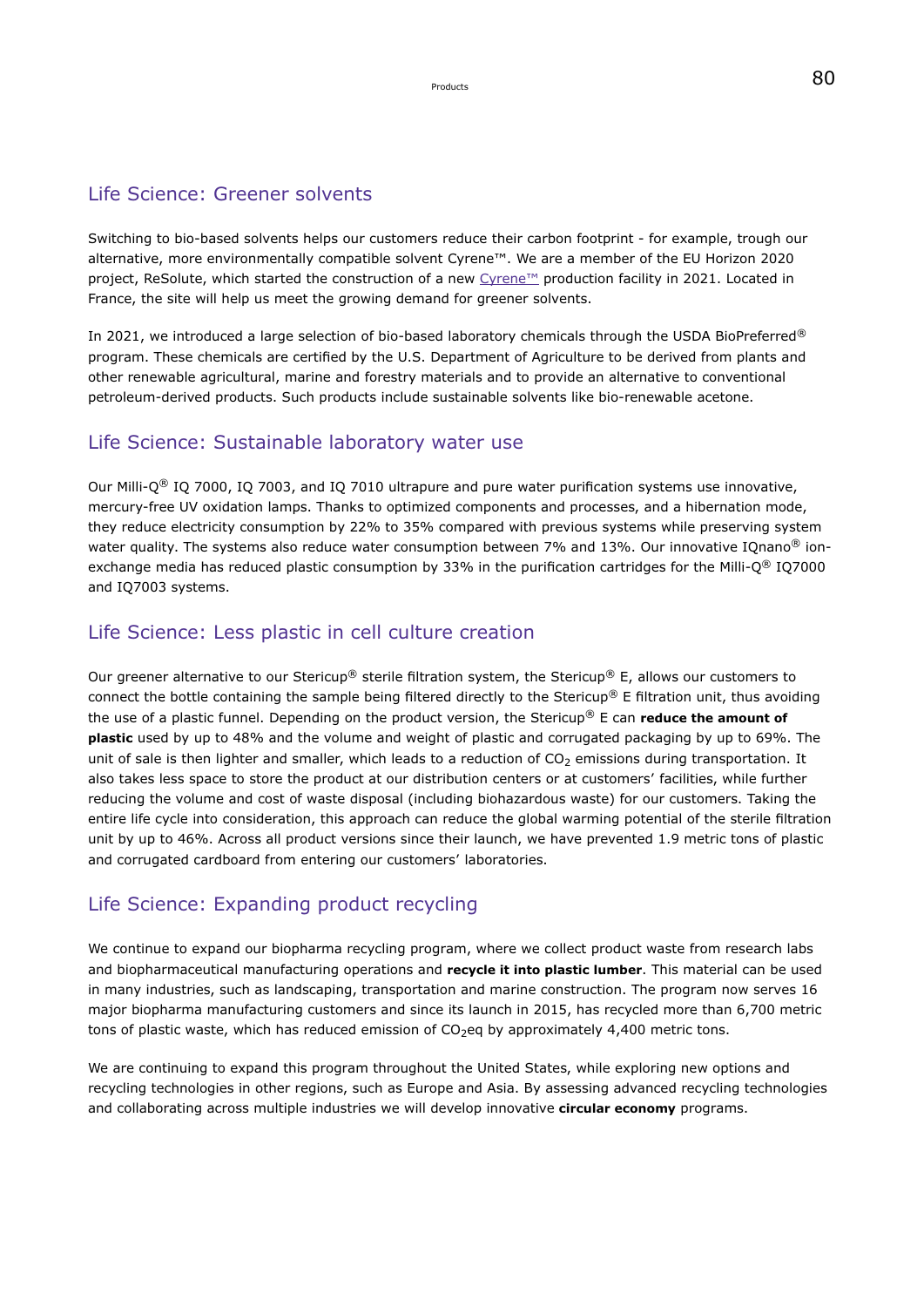# Electronics: Sustainability in product design

In 2021 we started to systematically incorporate sustainability into our portfolio management process.

In one project, for example, sustainability criteria are developed and incorporated into the product development process from the outset. All ESG-relevant aspects of our materials and solutions will be identified and taken into account at each and every stage.The collection and evaluation of research, development and manufacturing metrics and their application within an ESG context are also in focus as they provide facts and information that can be used for the sustainable design of new manufacturing processes.

### Electronics: Colloidal silica

Over the past decade, our semiconductor materials customers have increased their efforts to use more environmentally sustainable materials in their chip manufacturing and improve the performance of their computer chips while lowering costs. We have responded to this challenge by developing **next-generation colloidal silica products** using at least 30% less colloidal silica. This advancement reduces the volume of product needed, which in turn shrinks our environmental footprint. Customer feedback on the products is promising. Together, we are working to improve production efficiencies and reduce the use of colloidal silica even further.

#### Electronics: NMP-free removers

The production process for semiconductor devices requires numerous cleaning steps to remove the photoresists used to pattern the circuit design. These cleaning methods require complex solvent chemistries that selectively remove these photoresists without damaging the sensitive electronic components.

However, the most effective solvents pose a significant environmental hazard. For example, NMP, a mainstream solvent common in wafer cleaning processes, is highly toxic and is classified as an SVHC (Substance of Very High Concern) under the European Union's REACH regulation. Therefore, we are continuously working to develop new cleaning chemistries. We are launching a series of **green cleaning solvents** that are TMAH- and DMSO-free while still being effective in removing thick photoresist (both liquid and dry) film plus AZ Remover 910 and Dynastrip 5008, Dynastrip 8889 and Dynastrip 8070T.

### Electronics: PFAS replacement program

PFAS (per- and polyfluoroalkyl substances) feature unique chemical properties and are widely used in our daily lives. However, there is strong evidence that exposure to PFAS can lead to adverse health outcomes in humans. Therefore, over the last decade, international regulations have started focusing on PFAS as chemicals of concern. They have become known as "forever chemicals" due to their extremely long lifespans.

Chemical products containing PFAS are essential in today's electronics manufacturing processes. Therefore, PFAS pose a serious dilemma for the electronics industry as emerging global regulations trend towards restricting the use of PFAS in the future.

We are committed to intensifying our R&D efforts to actively drive a PFAS-related substance replacement program. As a trusted partner in the electronics industry, we are working closely with our customers and providing information throughout this process.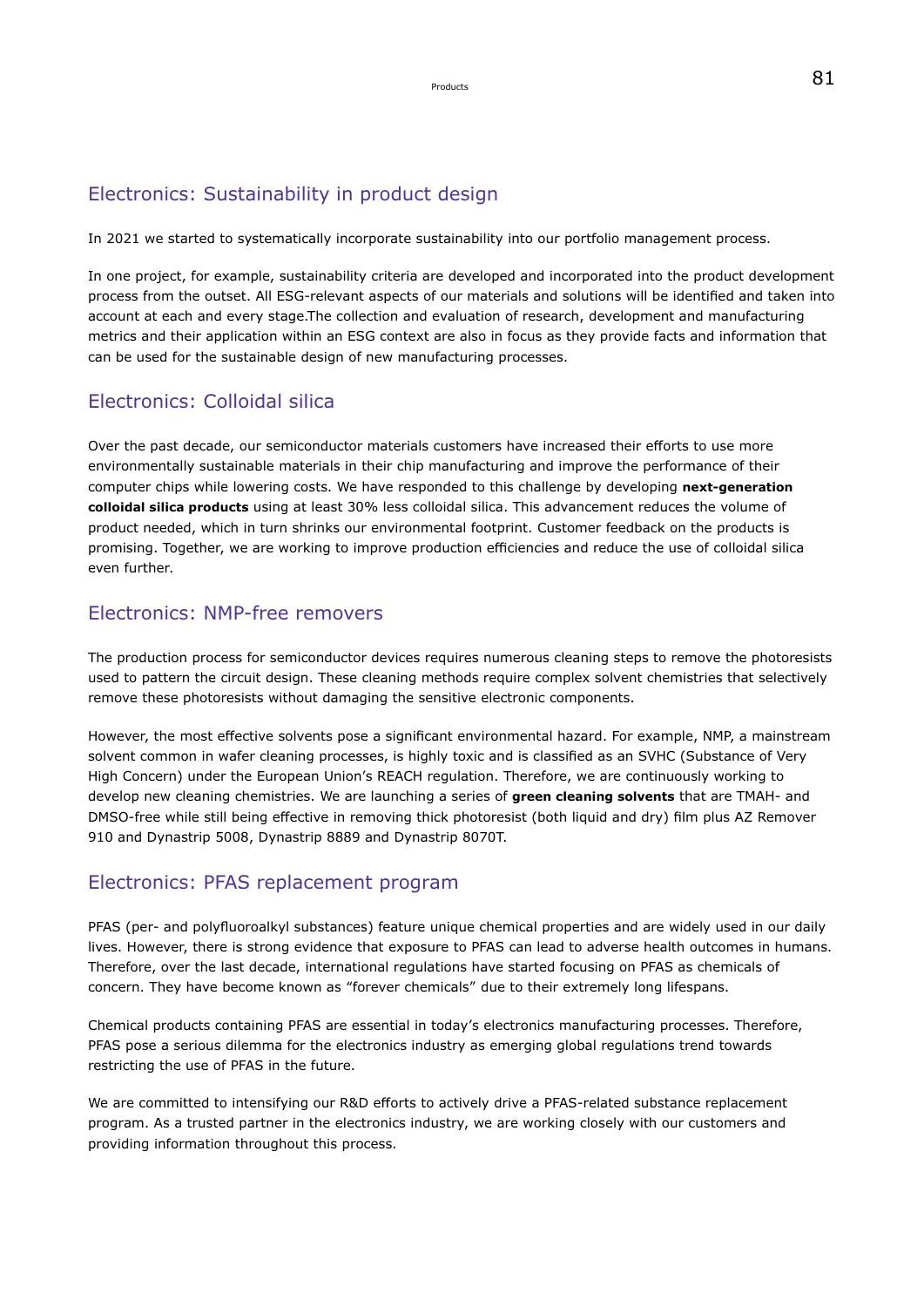# <span id="page-12-0"></span>Electronics: Dynamic liquid crystal glazing

Liquid crystal dynamic window glazing adjusts its tint level within seconds according to the weather conditions. The self-darkening glazing regulates glare and solar heat gain effectively without blocking the view. As a result, it increases the occupants' visual and thermal comfort while simultaneously lowering air conditioning and lighting energy consumption by up to 10% compared with conventional shading. We offer these products under the [eyrise](https://www.eyrise.com/)[®](https://www.eyrise.com/) brand. A Sustainable Business Value study found building occupants have higher productivity and take less sick leave where  $e$ yrise<sup>[®](https://www.eyrise.com/)</sup> products are installed.

### Electronics: Shifting to more natural cosmetic ingredients

We are working closely with our partners in the cosmetics industry to find solutions for more naturally based cosmetic ingredients. The resulting cosmetic formulations comply with strict criteria. At the end of 2021, 77 of our cosmetic pigments and active ingredients had been confirmed to comply with Ecocert's COSMOS standard for organic and natural cosmetics. We have also obtained **halal certificates** for all our cosmetic ingredients.

## Electronics: Vegan cosmetic products

A growing number of consumers view the use of non-animal and non-animal derived ingredients, vegan and plant-based raw materials as a critical product attribute. Therefore, more than 90% of our cosmetic raw materials, including our special effect pigments and functional fillers, contain no components of animal origin, by-products or derivatives, and are thus suitable for vegan cosmetics.

# Making product packaging more sustainable: Life Science

Within the scope of our SMASH Packaging sustainable packaging strategy, we are pursuing a number of projects for the Life Science business sector:

## How product design affects packaging: ZooMAb<sup>®</sup>

Most traditional antibody products need to be shipped at temperatures between 2 °C and 8 °C, using specific insulated shipping containers with wet ice bricks. This results in high packaging material consumption and transport emissions. Our  $ZooMAb^{\circledR}$  $ZooMAb^{\circledR}$  antibodies were developed as a freeze-dried product, giving them improved storage stability and allowing them to be shipped at ambient temperatures. This makes it possible to eliminate the use of expanded polystyrene (EPS) coolers and ice bricks, resulting in significant packaging weight reductions for product shipments. In 2021, it allowed us to avoid the emissions of 9 metric tons of  $CO_2$ eq.

### Shrink: How we minimize the amount of packaging

We seek **eco-friendly alternatives** for shipping our products safely, which is why we have partnered with a biotech company and jointly developed a more sustainable bulk packaging design for the transport of our Millistak+® Pod Disposable Depth Filters. A life cycle assessment showed that we achieved a 24% reduction in the corrugated cardboard used, which translates to a 17% decrease in greenhouse gas (GHG) emissions throughout the life cycle of the packaging materials. In 2021, we saved around 12 metric tons of corrugated cardboard, and our customers now spend 70% less time opening and disposing of the packaging.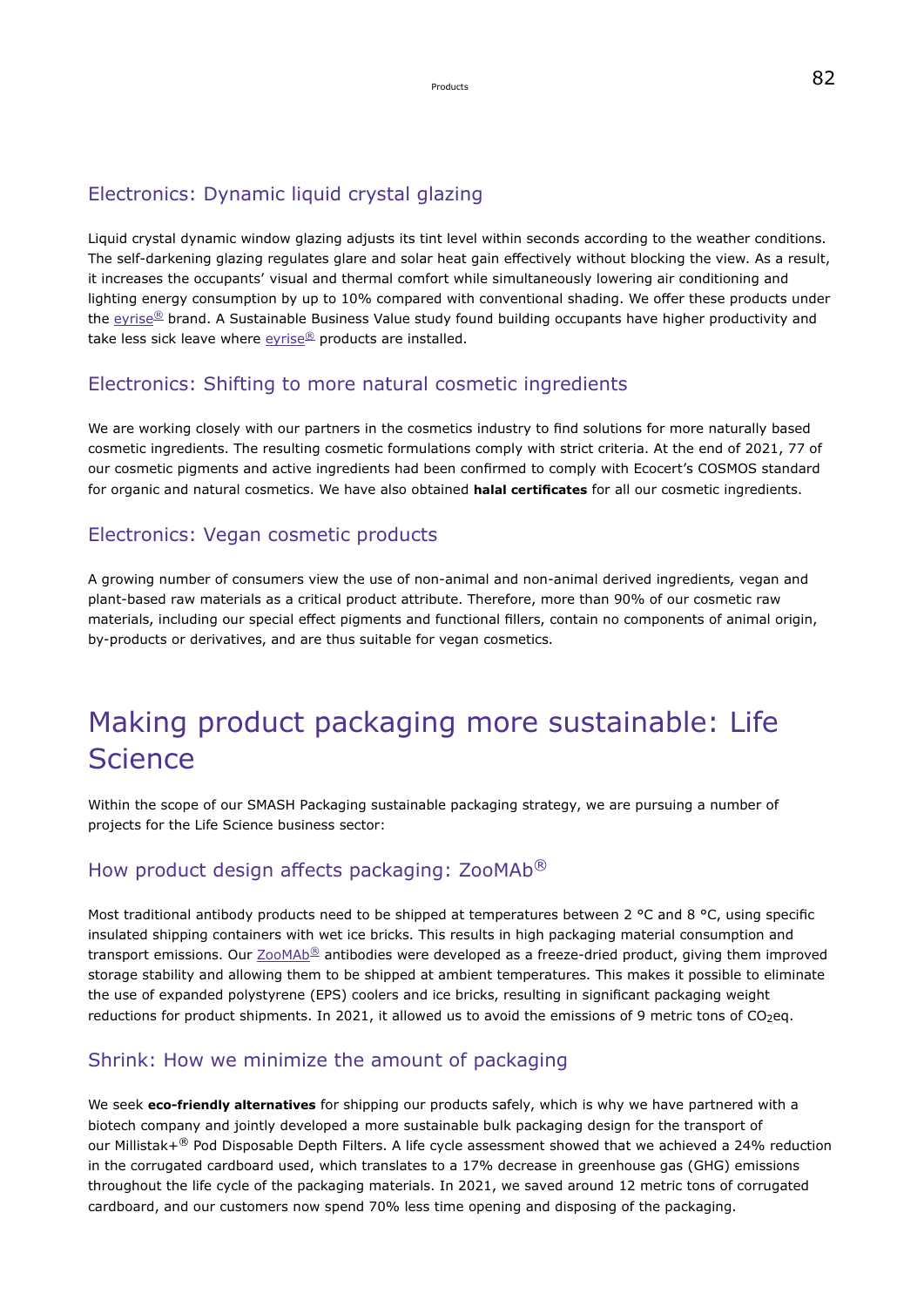In 2021, we launched new bulk packaging designs for a subset of our Durapore® and Millipore Express® filter cartridges. Dedicated to high-volume clients, these solutions deliver both environmental and economic benefits to our customers compared with traditional individual or multipack packaging. As an example, changing from 3-pack to new bulk packaging for our 10" filter cartridges reduce the amount of corrugated cardboard by 55%. This translates to a 49% decrease in GHG emissions throughout the life cycle of these packaging materials. In addition, our customers spend approximately 50% less time unpacking, providing additional economic savings.

In 2021, we also initiated a pilot project to eliminate the use of transparent plastic envelopes that store packing slips on the outside of shipping boxes. While this seems like only a small change, it can deliver significant environmental and operational savings, from the plastic envelope itself to the time needed to attach it to the box. Our estimates suggest that once we implement this practice globally, eliminating these plastic envelopes could save 20 metric tons of plastic waste and over 80 metric tons of  $CO<sub>2</sub>$ eq per year.

### Secure: How we are moving towards zero deforestation

A large proportion of our packaging consists of fiber derived from wood. As part of our SMASH Packaging strategy, we have set the goal of ensuring none of our wood or fiber-based packaging materials contribute to deforestation.

We assess the practices of our suppliers and the characteristics of our packaging annually in order to measure our progress towards our zero deforestation ambitions. This also enables us to identify opportunities to increase the volume of recycled material and the percentage of packaging we use with **sustainable forestry certifications,** which are awarded in line with sustainability standards developed by the Forest Stewardship Council [\(FSC](https://ic.fsc.org/en)), the Program for the Endorsement of Forest Certification Schemes [\(PEFC](https://pefc.org/)) and the Sustainable Forestry Initiative [\(SFI\)](http://www.sfiprogram.org/).

In 2021, we collected information from our strategic suppliers who represent about 85% of our fiber-based packaging materials spending. Overall, by volume, around 80% of corrugated packaging supplied by these companies is certified by at least one of the three sustainable forestry standards or is made of recycled material.

## Switch: How we substitute plastics

In the past, we used insulated containers made of expanded polystyrene (EPS) for the shipment of our chemicals in glass bottles and our temperature-controlled products. While EPS offers good insulation and cushioning properties, it is a petroleum-based material that takes hundreds of years to decompose. As the options for recycling EPS are limited, it is generally incinerated or sent to landfill. Our goal is to **reduce our use of EPS by 20% by end of 2022**.

Wherever possible, we are replacing EPS with molded components made of cellulose and recycled paper pulp. Our molded pulp components can be easily recycled with other paper materials and **compacted together** for storage and transport. We use molded pulp inserts to pack a variety of liter bottle configurations in shipping boxes, thereby replacing around three million EPS parts per year.

In 2020, we began implementing an alternative cooler at one of our distribution centers in the United States to replace EPS in our cold-chain shipments. The Greener Cooler is made from renewable resources and is certified recyclable with corrugated materials. While the results of the pilot implementation were positive, in 2021 we reanalyzed the characteristics and requirements of the various insulated shipping containers used in our main U.S. sites to define a comprehensive validation plan.

Aqueous solutions are usually supplied in plastic bottles. We use Titripac® because it offers an ecologically sustainable alternative. The cardboard carton and plastic liner with an integrated withdrawal tap have made the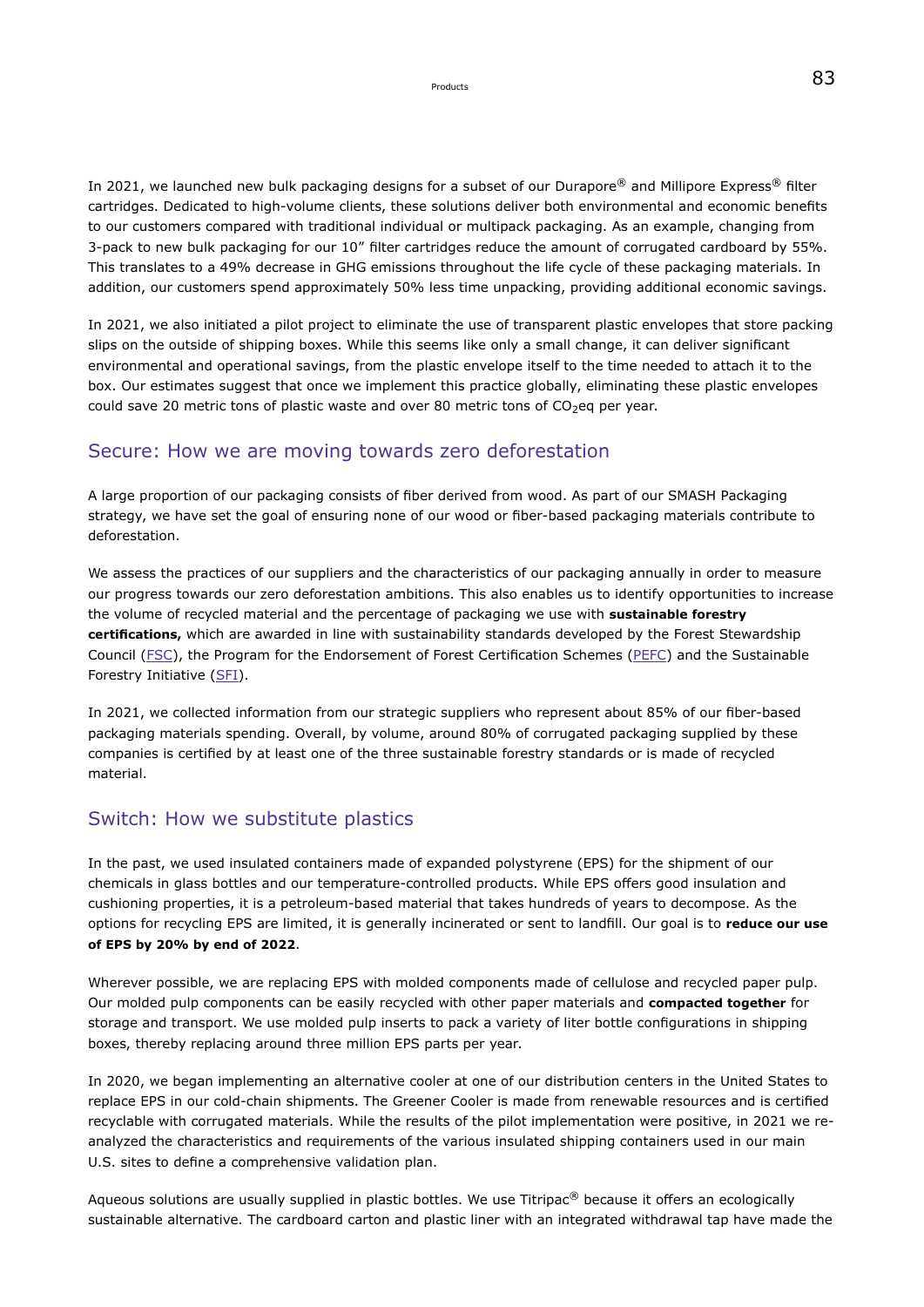packaging lighter and more recyclable. Since the withdrawal tap protects the product against contamination, customers can now use the entire contents and reduce chemical waste. In 2021, our products sold in Titripac® 10L packaging configurations avoided non-renewable packaging materials by 15.5 metric tons, resulting in a reduction of 73 metric tons of CO<sub>2</sub>eq emissions across the life cycle of the packaging compared with 1L plastic bottles.

#### Save: How we maximize recycling of packaging

Many of our Life Science products need to be kept cool during shipping and are therefore packaged in special EPS boxes. To **mitigate waste**, we offer our customers in the United States the option of returning these boxes to us, and if they are still fully functional, we reuse them. In 2021, this amounted to approximately 9,000 boxes that were reused at least once, making it possible to save 2 metric tons of EPS.

# Making product packaging more sustainable: **Healthcare**

We are in the process of developing a sustainable packaging strategy for our Healthcare business. The solutions we offer will ensure the safe and secure delivery of products to our customers while decreasing the environmental footprint of our packaging.

### Slim packaging solutions

In 2021, we launched new slim packaging for Pergoveris®, Gonal-f® and Ovidrel® fertility pens, which is smaller in size and **free of single-use plastics**. With this new packaging, we have reduced the environmental footprint of these products by using fewer raw materials and reducing transport volumes. We project this new packaging can reduce transport-related emissions by approximately one third, or the equivalent of 360 metric tons of CO<sub>2</sub>eq (WTW) per year.

Additionally, in 2021, we initiated several studies to investigate the reduction of packaging materials and develop reuse options for medical devices.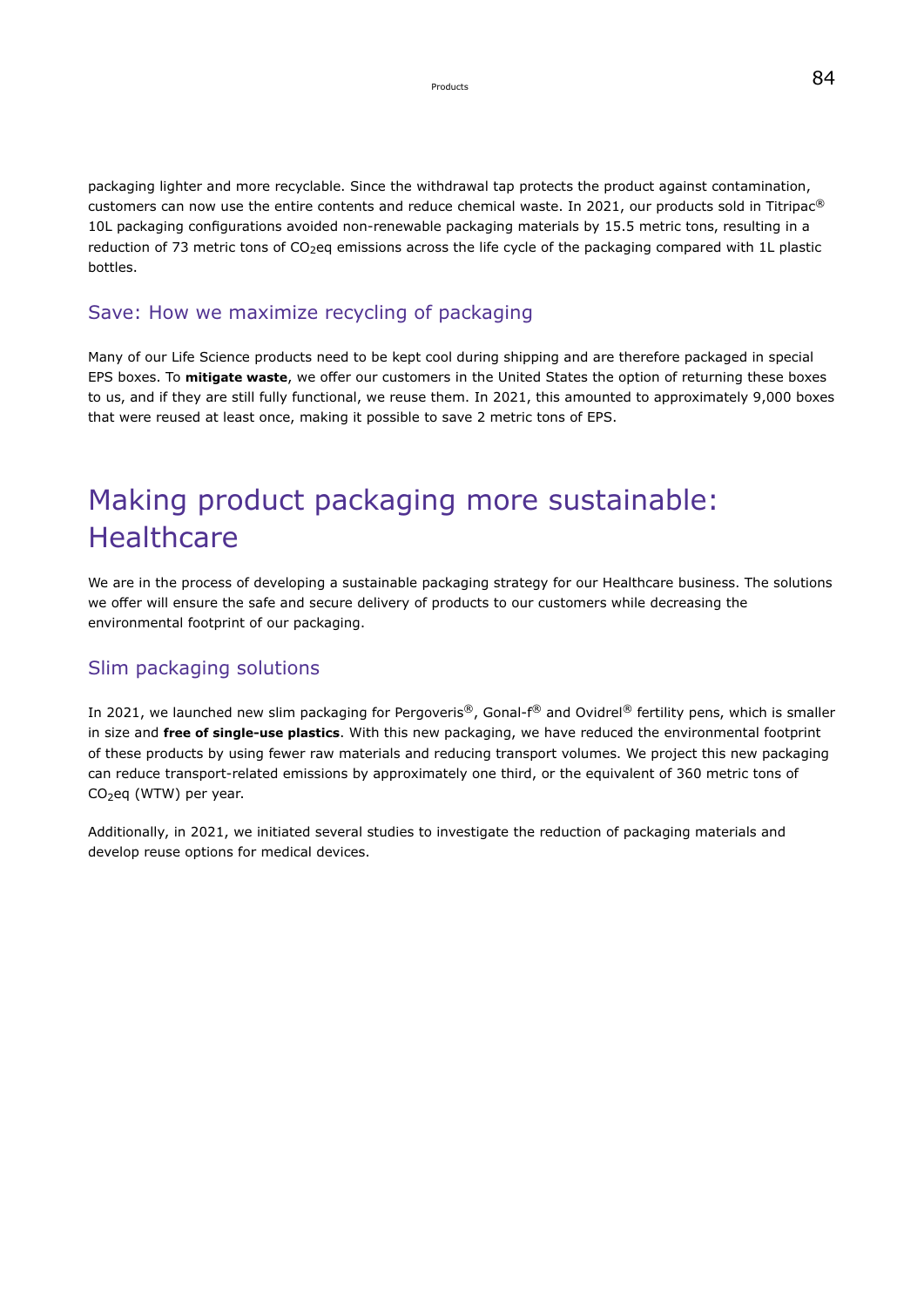# Making product packaging more sustainable: **Electronics**

Our Electronics business sector uses a variety of packaging types, each tailored to the specific needs of the individual business fields and with its own unique sustainability characteristics.

## Reusable packaging

Packaging for our specialty gas and thin films products is designed to be reused. Reusable packaging types include various sizes of cylinders and tube trailers for bulk specialty gases, along with smaller stainless steel and quartz containers for thin films. Once our customers have used the product within the container, the used containers are returned to our production facility for cleaning, refurbishment and refilling. This cycle greatly reduces the number of containers to be disposed of. It reduces the demand for construction of new containers and the associated resource requirements, thus moving us **closer to a circular economy**.

# Recyclable packaging

For large quantities of products in our planarization business, we use totes for packaging. Totes are typically made of high-density polyethylene. One of our main tote suppliers has a recycling program in place that our customers can also use. Each tote from this supplier has a return ticket attached to it, and the supplier picks up the used tote so that its parts can be reused or recycled.

## Redesign packaging labeling approach

Plastic packaging generates almost half of the world's plastic waste. With Iriotec® 8000 pigments, we enable inkless printing with contact-free and durable laser marking technology, making it possible to label plastics which can be traced and recycled more easily afterwards and restores value to the used plastic packaging.

The laser marking provides a unique identifier and serves as a "digital product passport" as the link between product and database. It can replace ink and labels, thus enabling even better recyclability. Laser marking is a unique, sustainable, reliable, durable, and economic way to achieve an individual mark for any plastic product and can be used for plastic packaging, automotive components, cables, or electronic devices.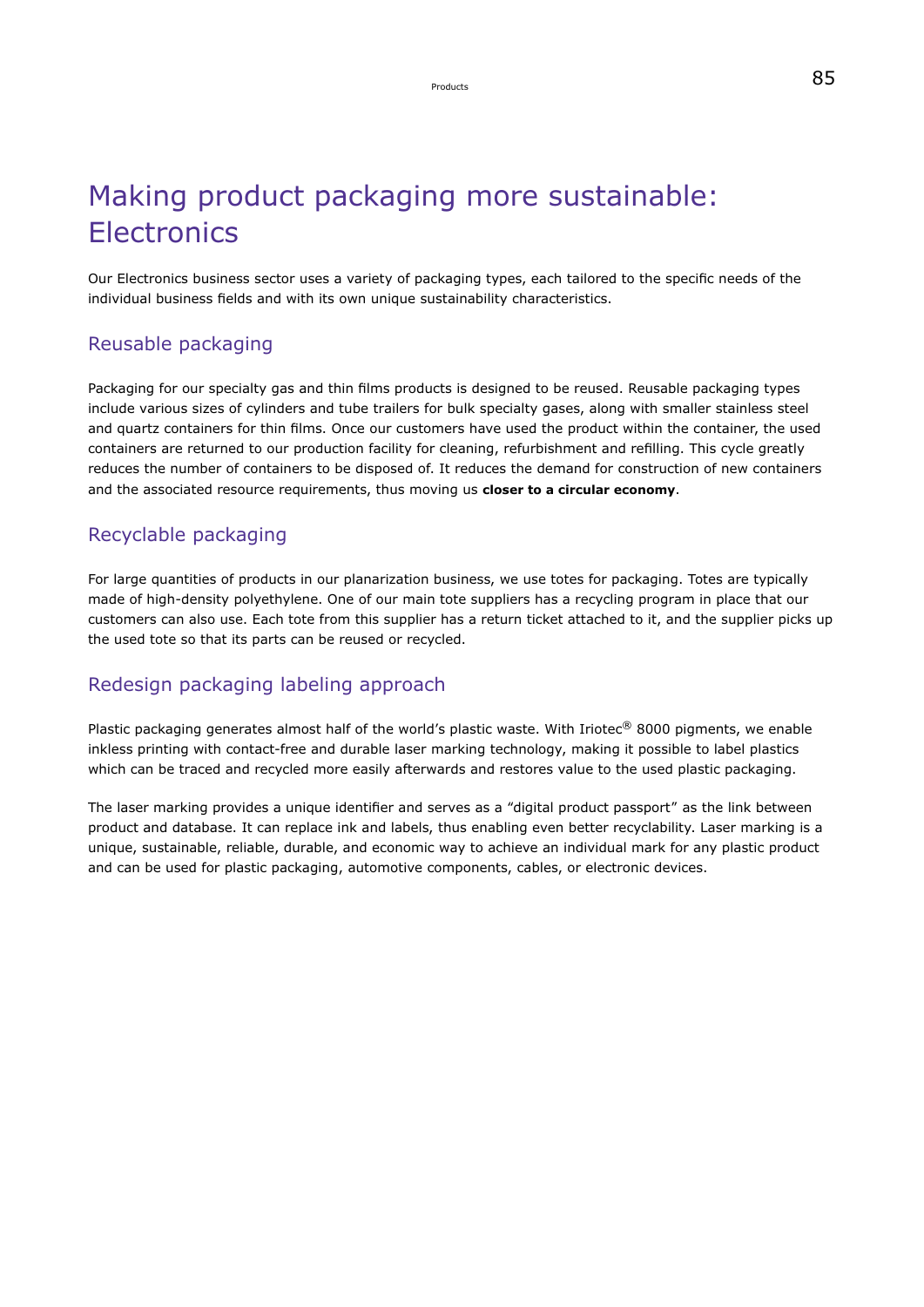# Health for all

# Global health

At least half of the world's population does not have adequate access to health. Therefore, we are striving to innovate, make health solutions affordable and accessible, raise awareness about diseases, and help people learn how to manage them. We work with partners to tackle these complex challenges.

### Our approach to improving health for all

Our overarching aim is to create a healthier future for all. We are committed to advancing global health and to using our scientific and technological innovation to improve the health of underserved populations in low- and middle-income countries.

Our **[Global Health strategy](https://www.emdgroup.com/en/sustainability/health-for-all.html)** focuses on diseases that disproportionally impact underserved populations. These include neglected tropical diseases (NTDs) that are largely unknown in industrialized nations and attract little attention or funding. Our strategy also aims to improve patient access to medicine in low- and middle-income countries, including for non-communicable diseases. The goals of our Global Health strategy are:

- To eliminate schistosomiasis as a public health problem.
- To prevent and control **malaria** to the point of elimination.
- To prevent and control **high-burden non-communicable diseases** (NCDs), such as diabetes and hypertension, in low- and middle-income countries.

Our strategy is designed to improve health and overcome access barriers in an economically viable and sustainable way, thereby creating shared value for patients, society and our company. For us, this means developing business models that increase our company's value and competitiveness by **solving unmet health needs** and strengthening local health systems.

We follow three core operating principles:

- **Developing innovative solutions:** We develop new medicines, diagnostics, and vector control solutions for schistosomiasis and malaria through an integrated science and technology approach.
- **Engaging with cross-sector partners:** We participate in multi-stakeholder global health platforms to help achieve our goals and support the UN Sustainable Development Goals. We define partnerships for the implementation of treatment programs on the ground, for research and development programs and use access alliances.
- **Creating sustainable business models and opportunities via a shared value approach:** We strive to ensure that investments reach underserved populations. We leverage our portfolio from across our three business sectors to help sustainably improve health.

We also engage in [building capacity and expertise](#page-96-0) across the value chain, with the intent of strengthening health systems and making them more resilient to health crises.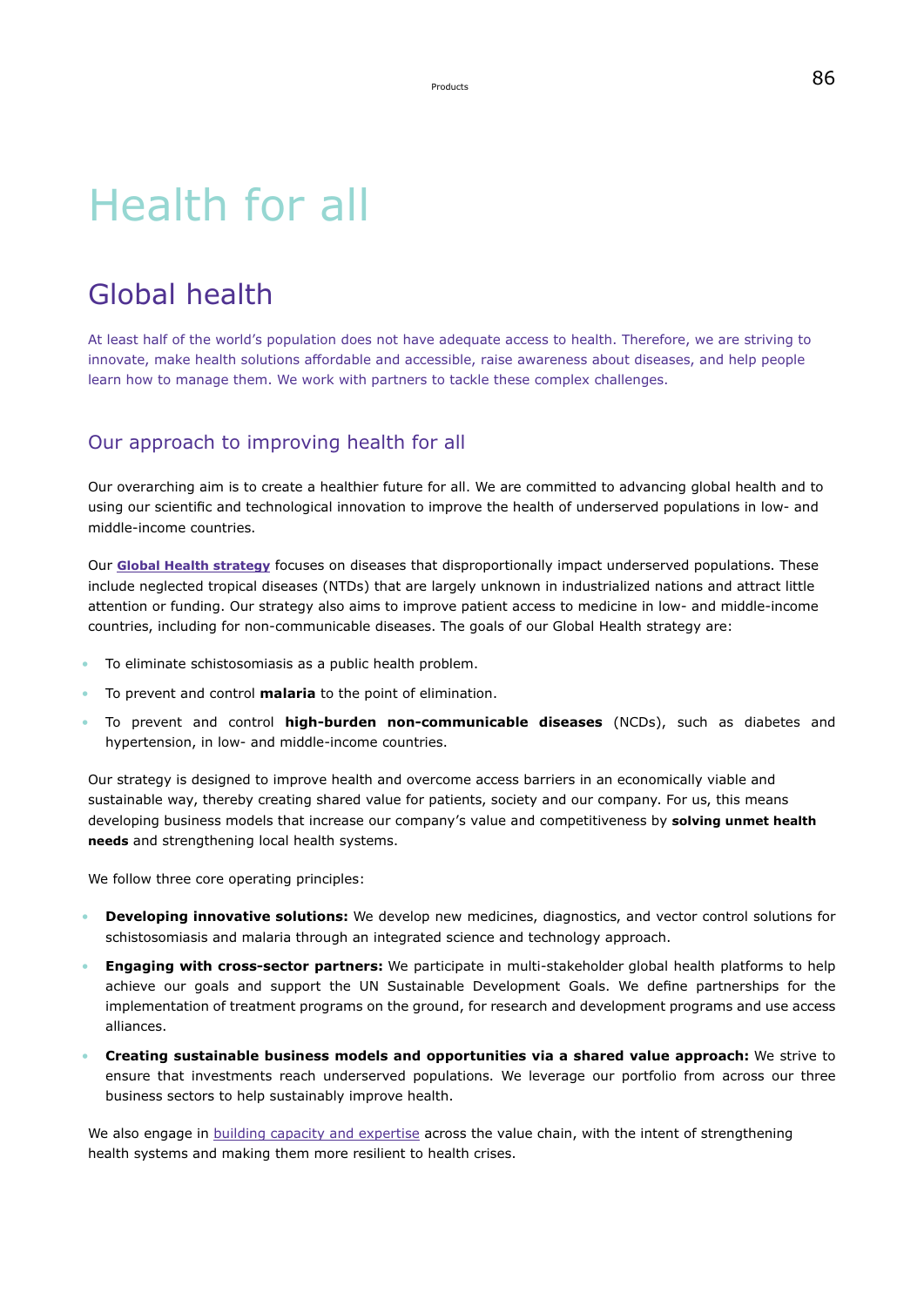#### Eliminating schistosomiasis as a public health problem

Schistosomiasis, also known as bilharzia, is a tropical disease caused by parasitic worms. It is one of the most prevalent parasitic infections in sub-Saharan Africa and places a significant burden on public health systems and local economies. The disease affects [almost](https://www.who.int/health-topics/schistosomiasis#tab=tab_1) 240 million people worldwide, with more than 90% of cases occurring in sub-Saharan Africa. It **kills an estimated 200,000 people** every year.

The ultimate aim of our schistosomiasis-related work is to eliminate the disease as a public health problem in accordance with the [WHO NTD roadmap 2021-2030](https://apps.who.int/iris/rest/bitstreams/1326801/retrieve). We remain committed to the objectives of the London Declaration and support its successor, the [Kigali Declaration](https://unitingtocombatntds.org/kigali-declaration/) on NTDs, through which participating companies, governments and private organizations commit to helping control and ultimately eliminate the twenty most prevalent NTDs, including schistosomiasis.

To achieve this goal, we adopted an integrated schistosomiasis strategy, which we are implementing in close collaboration with multiple partners worldwide. The approach focuses on five pillars:

- **Treatment:** We donate up to 250 million tablets of praziquantel to endemic countries every year in partnership with [WHO.](https://www.who.int/) Nearly 50 years after its development, praziquantel remains the standard of care for the effective treatment of schistosomiasis around the world.
- **Research and Development (R&D):** We advance R&D to support the global fight against schistosomiasis. In particular, we drive collaborative R&D programs for innovative health solutions, new drug discovery activities, the development of new treatment options for children under the age of six, and new and more sensitive diagnostics. We are also strengthening [research expertise and capacity](#page-96-0) through our collaborations with institutions in endemic countries.
- **WASH** (Water, sanitation and hygiene)**:** Since schistosomiasis is transmitted through contaminated water sources, we also support WASH projects that aim to prevent transmission of the disease by providing a sanitary infrastructure and new access-to- water technologies.
- **Health education:** We believe prevention is the most effective health intervention. Therefore, we invest in education and behavior change initiatives to raise awareness of the causes and dangers of schistosomiasis and teach people how to prevent it.
- **Advocacy and partnerships:** We are accelerating the progress towards schistosomiasis elimination by collaborating with partner organizations for our programs and initiatives as well as with the wider stakeholder community through the Global Schistosomiasis Alliance ([GSA](https://www.eliminateschisto.org/)).

#### Preventing and fighting malaria to support elimination

According to World Health Organization (WHO) estimates, nearly half of the world's population is at risk of contracting malaria. More than 200 million [cases of malaria](https://www.who.int/news-room/fact-sheets/detail/malaria) and over 400,000 related deaths are recorded every year, with almost 70% occurring in children under the age of five. Over 90% of cases and deaths occur in Africa. Around the world, a child dies from the disease every [two minutes.](https://www.who.int/news-room/facts-in-pictures/detail/malaria)

There is a need for new products to overcome the problem of increasing drug resistance and to achieve the goal of elimination. Through our "**As One Against Malaria" program**, we are helping to deliver integrated and sustainable health solutions involving treatments, diagnostics and preventive measures to fight malaria in endemic countries.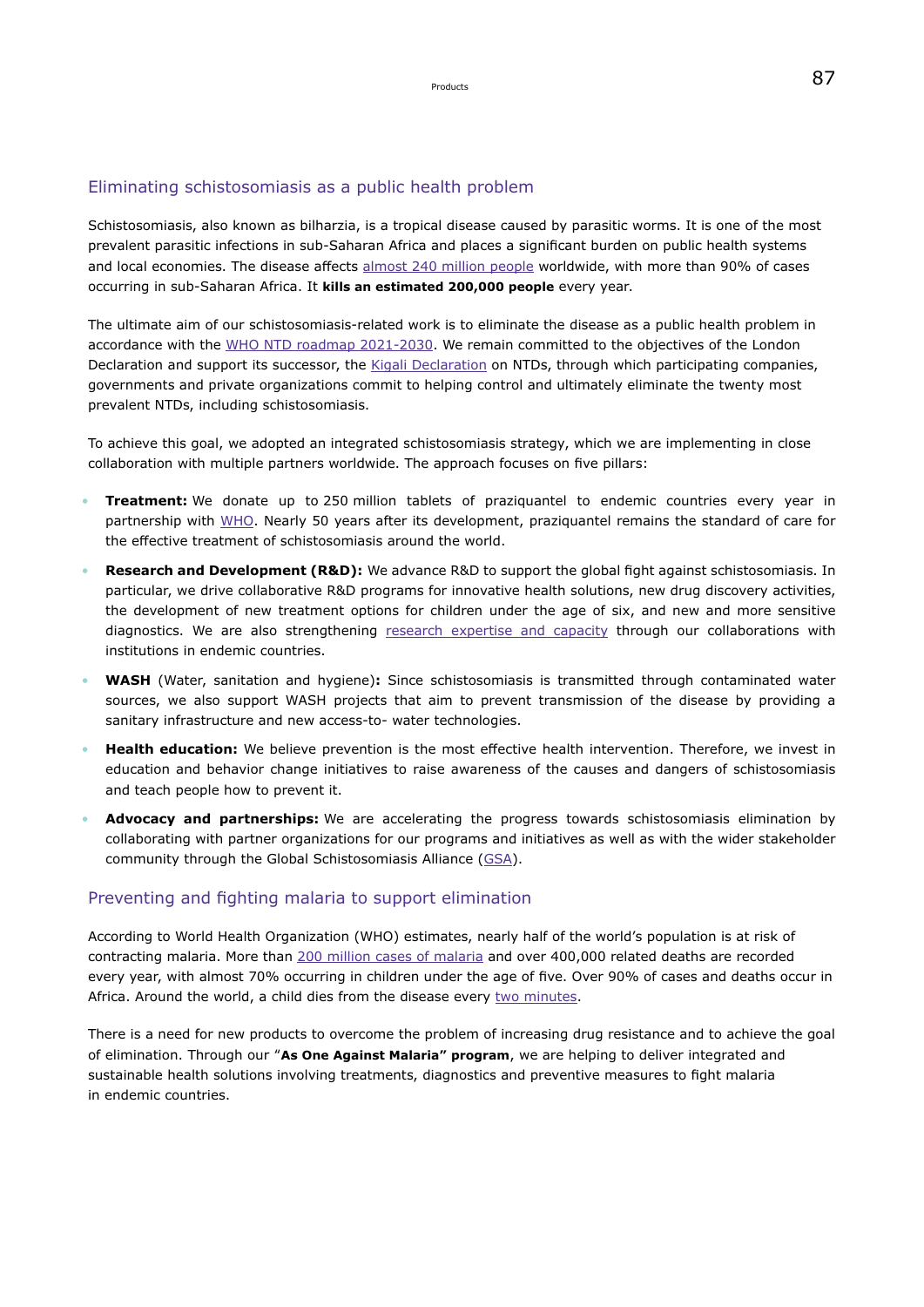#### Our Access to Medicine approach

We implement and support global health partnerships and shared value initiatives that improve access to our health solutions in low- and middle-income countries. By delivering quality health solutions, our Access to Medicine approach **addresses local needs** and helps to create long-term value for patients, our business and our stakeholders.

We continually seek to create sustainable business model opportunities that address gaps in public health systems. We recognize that we cannot eliminate the complex barriers to health access in emerging markets alone, which is why we form and enter partnerships for initiatives that complement our strategy. We apply this approach to neglected diseases, such as schistosomiasis and malaria, as well as to NCDs with high prevalence in these countries, such as diabetes and hypertension.

# Roles and responsibilities

Our Global Health organization leads the implementation of our strategy regarding innovative solutions for infectious diseases and access to health in underserved populations. This unit is also responsible for Group-wide initiatives, programs and sponsorships relating to global health topics. Our experts collaborate closely with the Life Science, Healthcare and Electronics business sectors to leverage their strengths and competencies effectively.

Our Schistosomiasis [Elimination Program](https://www.emdgroup.com/en/sustainability/health-for-all/schistosomiasis.html) guides our efforts to eliminate schistosomiasis in **close collaboration with external partners,** such as the World Health Organization (WHO).

Our [Global Health Institute](https://www.emdgroup.com/en/sustainability/health-for-all/innovation-for-all.html) translates science, technology and digital approaches into integrated solutions to strengthen health systems. It uses a portfolio of projects for transformative treatments, diagnostics, technologies, and preventive measures against neglected tropical diseases, focusing on schistosomiasis and malaria.

Our [Access to Health](https://www.emdgroup.com/en/sustainability/health-for-all/schistosomiasis.html) unit enables access to our company's health portfolio in low- and middle-income countries through shared value initiatives that it implements in collaboration with our country teams.

# Our commitment: Providing a solid basis for access to health

Our commitment to expanding health access is summarized in our [Access to Health Charter](https://www.emdgroup.com/en/sustainability/reports-and-guidelines.html). It sets out the following guidelines on:

- [Our approach](https://www.emdgroup.com/content/dam/web/corporate/non-images/company/responsibility/en/regulations-and-guidelines/OurApproach.pdf)
- [Pharmaceutical product donations and philanthropic activities](https://www.emdgroup.com/content/dam/web/corporate/non-images/company/responsibility/us/regulations-and-guidelines/responsibility-regulations-charter-pharmaceutical-product-donations-us.pdf)
- [Falsified medicines](https://www.emdgroup.com/content/dam/web/corporate/non-images/company/responsibility/us/regulations-and-guidelines/responsibility-regulations-charter-fake-medicines-us.pdf)
- [R&D for infectious diseases](https://www.emdgroup.com/content/dam/web/corporate/non-images/company/responsibility/us/regulations-and-guidelines/responsibility-regulations-charter-rd-for-ntds-us.pdf)
- [Equitable pricing in low- and middle-income countries](https://www.emdgroup.com/content/dam/web/corporate/non-images/company/responsibility/us/regulations-and-guidelines/responsibility-regulations-charter-pharmaceutical-product-pricing-us.pdf)
- [Intellectual property rights](https://www.emdgroup.com/content/dam/web/corporate/non-images/company/responsibility/us/regulations-and-guidelines/responsibility-regulations-charter-intellectual-property-us.pdf)
- [Sustainable supply chains](https://www.emdgroup.com/content/dam/web/corporate/non-images/company/responsibility/us/regulations-and-guidelines/supply-chain-us.pdf)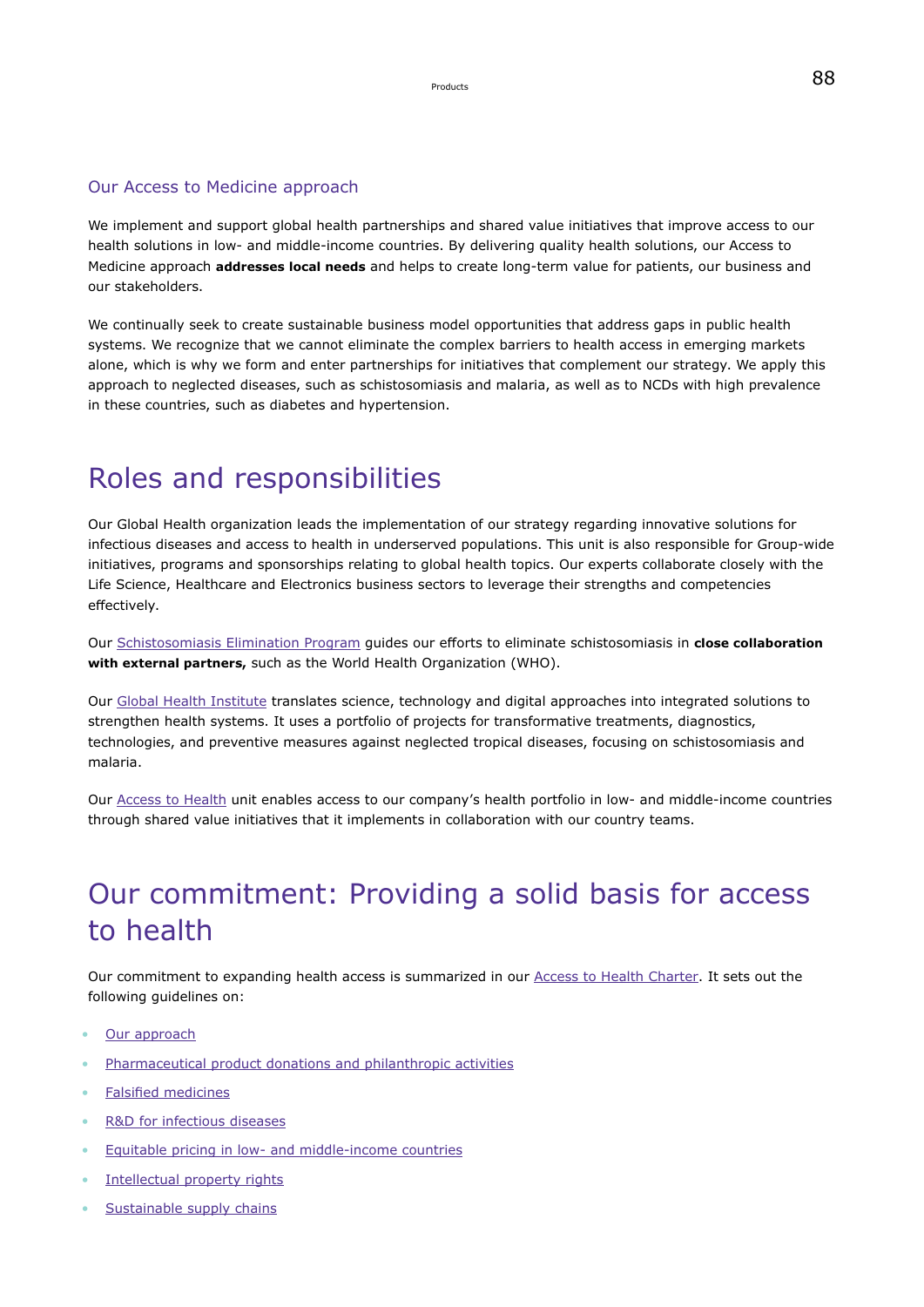Every two years, the [Access to Medicine Foundation](https://accesstomedicinefoundation.org/) publishes the [Access to Medicine \(ATM\) Index](https://accesstomedicineindex.org/). It benchmarks 20 of the world's largest research-based pharmaceutical companies on activities and initiatives that experts consider most relevant for access to medicine in low- and middle-income countries, ranging from research & development and intellectual property sharing to capacity building and donations. We use this ranking system to inform and guide our access to health strategy.

The latest Index was published in January 2021. We ranked eighth and remain among the top ten companies, confirming our commitment to continuously improving sustainable access to high-quality health solutions for all. In addition, the ATM Index for 2021 **recognized us for our performance in research & development**, where we ranked fifth. The index also acknowledged our leading role in intellectual property sharing.

#### Fighting the global Covid-19 pandemic

Our Global Health unit is spearheading a wide range of initiatives to combat the SARS-CoV-2 virus and its impact on the world's most vulnerable countries. These efforts include direct measures, such as donating masks and protective equipment to Ethiopia and Zimbabwe, as well as more long-term sustainable initiatives (such as in Ghana) that **strengthen the overall resilience of health systems** against current and future health crises.

Read more about our contribution to this global challenge [here](https://www.emdgroup.com/en/company/press/press-kits/corona-pandemic/global-health-in-times-of-covid-19.html).

#### Eliminating schistosomiasis: Five pillars

To contribute to the elimination of schistosomiasis, we adopted an integrated approach based on five pillars: Treatment, Research & Development, WASH, Health Education, and Advocacy & Partnerships.

#### **Treatment**

As part of our long-standing partnership with WHO, we are committed to donating up to 250 million praziquantel tablets every year. The donation is a major part of the integrated and coordinated approach we have adopted towards treating and eliminating schistosomiasis. Since 2007, we have provided **more than 1.5 billion tablets** to WHO for the treatment of schistosomiasis. To date, our tablets have been **distributed in 47 endemic African countries** to treat school-aged children. In 2021, we donated around 182 million tablets for distribution in 32 countries, 30 of which are in sub-Saharan Africa. Moreover, we maintain our commitment by ensuring we have sufficient production capacity to manufacture up to 250 million tablets per year.

Our efforts are showing very promising results. Data published by the Swiss Tropical and Public Health Institute ([Swiss TPH](https://www.swisstph.ch/en/)) in December 2021 show that the estimated prevalence of schistosomiasis in school-aged children in sub-Saharan Africa decreased by almost 60% between 2000 and 2019.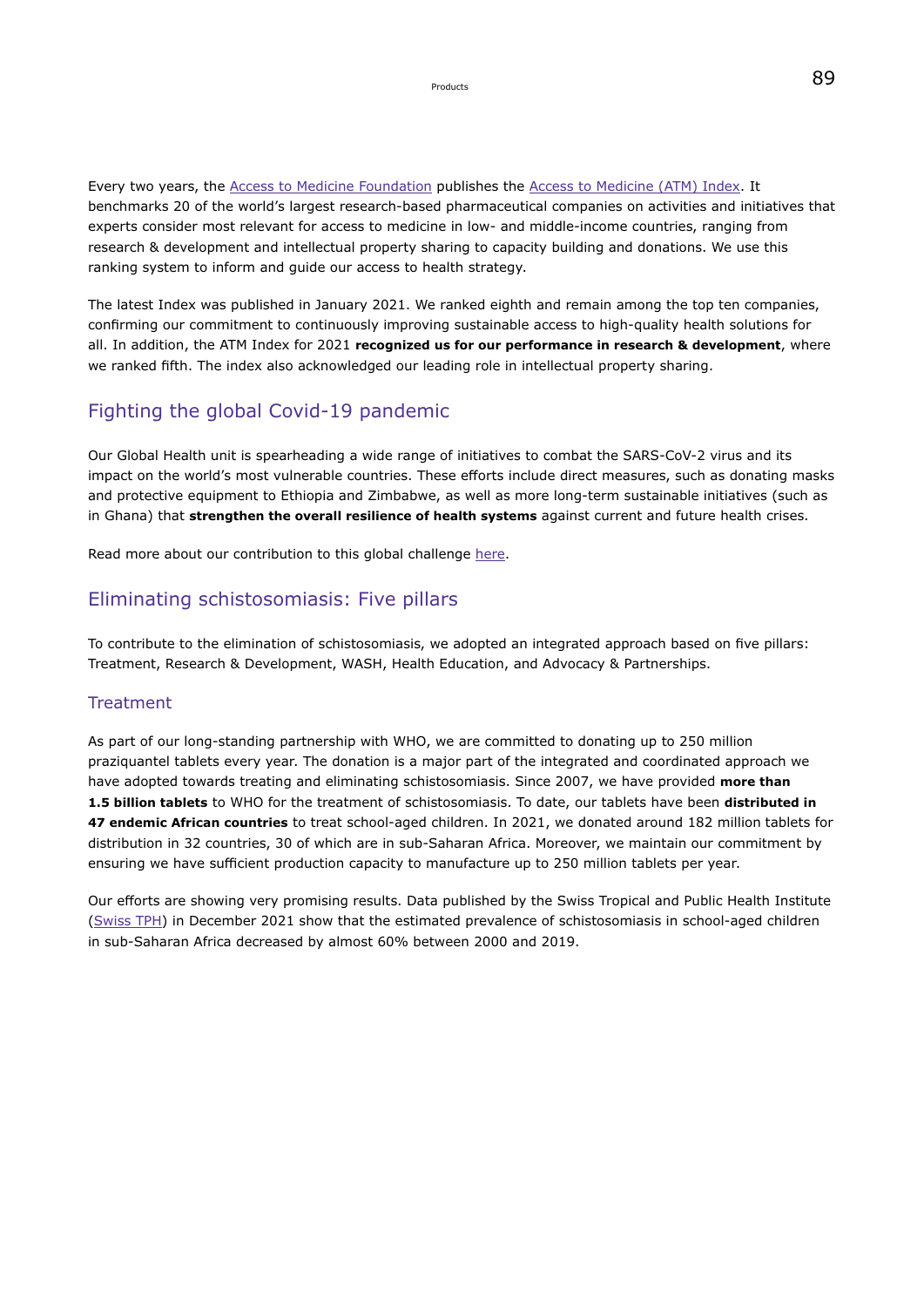#### **Decreasing estimated prevalence of schistosomiasis on the African continent**



#### Research and development

Working in partnership with the [Pediatric Praziquantel Consortium](https://www.pediatricpraziquantelconsortium.org/), we developed a **potential new schistosomiasis treatment** option for pre-school-aged children called arpraziquantel. The pivotal clinical [Phase](https://www.emdgroup.com/en/news/phase-three-results-for-arpraziquantel-16-11-2021.html) [III trial](https://www.emdgroup.com/en/news/phase-three-results-for-arpraziquantel-16-11-2021.html) was successfully completed in Côte d'Ivoire and Kenya and the program has now proceeded to the regulatory filing stage. In 2021, we signed a [manufacturing agreement](https://www.emdgroup.com/en/news/contract-manufacturing-pediatric-medication.html) with Universal, a contract manufacturer in Kenya, for the large-scale production of the treatment upon its registration. The consortium has also launched an access initiative to prepare for deliveries of the new medicine to young patients in need.

In 2021, we also made progress on investigating a new generation of drugs to prevent and cure schistosomiasis. We identified a new candidate, which entered early drug development. In addition, together with researchers from the Medical College of Wisconsin (USA), we [described for the first time](https://www.biorxiv.org/content/10.1101/2021.03.09.434291v1) the presumed mode of action of praziquantel. We also signed a memorandum of understanding with our partners, the Drugs for Neglected Diseases initiative [\(DNDi](https://dndi.org/)) and the Swiss Tropical and Public Health Institute ([Swiss TPH\)](https://www.swisstph.ch/en/), with the aim of combining our efforts on drug discovery, development and access activities.

More **sensitive diagnostics** to detect cases in low-endemicity settings are needed for the effective management and surveillance of schistosomiasis and are critical for the elimination of this disease. We continued our collaboration with the Foundation for Innovative New Diagnostics [\(FIND\)](https://www.finddx.org/) and a [consortium of partners](https://www.finddx.org/newsroom/pr-12oct20/) to develop a sensitive rapid diagnostic test to improve schistosomiasis mapping and case detection. In 2021, our [strategic partnership](https://www.emdgroup.com/en/news/ai-development-with-janssen-02-07-2020.html) with Janssen Pharmaceuticals evolved into a new consortium of partners to accelerate the development of an artificial intelligence-based diagnostic tool for the diagnosis and surveillance of schistosomiasis and soil-transmitted helminthiasis.

Our research & development programs integrate and invest in scientific, educational and training initiatives as well as activities that enhance capacity in low- and middle-income countries.

More information can be found in the chapter [Building health capacity and awareness.](#page-96-0)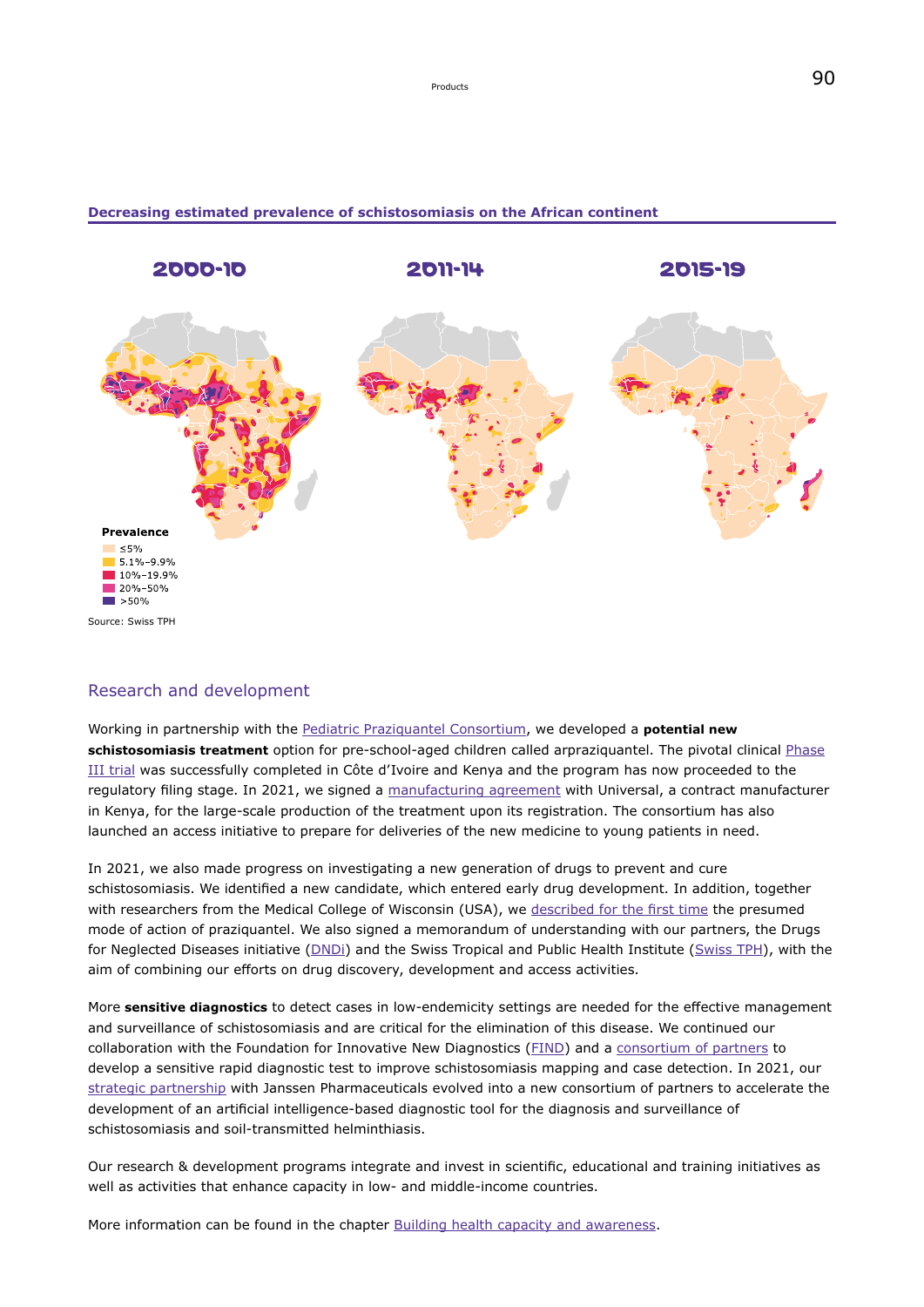#### **WASH**

In 2021, we started a collaborative access to water program in Ghana. It encompasses an implementation research study to analyze water, sanitation and hygiene in 200 healthcare facilities as well as the quality of water in selected districts. Moreover, it aims to improve the healthcare infrastructure to provide safe water services to health centers as well as to train health workers on schistosomiasis case management.

#### Health education

In 2020, we extended our partnership with the [NALA](https://www.nalafoundation.org/) Foundation by an additional three years. This joint health education project – including WASH activities – focuses on southwestern Ethiopia. It aims to promote **longterm sustainable behavioral changes** via a community-based approach in the drive to eliminate schistosomiasis and other neglected tropical diseases.

Despite the challenges, including the Covid-19 pandemic, security issues and political instability, the reopening of schools enabled NALA to resume regular activities in 2021. These included the implementation of school-, community- and WASH-based interventions. An impact evaluation in two of the target districts showed a meaningful decrease in the prevalence of schistosomiasis since the start of the program in 2017: It decreased from 28% to 11% in Mizan Aman, and from 11% to 8% in the southern Bench zone.

More information can be found in the chapter [Building health capacity and awareness.](#page-96-0)

#### Advocacy and partnerships

We work with international and local partners to advance the agenda for schistosomiasis control and elimination. For example, the Global Schistosomiasis Alliance ([GSA](http://eliminateschisto.org/)) is a coordinated, multi-sectoral effort to combat the complex disease schistosomiasis. In early 2021, WHO released its new NTD roadmap, which sets global targets and milestones to prevent, control, eliminate or eradicate 20 neglected tropical diseases and disease groups between 2021 and 2030. The GSA contributed to WHO consultations during the roadmap conception phase.

#### Malaria: Treatment and prevention

#### Developing new therapeutic solutions

As part of our "As One Against Malaria" program, we are developing a new drug (M5717) for the prevention and treatment of malaria. In 2021, we completed a Phase Ib clinical trial to test the compound's ability to prevent the disease and [published the data](https://www.thelancet.com/journals/laninf/article/PIIS1473-3099(21)00252-8/fulltext). The project is now progressing to Phase II (proof of concept) for both the treatment and prevention of malaria. In addition to our clinical program, our collaborative drug discovery activities are delivering promising candidates that are progressing into the preclinical stage.

#### Preventing and controlling malaria transmission

Preventive methods such as the use of insect repellents form part of the strategic toolkit to combat malaria. We are testing our insect repellent IR3535® for malaria. It is already used for protection against insect and tick bites that can transmit diseases such as [Lyme disease,](https://www.euro.who.int/__data/assets/pdf_file/0008/246167/Fact-sheet-Lyme-borreliosis-Eng.pdf) [Zika](https://www.who.int/news-room/fact-sheets/detail/zika-virus), [dengue fever](https://www.who.int/news-room/fact-sheets/detail/dengue-and-severe-dengue) and [chikungunya.](https://www.who.int/news-room/fact-sheets/detail/chikungunya)

Through laboratory tests conducted in Ghana, we are evaluating the efficacy and acceptance of a **new formulation of IR3535®** that is expected to provide longer-lasting protection. Positive results would enable IR3535® to serve as a preventive measure for personal use and a large-scale vector control method to support population-based national malaria control programs.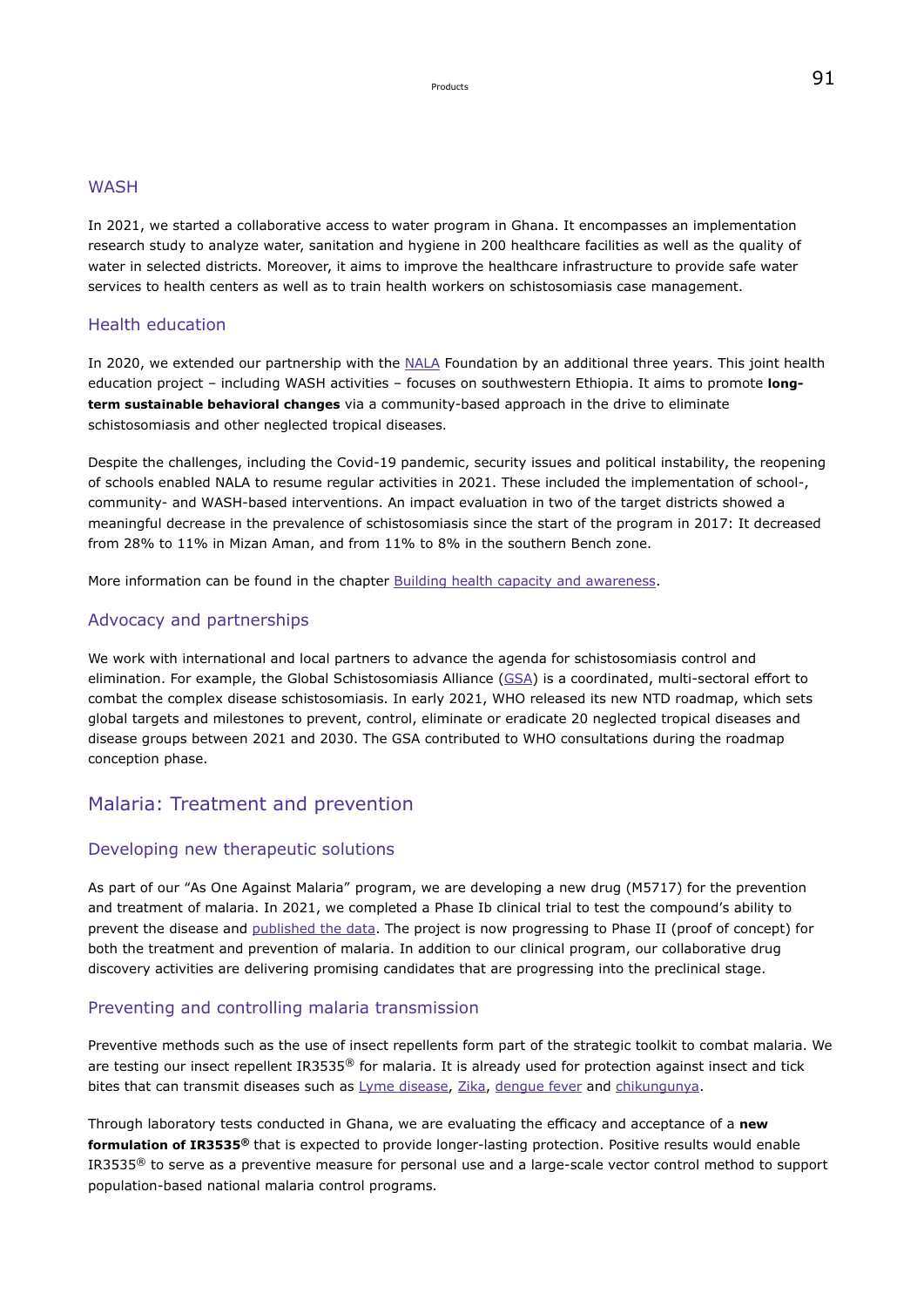In partnership with local institutions in Africa, we have established PAVON (Pan-African Vivax and Ovale Network), a network of centers of excellence for the epidemiological surveillance and scientific research on malaria.

#### Sustainable access to medicines in low- and middle-income countries

To prevent and control high-burden non-communicable diseases (NCDs), we invest in access initiatives that address health system gaps in low- and middle-income countries. We adopt a partnership approach to maximize our impact within this complex and challenging environment.

One initiative supports our country teams in low- and middle-income countries to create and accelerate innovative business models that improve medicine access. The "India Fights Back for Head & Neck Cancer" public-private partnership between our company, the Indian Employees' State Insurance Corporation and India Railways was established in 2021 as part of this initiative. It enables patients to receive faster access to early diagnosis and the right care and treatment.

Our **collaborations in Africa** to establish robust and sustainable supply chains are also crucial for ensuring safe, effective and continuous healthcare delivery. Our Access Mentorship program, in which expert volunteers from our Global Supply Network Organization share their knowledge with local African distributors, demonstrates our commitment to improving supply chain operations and increasing access to health.

We have also developed an evaluation ecosystem to track the impact of our access programs on patients, healthcare providers and health systems. It enables us to monitor our progress over time and to integrate recommendations from ESG ratings, such as the Access to Medicine Index, into our strategy.

# Engaging stakeholders

Partnerships and dialogue are critical to addressing global health challenges and to improving access to health. Our partners include multinational organizations, government agencies and NGOs as well as academic institutions, health industry associations, private companies, and independent global health experts.

In 2021, we continued to engage with our partners and key stakeholders, including  $WHO$ , to advance global health discussions and address shared challenges, such as neglected tropical diseases. We collaborate with partners such as [WIPO](https://www.wipo.int/portal/en/index.html) and [DNDi](https://dndi.org/) as well as with academia in African countries. We engage in consortiums of partners, such as the [Pediatric Praziquantel Consortium,](https://www.pediatricpraziquantelconsortium.org/) alliances, including the [Swiss Malaria Group,](https://www.swissmalariagroup.ch/en/) and advocacy groups, such as [Uniting to Combat NTDs](https://unitingtocombatntds.org/) and [GSA.](https://www.eliminateschisto.org/) In addition, we closely interact with foundations that support scientific research and health access, including the [Bill & Melinda Gates Foundation](https://www.gatesfoundation.org/) and the [Access](https://accesstomedicinefoundation.org/) [to Medicine Foundation](https://accesstomedicinefoundation.org/).

We also strengthened our **collaborations with the scientific community** through publications, patents and taking on active roles at international events. In 2021, we attended meetings of the Coalition for Operational Research on Neglected Tropical Diseases ([COR-NTD\)](https://www.cor-ntd.org/) to address the spread of misinformation about NTDs. We also took part in the 12th European Congress on Tropical Medicine and International Health (ECTMIH), which discussed the current state of R&D in NTDs. We also presented our collaborative research and development projects on schistosomiasis at the 10th European and Developing Countries Clinical Trials Partnership ([EDCTP\)](https://www.edctp.org/) Forum.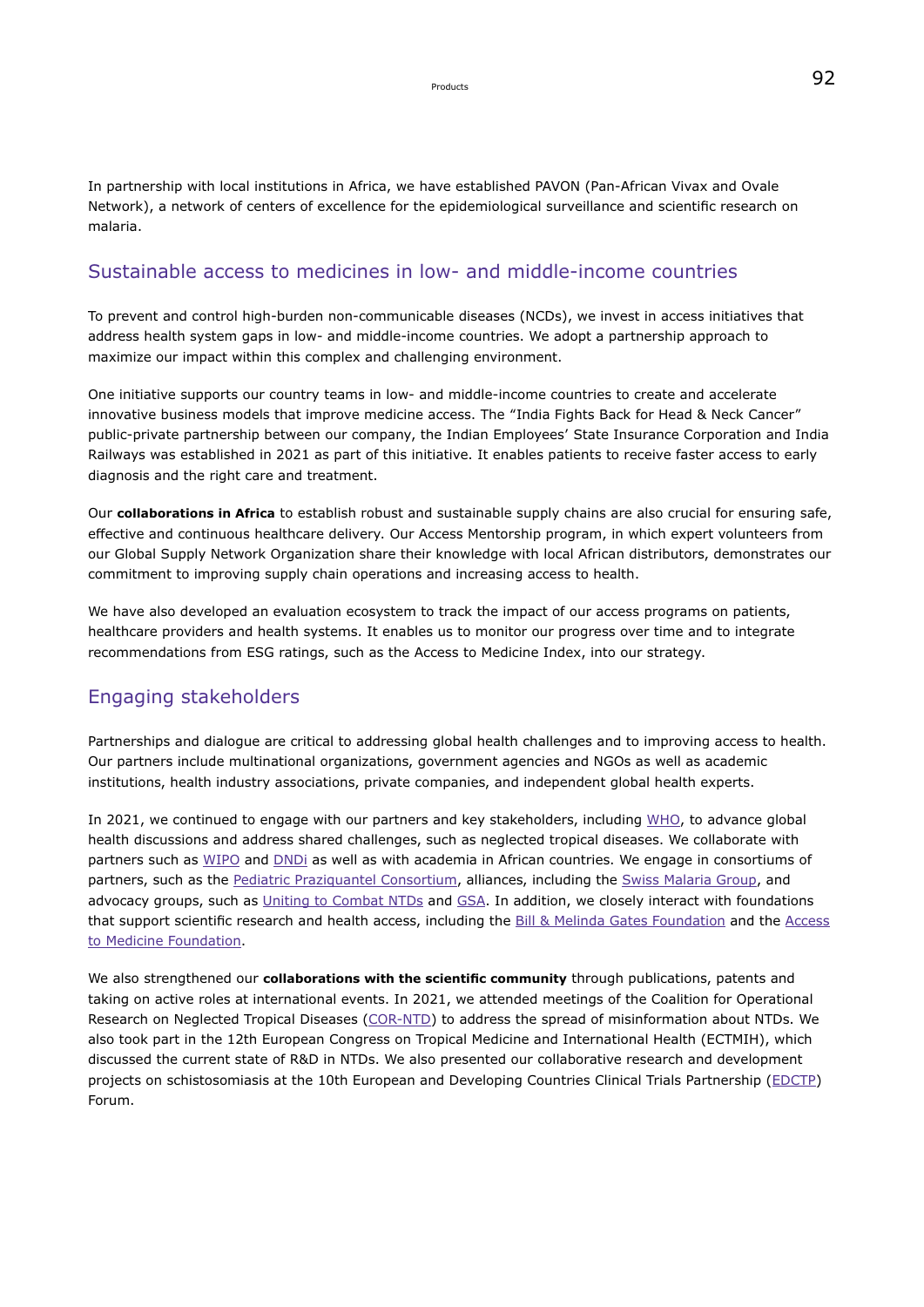# Open innovation sharing

We consider it our responsibility to improve global access to health through our technological advances. We support a reliable and transparent legal framework for intellectual property that enables sustainable investment in research and development.

## Our approach to sharing and protecting intellectual property

The responsible treatment of intellectual property is not a barrier to health, but rather ensures **safety and high quality** for patients worldwide. Almost none of the medicines that address the highest burden of disease in lowand middle-income countries are protected by patents. Studies indicate that between 90% and 95% of the pharmaceutical products on the [WHO Model List of Essential Medicines](https://www.who.int/publications/i/item/WHO-MHP-HPS-EML-2021.02) are off-patent.

We support a sustainable [approach to intellectual property](https://www.emdgroup.com/company/responsibility/en/regulations-and-guidelines/intellectual-property.pdf) that drives innovation and enables access to health. We are committed to **refraining from enforcing patents** in a majority of low- and middle-income countries. In markets where we do register product patents, we are transparent and committed to sharing data to the greatest possible extent and improving public access to clinical study data. We report on the patent status of our products via the publicly accessible database [Pat-INFORMED.](https://www.wipo.int/pat-informed/en/) Furthermore, we support voluntary licensing agreements of all kinds, including non-exclusive voluntary licenses, legally binding non-assertion covenants and clauses that aim to widen access to health.

Moreover, we support the concept of patent pools and believe that these should be structured to improve access to medicines, prevent anti-competitive behavior and overcome geographic limitations. We consider joining **patent pools** that are relevant to our portfolio and meet all our efficacy, quality and safety requirements.

We provide access to patent information via our initiatives and partnerships. Through our [open innovation](https://www.emdgroup.com/en/responsibility/health-for-all/innovation-for-all/open-innovation-for-global-health.html) [research projects](https://www.emdgroup.com/en/responsibility/health-for-all/innovation-for-all/open-innovation-for-global-health.html) for global health, we grant access to small sections of our chemical compound libraries. In doing so, we aim to accelerate collaborative research programs that develop novel R&D platforms in search of new active ingredients for infectious diseases.

# Roles and responsibilities

Our Open [Innovation](#page-70-0) initiatives are collaborative and cross-functional efforts that serve the exchange of intellectual property. We aim to catalyze and accelerate early discovery in diseases with high unmet needs through intellectual property sharing. We hope to foster the discovery of new generations of health solutions that will address the needs of the most vulnerable populations, with a primary focus on the neglected tropical disease schistosomiasis and on malaria.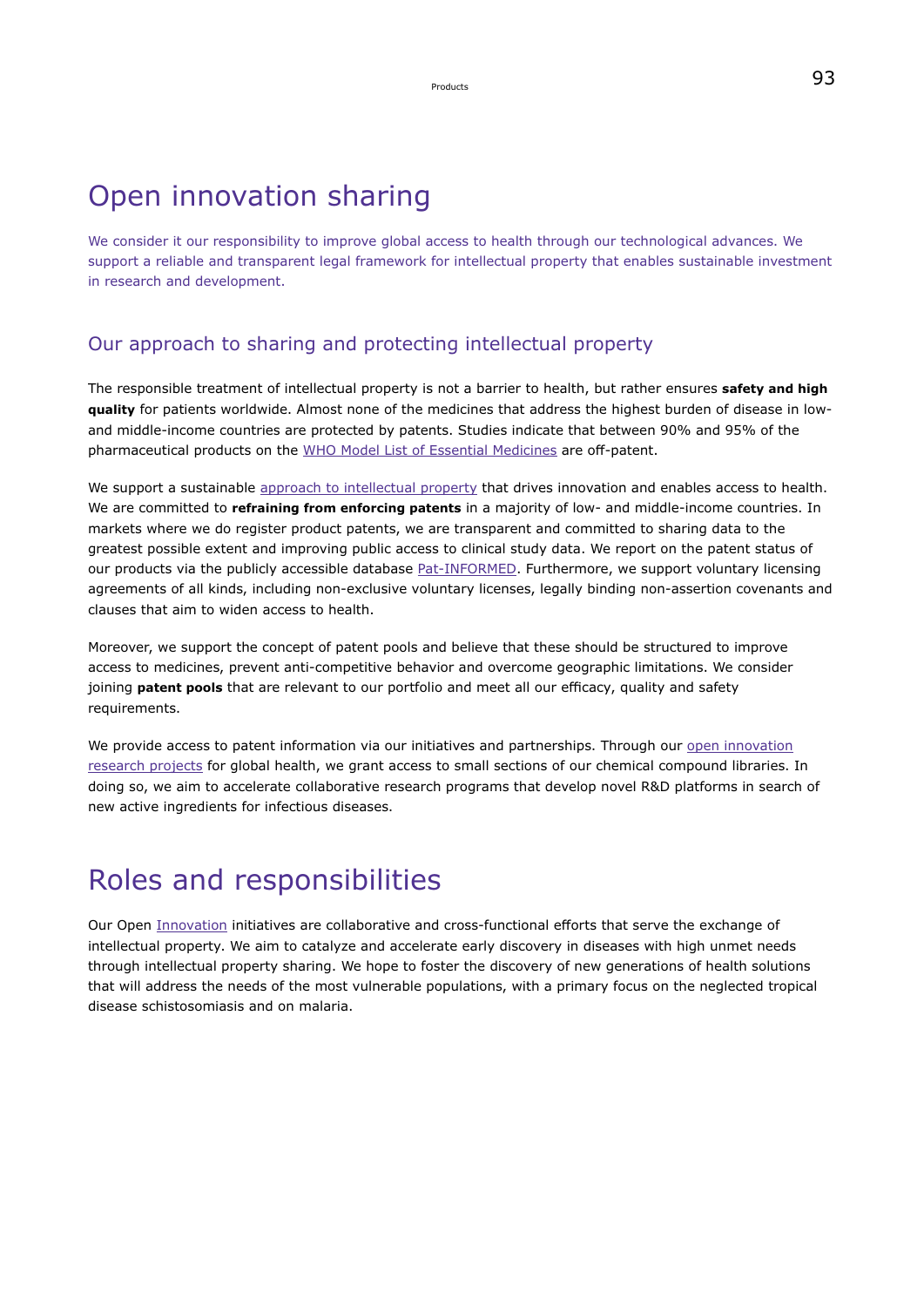# Our commitment: supporting transparent and reliable frameworks

We support [TRIPS,](https://www.wto.org/english/tratop_e/trips_e/trips_e.htm) an international agreement administered by the World Trade Organization [\(WTO](https://www.wto.org/english/tratop_e/trips_e/trips_e.htm)), which addresses trade-related aspects of intellectual property rights, as well as TRIPS addenda, such as the Special Declaration on the TRIPS Agreement and Public Health. This agreement extends the deadline for least developed countries to apply TRIPS provisions to pharmaceutical patents until 2033.

### Initiative improves access to patent information

We are a founding member of the Patent Information Initiative for Medicines ([Pat-INFORMED](https://www.wipo.int/pat-informed/en/)), a global gateway to medicine patent information. Pat-INFORMED features patent information on **small-molecule drugs** for cardiovascular diseases, diabetes, hepatitis C, HIV, cancer, and respiratory disorders as well as any products on the [WHO Model List of Essential Medicines](https://www.who.int/publications/i/item/WHO-MHP-HPS-EML-2021.02) that are not within these therapeutic areas.

# Open innovation collaboration through WIPO Re:Search

We are member of the [WIPO Re:Search](https://www.wipo.int/research/en/) Consortium. The initiative aims to create **new solutions** for people affected by neglected tropical diseases, malaria and tuberculosis. It also enables the **transfer of knowledge** and expertise to institutions in low- and middle-income countries.

## Creating research opportunities

Our [Open Global Health Library](https://www.emdgroup.com/en/research/open-innovation/biopharma-open-innovation-portal/open-global-health-library.html) publicly shares 250 compounds from our proprietary chemical library that may be used for infectious diseases research. In 2021, the library was accessed 20 times for screening in 17 indications.

## Schistosomiasis research grants

We are dedicated to accelerating innovation and advancing science for the most neglected populations. That is why we catalyze research in an open innovation spirit and with the intention of reducing financial hurdles. Through our [Schistosomiasis Research Grant Initiative](https://www.emdgroup.com/en/sustainability/health-for-all/innovation-for-all/open-innovation-for-global-health/schistosomiasis-research-grant.html) established in 2021, we awarded 15 research projects with € 30,000 each. More than 70% of the participants came from low- and middle-income countries.

## Drugs for Neglected Diseases initiative

Under the leadership of the Drugs for Neglected Diseases initiative ( $DNDi$ ), we, along with other pharmaceutical companies, are involved in the [Drug Discovery Booster](https://dndi.org/news/2020/five-years-of-the-ntd-drug-discovery-booster/) project to discover novel medicines against neglected tropical diseases. In October 2021, we signed a memorandum of understanding with DNDi and the Swiss Tropical and Public Health Institute. It covers the areas of drug discovery and development as well as access activities in the field of schistosomiasis.

More information on our collaborations regarding open innovation for global health can be found on our [website](https://www.emdgroup.com/en/sustainability/health-for-all/innovation-for-all/open-innovation-for-global-health.html).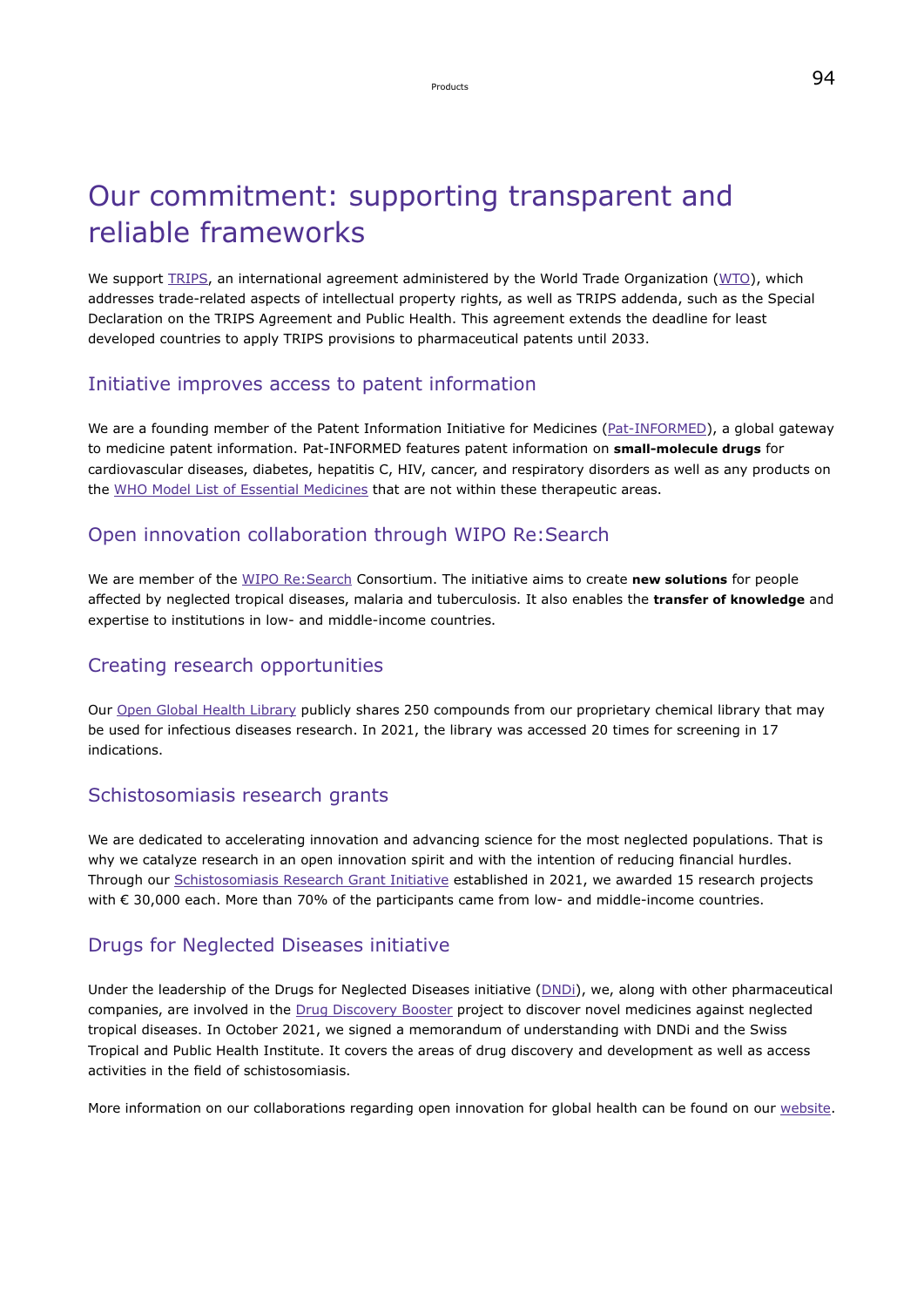# Prices of medicines

In 2019, pharmaceuticals accounted for [between 7% and 34%](https://data.oecd.org/healthres/pharmaceutical-spending.htm) of total health spending by OECD countries. However, advances in the research and development of innovative medicines are significantly transforming the healthcare landscape, allowing chronic diseases – the greatest cost drivers – to be treated more effectively and affordably.

### Our approach to pricing medicines

To help ensure that all patients have access to the most effective medicines for their needs, we are working to prevent cost from becoming a barrier to treatment. Therefore, we adapt our medicine prices according to people's ability to pay in different geographical or socioeconomic segments.

We are committed to **fair, flexible and sustainable pricing** – both within and across countries. We therefore adapt our prices based on local market considerations, such as unmet medical and treatment needs, health system capacity, infrastructure, and education standards. This approach involves working closely with governments and other stakeholders. In addition, we continuously monitor dynamic healthcare environments and markets, pricing and reimbursement systems as well as legal and regulatory guidelines, adjusting our prices as necessary.

We conduct price analyses annually to validate price thresholds and provide guidance on local pricing to our subsidiaries for the following year to ensure they meet patient access needs, taking a **consistent, data-driven approach**. We also make our products affordable to patients in low- and middle-income countries with an equitable value and access strategy that includes participating in government tenders, providing flexible pricing, establishing high-quality affordable brands or branded generics, and operating patient access programs.

Furthermore, we support innovative risk-sharing agreements and are working to improve data efficiency in health systems in order to achieve an optimal distribution of funds and resources.

# Roles and responsibilities

Our Global Market Access and Pricing unit evaluates market launch prices in coordination with the respective franchises. The team reports directly to a member of our Healthcare Executive Committee. The GMAP unit systematically evaluates and applies our medicines portfolios for equal access initiatives. Our local affiliates are responsible for managing prices and adapting them to evolving local conditions in compliance with our pricing governance and the defined price approval process.

# Our commitment: Medicine price guidelines and principles

The affordability of our health solutions is part of our broader patient value proposition. Our medicine pricing adheres to the stipulations of our overarching [Access to Health Charter](https://www.emdgroup.com/content/dam/web/corporate/non-images/company/responsibility/us/regulations-and-guidelines/responsibility-regulations-charter-pharmaceutical-product-pricing-us.pdf) and is defined in detail in an internal guideline. Additionally, our Patient Access Programs Policy sets out standards for offering medicines at affordable prices.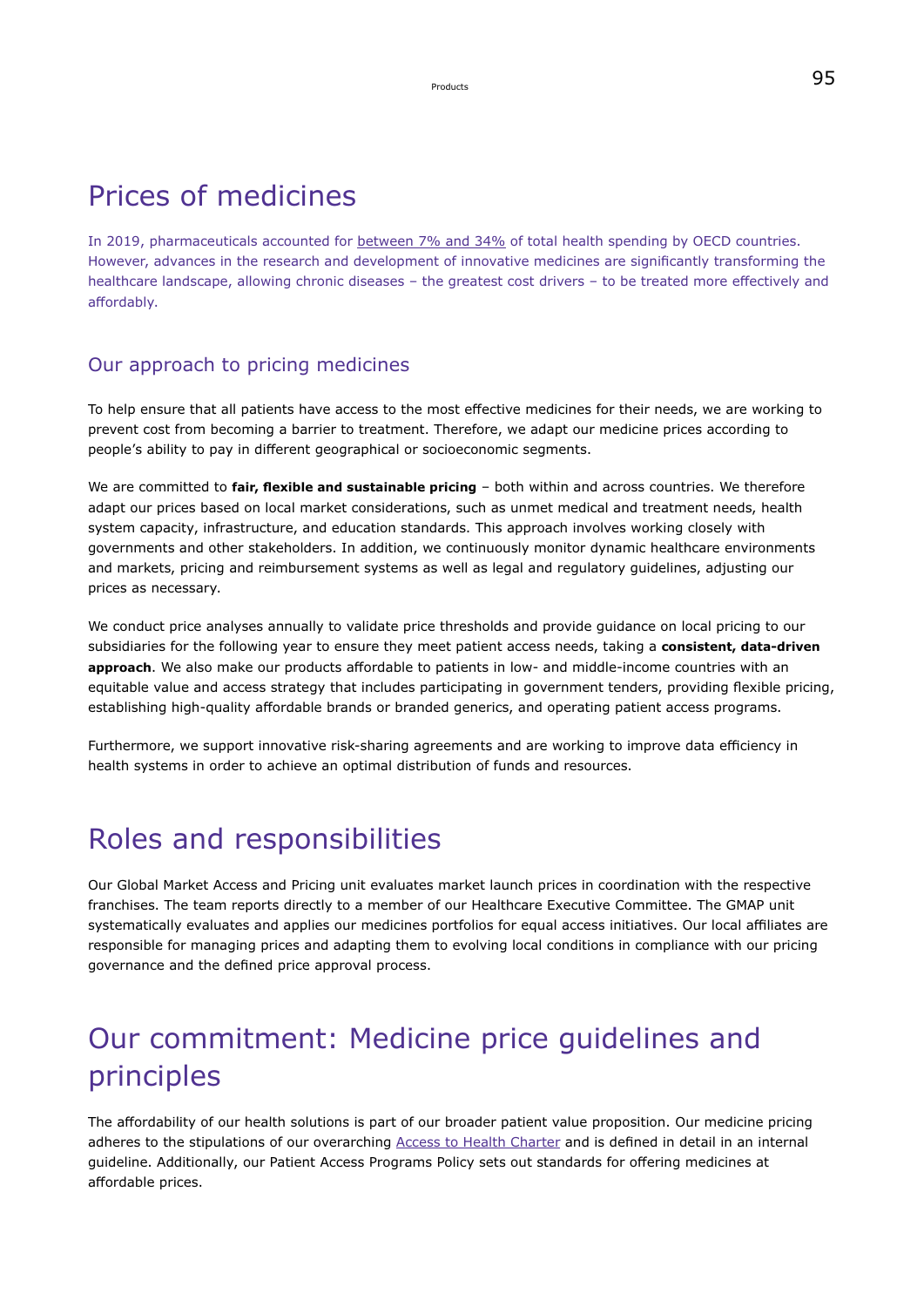### Value-based contracting models

We are committed to advancing value-based healthcare through pricing and contracting mechanisms that fully comply with all applicable local laws and regulations. In collaboration with payers, such as health insurance companies, we have developed various product- and market-specific reimbursement and contracting models. These help to provide patients with prompt **access to our innovations**.

In Germany, Ireland and the United Kingdom, we continued in 2021 with innovative risk-sharing agreements that provide immediate access to Mavenclad® for patients with multiple sclerosis (MS). In addition, we expanded the value-based contracting model for Mavenclad® to ten more countries in Asia, Europe, Latin America, and the Middle East.

# Equitable value and access approaches to serve low- and-middle-income patients

We work in close partnership with governments and other stakeholders on innovative, **differential medicine pricing schemes**. In addition, we supply products at affordable prices to certain countries in Africa, Asia, Latin America, and the Middle East. In India, for example, we collaborate with public sector representatives across the oil and gas, energy, and railway sectors to offer certain general medicine and endocrinology products to underprivileged patients at discounted prices.

#### Strategic tender activities

Our Biopharma tender excellence initiative offers a strategic tender framework. This includes a web-based system that helps country teams increase **quality and agility** in tender decisions, while improving performance tracking and collaboration. We regularly participate in government tenders for products used in public hospitals serving low-income patients. Many of these tenders take place in low- to middle-income countries.

#### High-quality, affordable second brands

For some of our existing high-quality products, we have created second brands at affordable prices, particularly in countries with a large percentage of patients with very low incomes. For example, second brands for the betablocker bisoprolol (Concor®) are available at affordable prices in Brazil, Chile, Poland, and South Africa.

#### Patient access programs

We operate patient access programs that enable us to offer certain products at affordable prices in several countries. In India, we offer a program for our cancer drug Erbitux®, for example, to provide financial assistance to eligible underprivileged patients – in line with local laws and regulations. We have reached over 500 patients through this program every year since 2017.

We have been collaborating with national pharmacy chains in Mexico to provide patients with adherence support, discounts on blood tests and education on prediabetes and diabetes, thyroid and cardiovascular disorders. To improve adherence, in Central America (Costa Rica, the Dominican Republic, Guatemala, Honduras, Nicaragua, and Panama), we offer a digital loyalty program for the conditions mentioned above.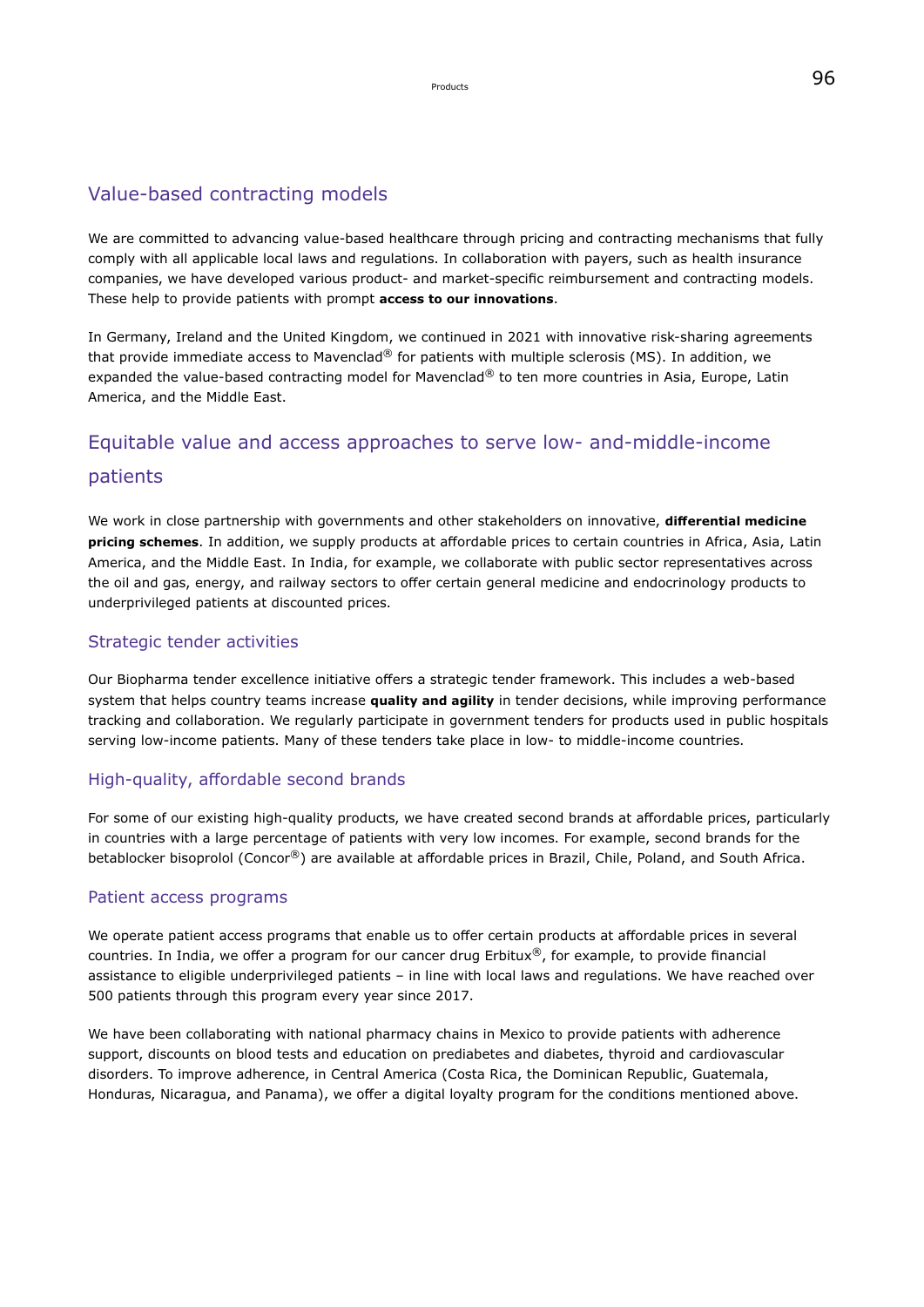# Building health capacity & awareness

We believe that in order to achieve health for all, it is imperative to help health professionals and patients make informed decisions about treatment paths. This support includes building health capacity as well as awareness. As a prerequisite, health systems need to be strong and benefit from solid collaborations to build resilience against crises and emergencies.

### Our approach to building health capacity and awareness

Capacity and awareness-building play key roles in our approach to improving [access to health](#page-85-1). We empower patients, communities, scientists, and healthcare professionals by providing appropriate tools, information and skills so that they can drive innovation and make **informed decisions** about prevention, diagnosis, treatment, care, and disease management.

The private sector is a crucial partner in responding to global health threats. Beyond developing innovative health solutions, we must also ensure that health systems are prepared to address emergencies effectively and deliver care to people in need. We aim to sustainably strengthen the prevention, preparedness and resilience capabilities of health systems in low- and middle-income countries. Our efforts include the following aspects:

- **Using science and technology innovation** to improve local health-related capabilities.
- **Increasing country preparedness** by enhancing scientific and healthcare workforce competencies and capacities through a network of experts.
- **Forming partnerships to enhance disease awareness and address the challenge of enabling consistent access to medicines for all patients in need.**
- **Optimizing the monitoring and evaluation** of health initiatives at country level through data processing and digitalization.

We apply this approach throughout the entire value chain in our collaborative programs and in our health education initiatives with our local partners in low- and middle-income countries.

Beyond our engagement in these countries, we also collaborate with committed global partners to conduct educational campaigns for prevention, early diagnosis and awareness. We focus primarily on the diseases in which we have the greatest expertise and direct our attention towards the patients and specific groups we believe will benefit most from the information. Our activities include specific initiatives that promote awareness for [carers](#page-101-0) as well as [women's health and economic empowerment](#page-101-1) to expand their access to health.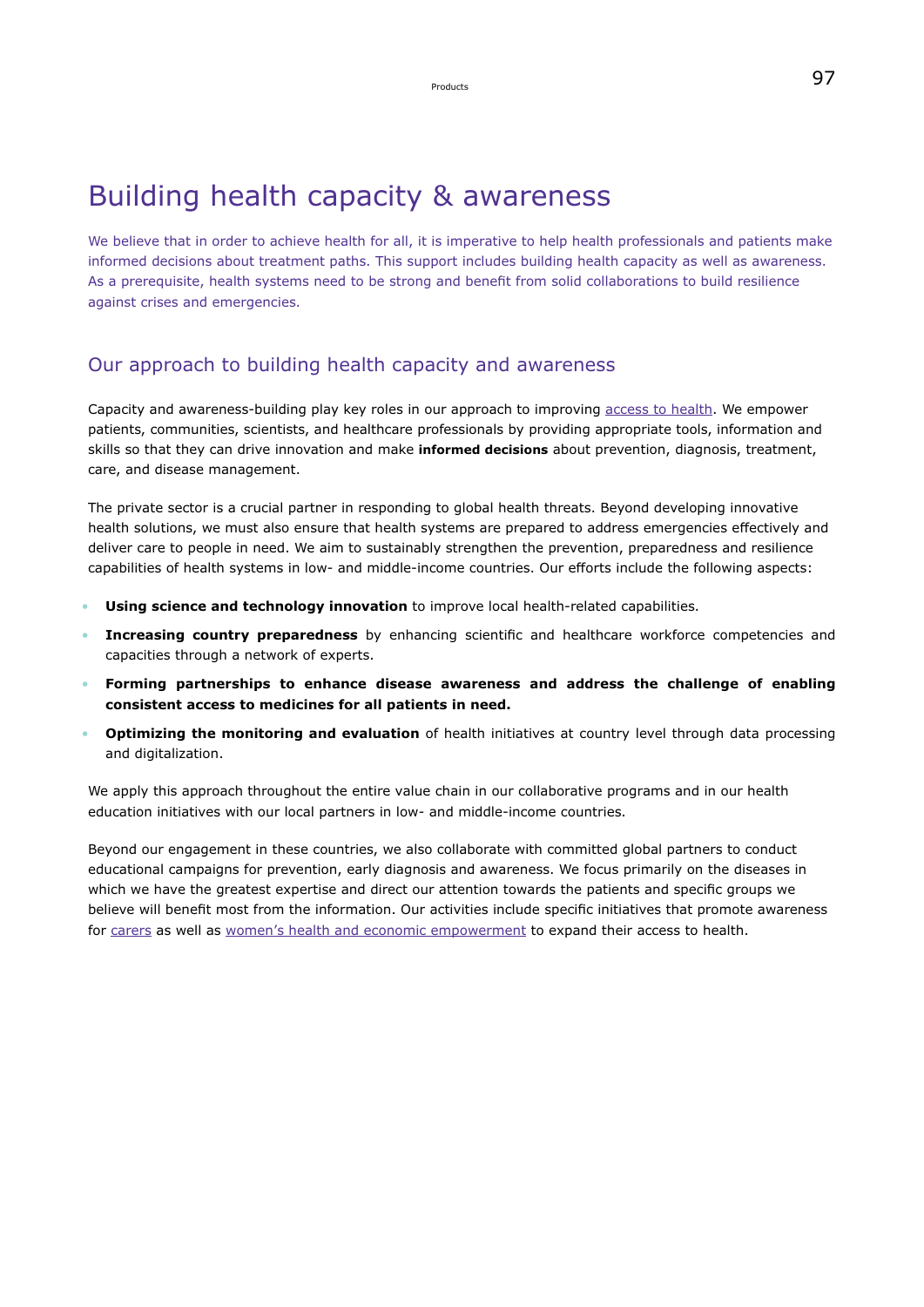# Roles and responsibilities

Our Global Health organization leads collaborative capacity strengthening initiatives in low- and middle-income countries to support our mission of improving the health of the most vulnerable populations.

Our awareness initiatives are aligned with our Group strategic direction and planned by the various businesses. They are implemented either on global and/or local levels, with projects organized according to the **specific needs of the relevant community**. Our subsidiaries are also responsible for mobilizing our global campaigns locally.

# Our commitment: access to health through awareness and education

Our strategy for addressing access to health incorporates the topic of awareness and education as detailed in our [Access to Health Charter.](https://www.emdgroup.com/en/sustainability/reports-and-guidelines.html) Our campaigns and initiatives are also subject to the respective marketing principles set out in guidelines such as our Pharma Code for Conducting Pharmaceutical Business and Pharmaceutical Operations. In addition, our campaigns are governed by internal policies that guide our [interactions with](#page-35-0) health systems and by communication material review processes that ensure we comply with global, regional and local rules and regulations.

### Working with partners to achieve more

Our Global Health portfolio consists of collaborative initiatives that aim to strengthen the capacity and effectiveness of health systems in low- and middle-income countries. We support work in these four key areas:

#### Local research and development

We build scientific capacity through our **R&D programs** and focus primarily on schistosomiasis and malaria. Some examples include:

- The implementation of clinical trials in African health centers to test arpraziquantel as a potential new treatment option for pre-school age children infected with schistosomiasis. These trials have enabled local healthcare professionals to acquire valuable experience in Good Clinical Practice in preparation for future studies.
- Our partnership with the University of Cape Town for malaria drug discovery activities that transfer expertise and support the employment and training of talented young scientists.
- [PAVON](https://pavon.africa/index.html) (Pan-African Vivax and Ovale Network), a network of centers for excellence to strengthen malaria surveillance and pandemic preparedness implemented in more than ten African countries.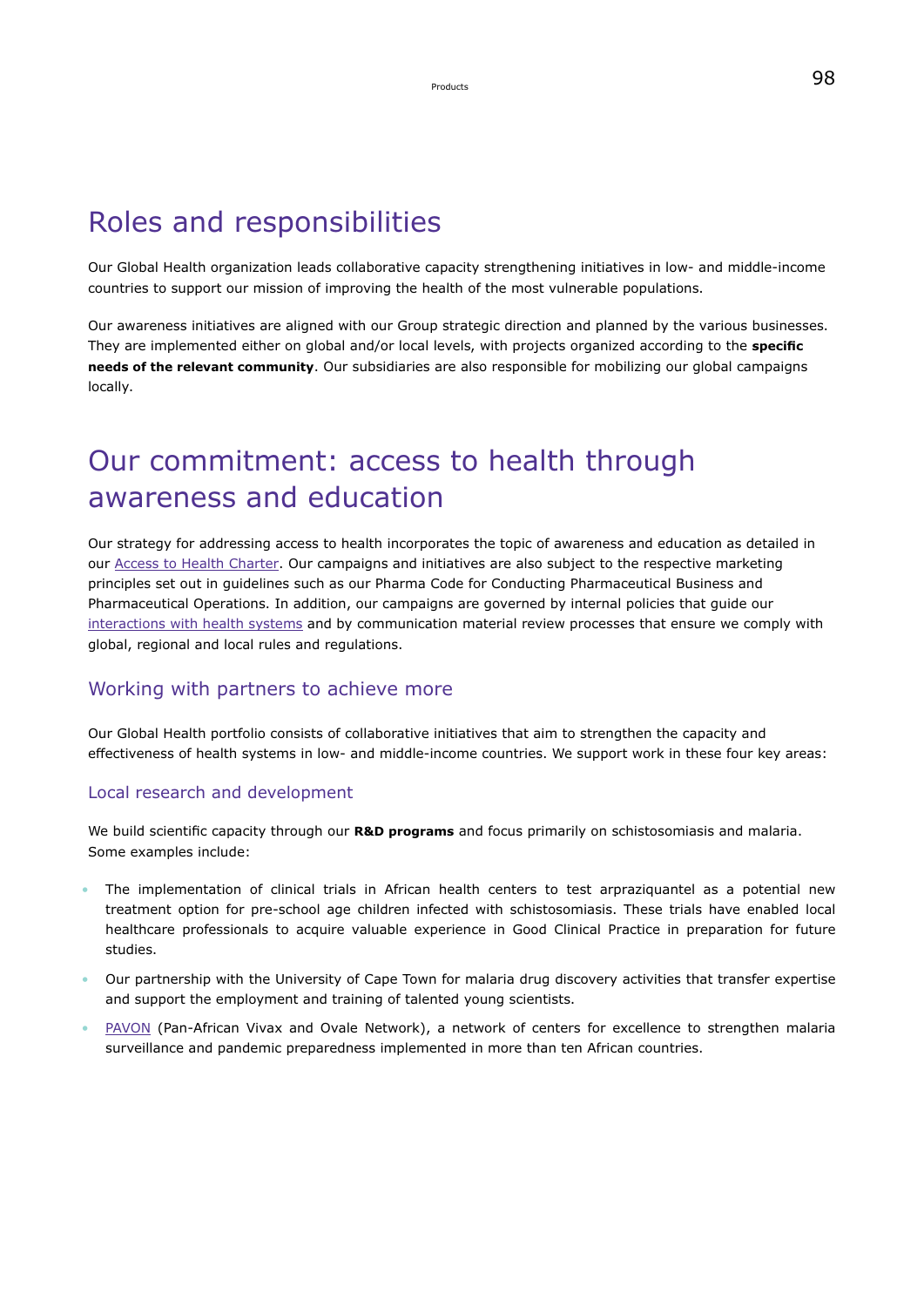#### Manufacturing and supply chains

We manufacture some of our products directly in the regions where they are needed. At the same time, we strengthen local manufacturing and supply chain capacities through **technology and best practice transfers**. Our aim is to increase service quality while ensuring safe, effective and reliable access to medicines where they are needed most.

- We apply this local production approach in our work with the [Pediatric Praziquantel Consortium](https://www.pediatricpraziquantelconsortium.org/) to enable countries to become self-sufficient with respect to serving populations in need. In 2021, we signed a [manufacturing agreement](https://www.emdgroup.com/en/news/contract-manufacturing-pediatric-medication.html) with Universal, a contract manufacturer in Kenya, for the large-scale production of the new pediatric treatment upon registration.
- We partner with Business for Health Solutions [\(BHS\)](https://businessforhealthsolutions.com/) to build sustainable supply chains of local distributors in Africa through our [Access Delivery Mentorship program.](https://www.emdgroup.com/en/sustainability/health-for-all/access-to-health/sustainable-supply-chains.html) This program engages with our volunteer pool of supply chain experts and was piloted in Tanzania with three distributors and one manufacturer in 2021.
- We are collaborating with the East African Community (EAC) [Regional Centre of Excellence for Vaccines,](https://hscm.ur.ac.rw/) [Immunization and Health Supply Chain Management](https://hscm.ur.ac.rw/) at the University of Rwanda to build a professional supply chain curriculum tailored to local needs and challenges.

#### Education and awareness raising

We invest in **education and behavioral change initiatives** that raise disease awareness.

- In Ethiopia, we operate a joint health education and WASH project in partnership with the [NALA Foundation](https://www.nalafoundation.org/) and the Ethiopian Ministry of Health. We are aiming to reach 50,000 community members in 8,000 households and more than 170,000 school-age children in districts with the highest prevalence of schistosomiasis.
- We are partnering with Foresight Global Health [\(FGH](https://foresightglobalhealth.com/)) to raise awareness about non-communicable diseases, with an initial focus on thyroid disorders, cardiovascular disease and prediabetes.
- In partnership with the Cardiological Society of India [\(CSI\)](https://csi.org.in/), the country's largest professional cardiology association, we launched an initiative that raises awareness in populations with a high risk of cardiovascular diseases. This project was conceived in 2021 as part of an employee initiative. The aim is to foster shared value projects by crowdsourcing innovative proposals from business teams in low- and middle-income countries.

#### Health infrastructure and training

We **build infrastructure and support training** with a strong focus on African countries. In 2021, we

- supported the creation of a new clinical ward in Côte d'Ivoire that enabled Phase II and III trials as part of the [Pediatric Praziquantel Consortium program.](https://www.pediatricpraziquantelconsortium.org/node/37)
- helped set up integrated mobile health units in Cameroon for the diagnosis and treatment of female genital schistosomiasis ([FGS](https://www.who.int/publications/i/item/9789241509299)), [HIV,](https://www.who.int/health-topics/hiv-aids) [HPV, and cervical cancer](https://www.who.int/news-room/fact-sheets/detail/human-papillomavirus-(hpv)-and-cervical-cancer) for women aged 14-30. This initiative is also intended to improve the training and experience of local health professionals.
- supported the FAST (FGS Accelerated Scale Together) program to train more than 300 health professionals in sub-Saharan Africa, which resulted in over 200 action plans in 20 countries to address FGS.
- set up microscopy stations in Ghana and provided training sessions to improve local health workers' ability to detect cases of malaria and other diseases that can be diagnosed via blood samples.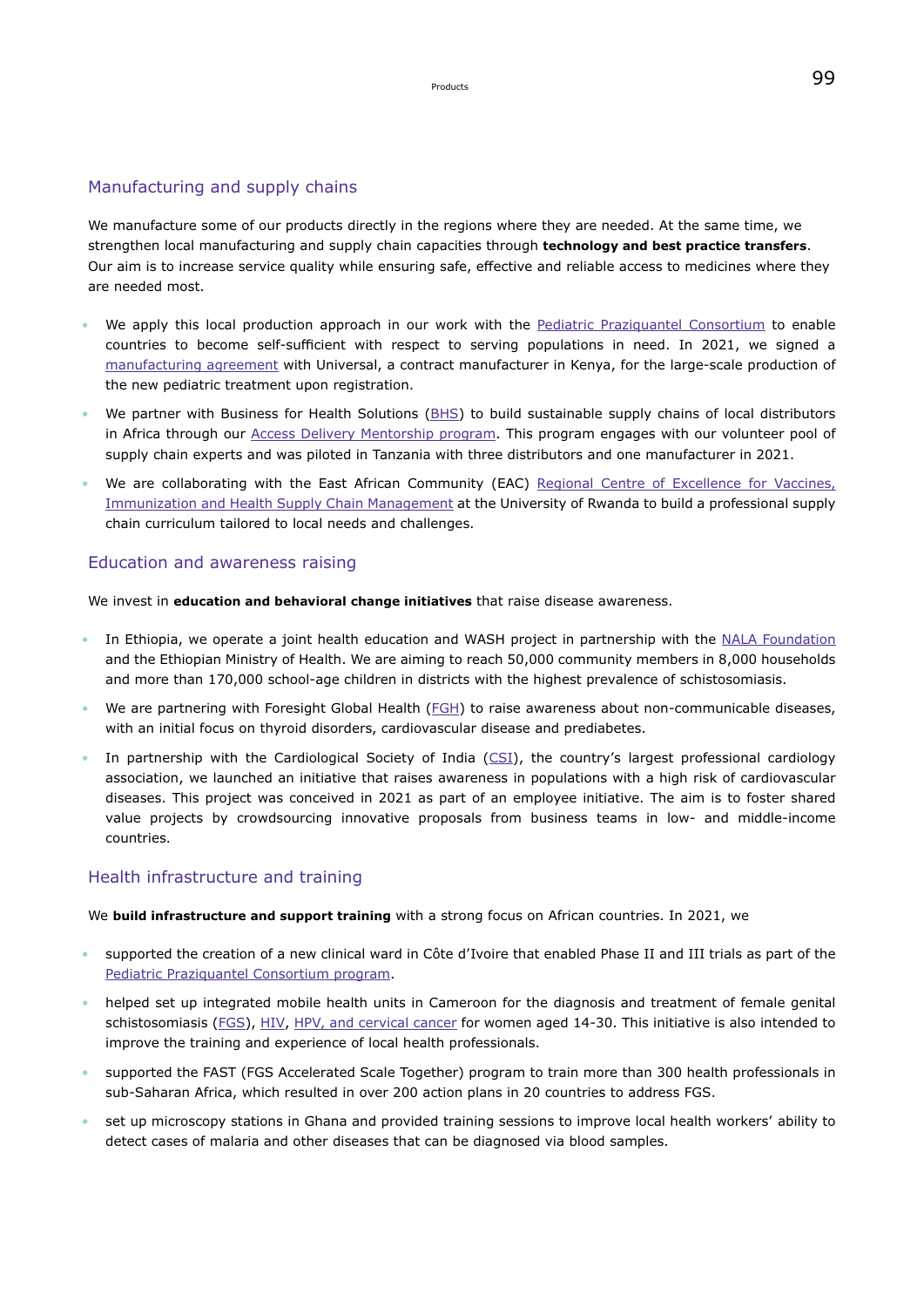#### Global awareness campaigns

We regularly conduct campaigns to raise awareness of various diseases across the globe, often in collaboration with patient advocacy and carer groups. We focus on diseases that are aligned with **our core competencies**, expertise and experience along the health value chain. These diseases include cancer (specifically colorectal cancer, head and neck cancer and bladder cancer), thyroid disorders, diabetes, infertility, and multiple sclerosis. Throughout the year, we also conduct awareness campaigns that focus on tropical diseases, such as schistosomiasis and malaria.

We actively participated in several awareness days:

#### **January 30: World NTD Day**

World NTD Day brings together civil society advocates, community leaders, global health experts, and policymakers working across the diverse landscape to control and eliminate neglected tropical diseases.

#### **February 4: World Cancer Day**

February 4 marks [World Cancer Day,](https://www.worldcancerday.org/about/2019-2021-world-cancer-day-campaign) an annual initiative led by the Union for International Cancer Control (UICC). It aims to raise cancer awareness and improve its prevention, detection and treatment. In 2021, the theme was "I Am and I Will".

#### **March 22: World Water Day**

World Water Day focuses on the importance of fresh water and raises awareness of the 2.2 billion people living without access to safe water. World Water Day supports the achievement of Sustainable Development Goal 6: Clean water and sanitation.

#### **April 7: World Health Day**

World Health Day creates awareness about a specific health theme each year to highlight a priority area of concern for the World Health Organization. In 2021, the theme was "Building a fairer, healthier world".

#### **April 25: World Malaria Day**

World Malaria Day highlights the need for continued investment in and sustained political commitment for malaria prevention and control.

#### **May 25-31: Thyroid Awareness Week**

In collaboration with the Thyroid Federation International [\(TFI\)](https://thyroid-fed.org/), the annual awareness campaign – which, in 2021, took place with the slogan "Spread Your Wings – Be Thyroid Aware" – aims to highlight some of the lesser-known aspects of thyroid disorders.

#### **May 30: World Multiple Sclerosis Day**

[World Multiple Sclerosis Day](https://worldmsday.org/) is an annual awareness day by the MS International Federation ([MSIF](https://www.msif.org/)). It brings the global MS community together to share stories, raise awareness and campaign with everyone affected by multiple sclerosis. In 2021, the day was promoted via "#MSConnections".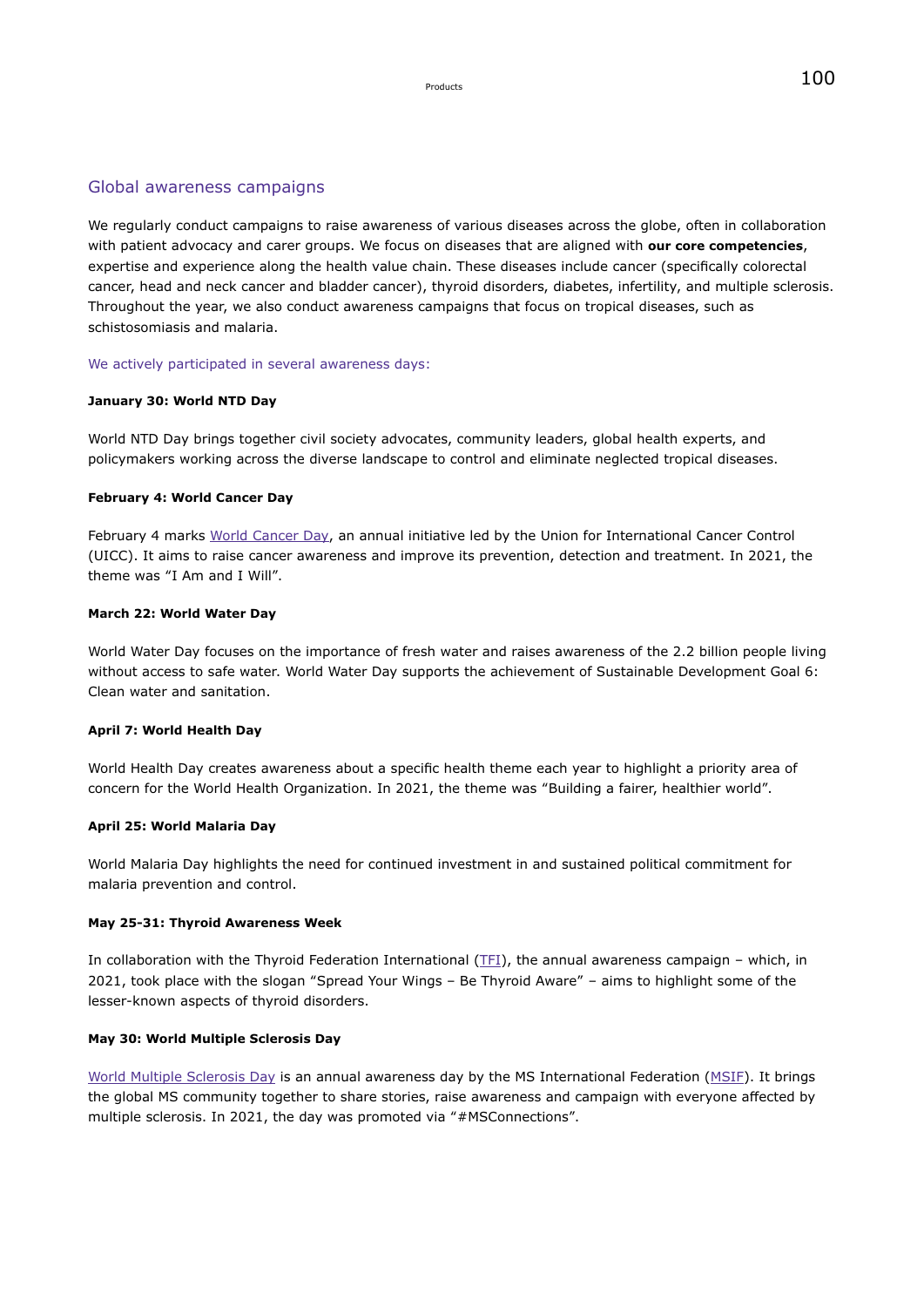#### **August 20: World Mosquito Day**

World Mosquito Day is a global commemoration of the discovery in 1897 that female Anopheles mosquitoes transmit malaria between humans. It aims to shine an international spotlight on the ongoing efforts to fight against mosquito-transmitted diseases.

#### **November 1-7: European Fertility Week**

[European Fertility Week](https://fertilityeurope.eu/efw-2021/) raises awareness about infertility and conveys the issues faced by people with infertility. It also aims to remove the stigma around infertility and to amplify the issue of unequal access to treatment in Europe. This year´s topic was "Challenge the Odds".

#### **November 10: World Science Day**

World Science Day for Peace and Development highlights the important role of science in society and the need to engage the wider public in debates on emerging scientific issues. By linking science more closely with society, World Science Day for Peace and Development aims to ensure that citizens are kept informed about important scientific developments.

#### **November 14: World Diabetes Day**

[World Diabetes Day](https://worlddiabetesday.org/) was created in response to growing concerns about the escalating health threat posed by diabetes. The campaign, which was themed "Access to Diabetes Care" in 2021, aims to keep diabetes in both the public and political spotlight.

#### **December 12: Universal Health Coverage Day**

International Universal Health Coverage Day aims to raise awareness of the need for strong and resilient health systems and universal health coverage.

#### Purpose-driven initiatives

[Healthy Women, Healthy Economies](https://www.emdgroup.com/en/company/responsibility/our-strategy/health/hwhe.html) and [Embracing Carers](https://www.embracingcarers.com/en/home.html)<sup>[®](https://www.embracingcarers.com/en/home.html)</sup> are two initiatives we are using to promote awareness of public health issues extending beyond patients. The interconnectedness of both initiatives is rooted in shared themes and goals. The majority of unpaid and underpaid caregiving hours globally are provided by women and girls. Effective caregiving is intrinsically linked to the health, well-being and prosperity of women. Through these initiatives, we aim to both promote and support women's health and economic empowerment and expand access to health.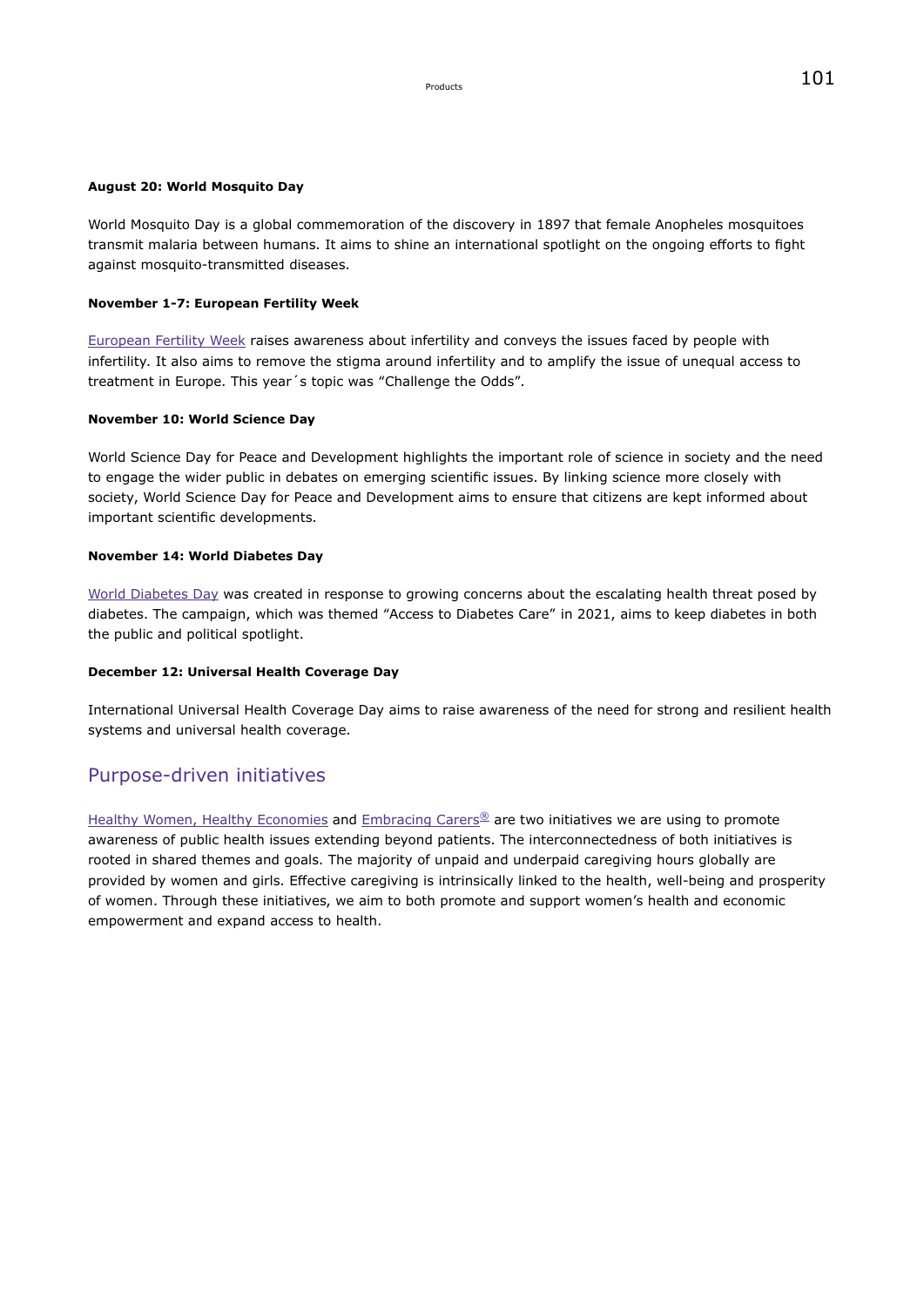#### Healthy Women, Healthy Economies

To empower women to overcome the challenges of communicable and non-communicable diseases and reach their economic potential, we are committed to the [Healthy Women, Healthy Economies](https://www.emdgroup.com/en/sustainability/health-for-all/healthy-women-healthy-economy.html) initiative - a publicprivate partnership founded within the Asia-Pacific Economic Cooperation ([APEC\)](https://www.apec.org/). As the founding privatesector partner, we collaborate with representatives from several APEC governments to promote activities and policies that support women's economic empowerment.

Since 2019, the APEC Healthy Women, Healthy Economies [Research Prize](https://www.apec.org/Press/News-Releases/2021/0928_HWHE) has spotlighted sex-disaggregated research that enables policy makers, business leaders and other stakeholders to identify and implement measures that improve women's health in APEC economies. This year's prize money of US\$ 20,000 was awarded to a team of scientists for their research into the impacts of care work on women's economic participation.

#### Embracing Carers

[Embracing Carers](http://www.embracingcarers.com/en_US/home.html)® is our global initiative led in collaboration with prominent caregiving organizations from around the world. Embracing Carers<sup>®</sup> is designed to increase awareness, action and discussion around the frequently overlooked needs of unpaid caregivers.

In 2021, we published a [global report](https://www.embracingcarers.com/en/home/carerfacts/carer-well-being-index.html) on the unmet physical, financial and emotional well-being challenges that unpaid carers face amid the Covid-19 crisis. Covering 12 countries on five continents, the report explained how these challenges differ by gender, socio-economic status, country, and the level of care needed. From this data we produced a series of policy recommendations for governments to create better support and protection for caregivers. We also looked at how employers can create caregiver-friendly workplaces and launched an internal campaign to raise awareness and provide support to our own employees with caregiver responsibilities.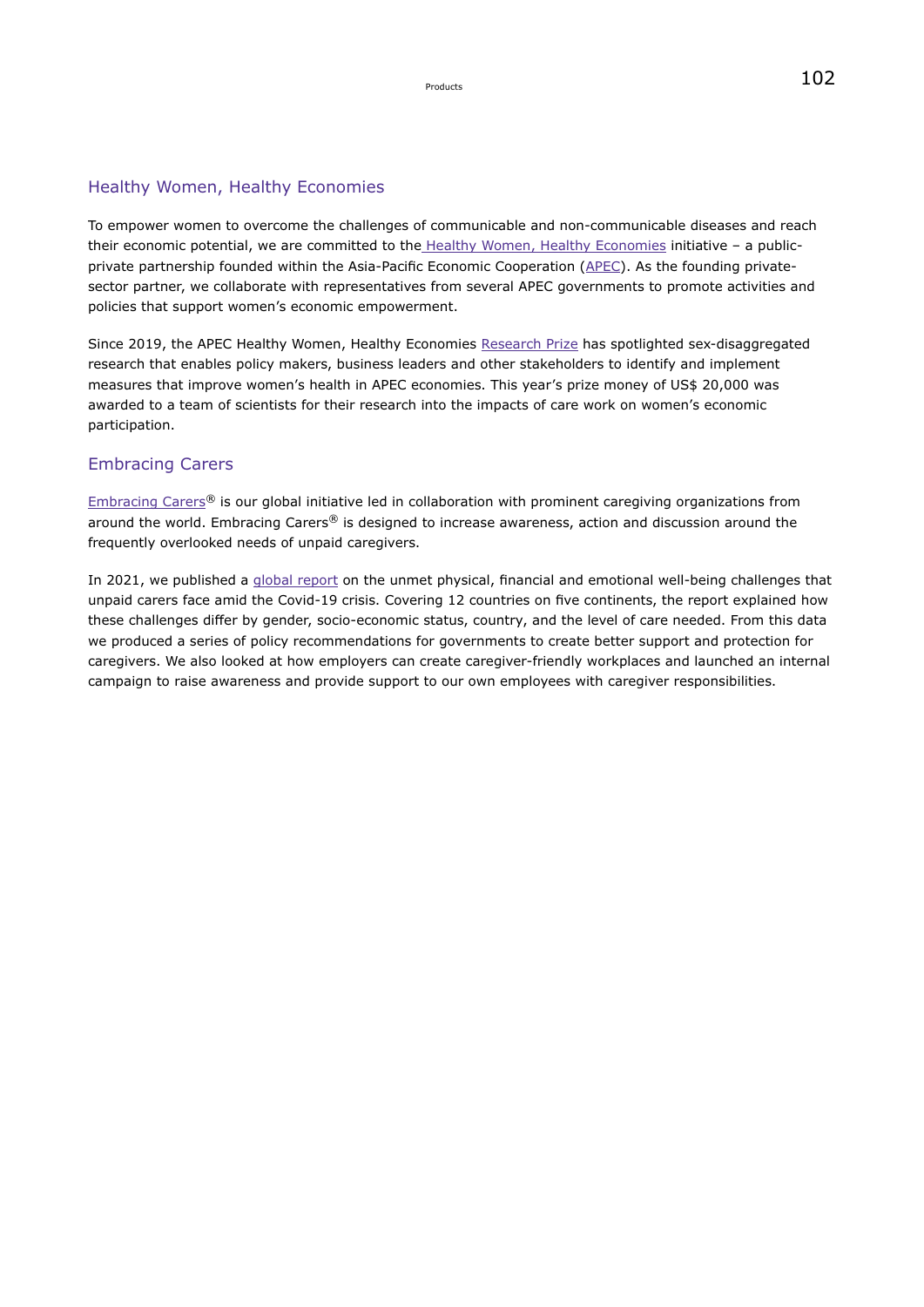# Product safety & quality

# Chemical product safety

Many of our chemical products have intrinsic hazardous properties. Therefore, we are working to minimize the potential risks to both human health and the environment resulting from their use. We continuously strive to improve our product safety and reduce the environmental impact of our business through innovative solutions and digital communication tools.

### Our approach to safe chemical products

Product safety is one of our top priorities. Starting at the product launch stage, we investigate the potential adverse impacts that chemical substances may have. Along the entire value chain of our products – **from raw materials to manufacture and commercialization** – we provide relevant information on their hazardous properties and how to deal with them. These instructions facilitate the safe handling and use of our products in line with all regulatory requirements. We publish this information primarily on the relevant digital channels. Paper safety data sheets are still common in some countries and we can therefore also provide these upon request through our customer service.

We support the implementation of the [European Green Deal](https://ec.europa.eu/info/strategy/priorities-2019-2024/european-green-deal_en) and are preparing to integrate the relevant chemicals sustainability aspects into our business strategies. We are currently evaluating portfolio sustainability assessment concepts, which we will use to measure our adherence to existing and upcoming external and internal sustainability criteria. These concepts will also help us to create greater transparency regarding the most important aspects for improving sustainability.

# Roles and responsibilities

Our Life Science, Healthcare and Electronics business sectors have organizational structures in place to implement our product safety strategy taking into account respective business requirements and customer needs. This approach includes registering chemicals, classifying hazardous substances and highlighting risks via the use of safety data sheets, labels and digital communications.

Our **Group standards** provide a framework for governing the set-up of effective operational processes for product safety, hazard communication and chemicals regulatory compliance throughout our business sectors. Our Group Chemicals Regulations Council monitors relevant regulatory developments.

This approach also applies to innovative fields of development such as nanomaterials, which we use with the greatest care in line with the precautionary principle. Furthermore, our Group-wide [Policy for Use and Handling](https://www.emdgroup.com/content/dam/web/corporate/non-images/company/responsibility/us/regulations-and-guidelines/nanomaterials_EMD.pdf) [of Nanomaterials](https://www.emdgroup.com/content/dam/web/corporate/non-images/company/responsibility/us/regulations-and-guidelines/nanomaterials_EMD.pdf) provides the necessary guidance on the use of these materials.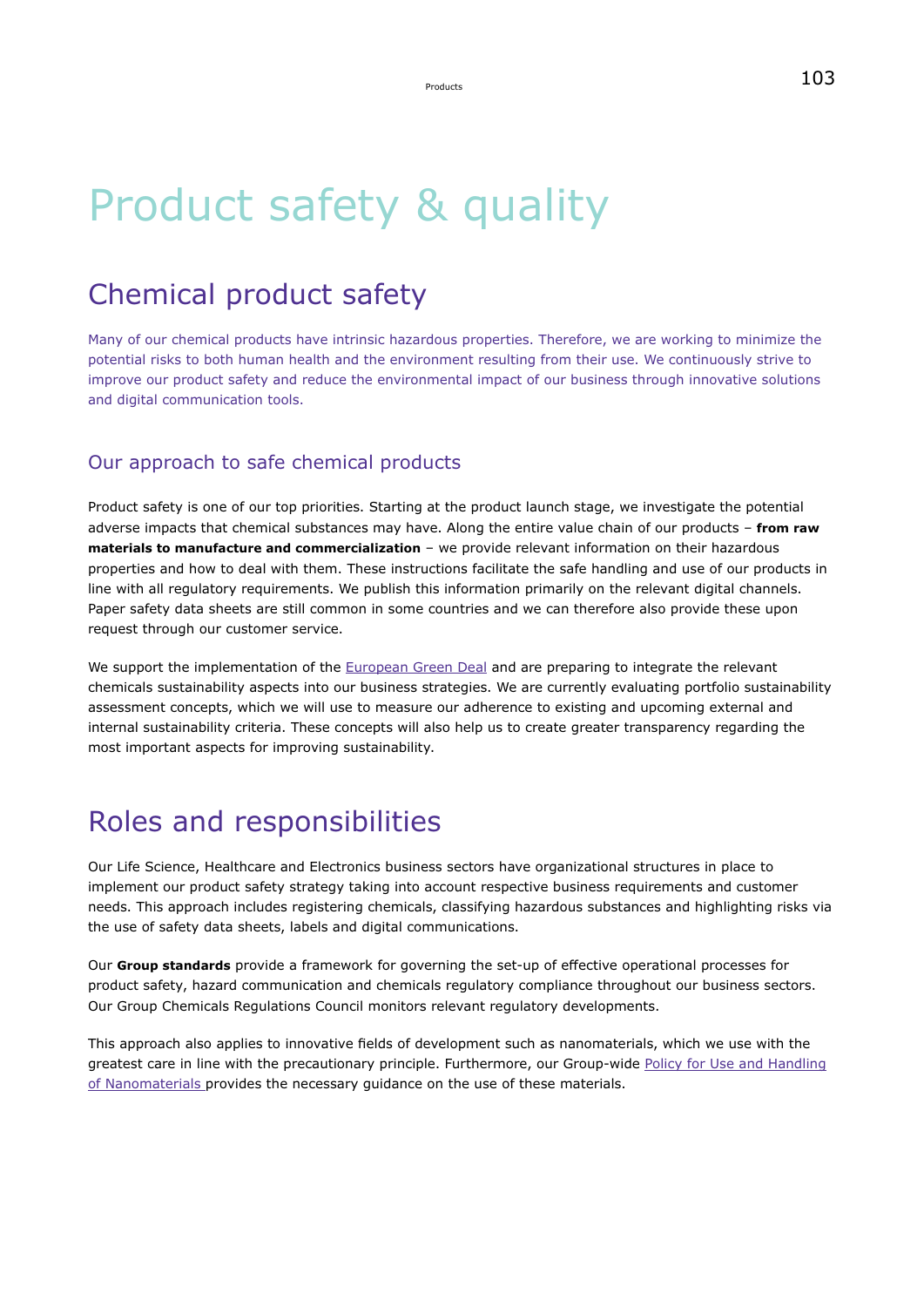# Legal requirements and internal guidelines

Our internal guidelines define the roles, responsibilities and basic processes required to comply with national and international regulations. In addition, we have also endorsed **voluntary commitments** of the chemical industry such as the [Responsible Care](https://www.vci.de/english-documents/listenseite.jsp)[®](https://www.vci.de/english-documents/listenseite.jsp) Global Charter.

The legal requirements relevant to compliance with chemicals regulations are mainly related to hazard communication as well as local and regional chemical registration activities. These requirements are expanding globally, with a growing number of countries adapting their local rules in line with existing regulatory frameworks such as [REACH](https://echa.europa.eu/en/regulations/reach/understanding-reach). We are well placed to comply with regulations of this kind in important markets, such as China, India, Japan, Korea, and Taiwan. Using the Globally Harmonized System for Classification and Labelling of Chemicals ([GHS\)](https://unece.org/fileadmin/DAM/trans/danger/publi/ghs/ghs_rev04/English/ST-SG-AC10-30-Rev4e.pdf) for hazard communication allows us to streamline our internal processes and provide consistent, harmonized and high-quality information to our customers.

Our **worldwide network of regulatory experts** in all three business sectors continuously monitors changes to legal requirements and scientific developments in order to stay ahead of trends and best practices.

In 2021, there were no incidents of non-compliance with regulations, specifically concerning potential health and safety impacts and the labeling of our chemical products.

### Safety analysis during product launch

Safe and sustainable by design implies that product safety starts with development. Therefore, at an early stage in our product launch process, we analyze innovations in terms of their impacts on human health and the environment. We also evaluate the intrinsic hazards of both our existing and new products to create relevant product safety information in line with all applicable rules.

# Product safety information

Chemical product safety is all about protecting human health and the environment from adverse impacts resulting from the use of chemical products throughout their life cycle. To achieve this, we provide **all relevant information** to our customers and the public, which helps raise awareness of the hazards and build a greater understanding of how to mitigate risks and use the products safely.

To obtain all the relevant information on hazard profiles, we use industry-standard **digital tools** that gather all information available on the substances we use. We then cross-reference this data with local and regional rules to establish the relevant hazard classifications. We publish this information digitally on **country-specific safety data sheets** in multiple languages and on the labels of our products. The data sheets are maintained electronically and updated if there are relevant changes or during an internally agreed three-year review cycle. We have automated and standardized the majority of our hazard communication processes.

For products with little available information, we are investigating the feasibility of using alternative predictive, **non-animal testing methods,** such as read-across and (Q)SAR. For third-party products, we expect robust product safety documentation from our suppliers, which we feed into our processes or share directly with our customers.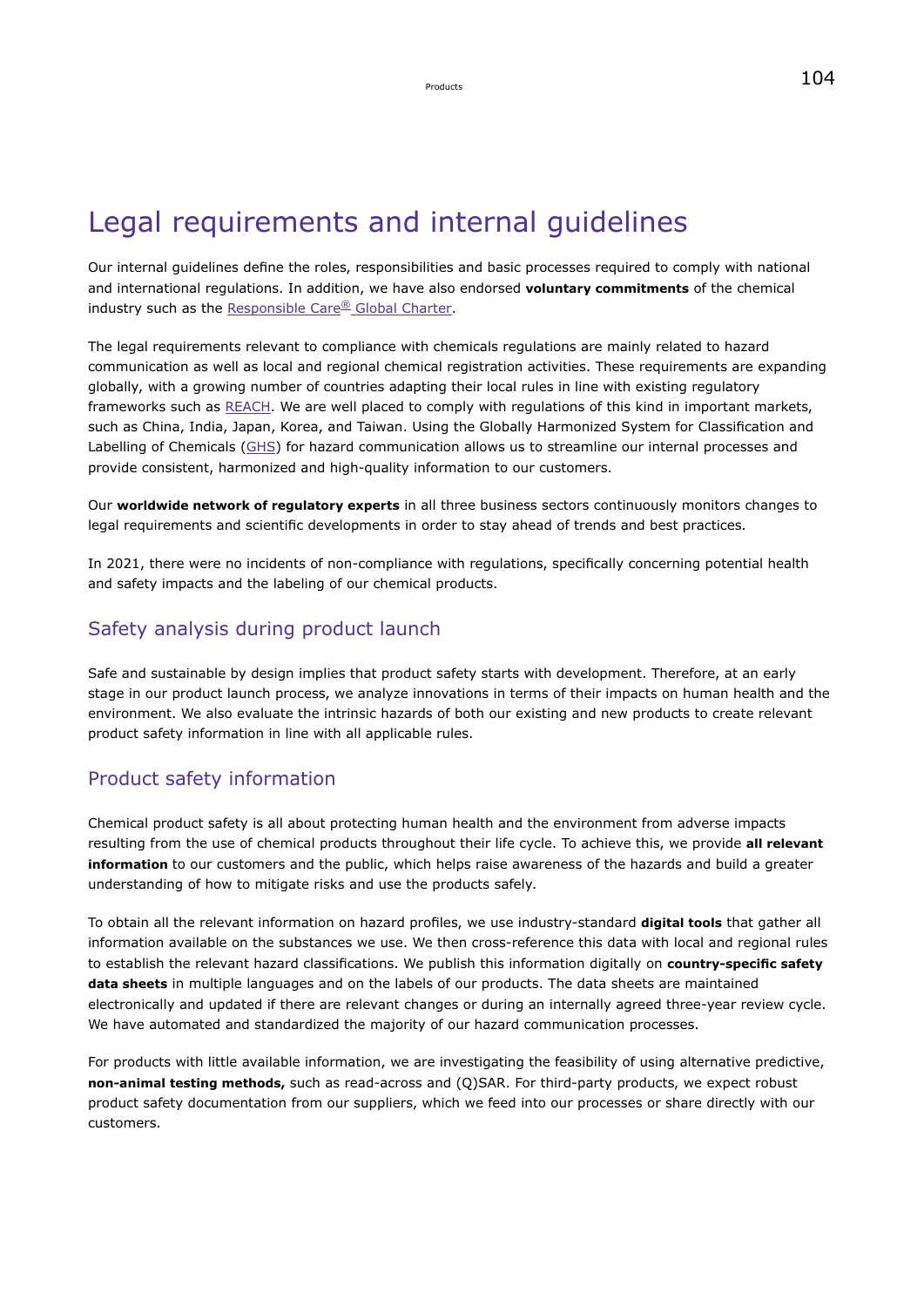#### <span id="page-35-0"></span>Helping customers access safety information

We employ the latest digital tools and continuously explore new technologies to share information with our product users.

Our Life Science customers and all interested stakeholders can access product safety information in their respective language and according to country-specific regulations through a dedicated **mobile app called** "**My M Safety**" (Android and *iOS*). Customers can retrieve this information by scanning a barcode on the product label or entering identifiers such as material numbers, names or CAS numbers.

Through our ScIDeEx™ web tool, anyone can check whether using a particular chemical is safe within the boundaries specified in the EU REACH exposure scenarios. ScIDeEx™ is based on a full implementation of the [ECETOC TRA 3 model](https://www.ecetoc.org/tools/targeted-risk-assessment-tra/) for human exposure assessments in industrial and professional settings.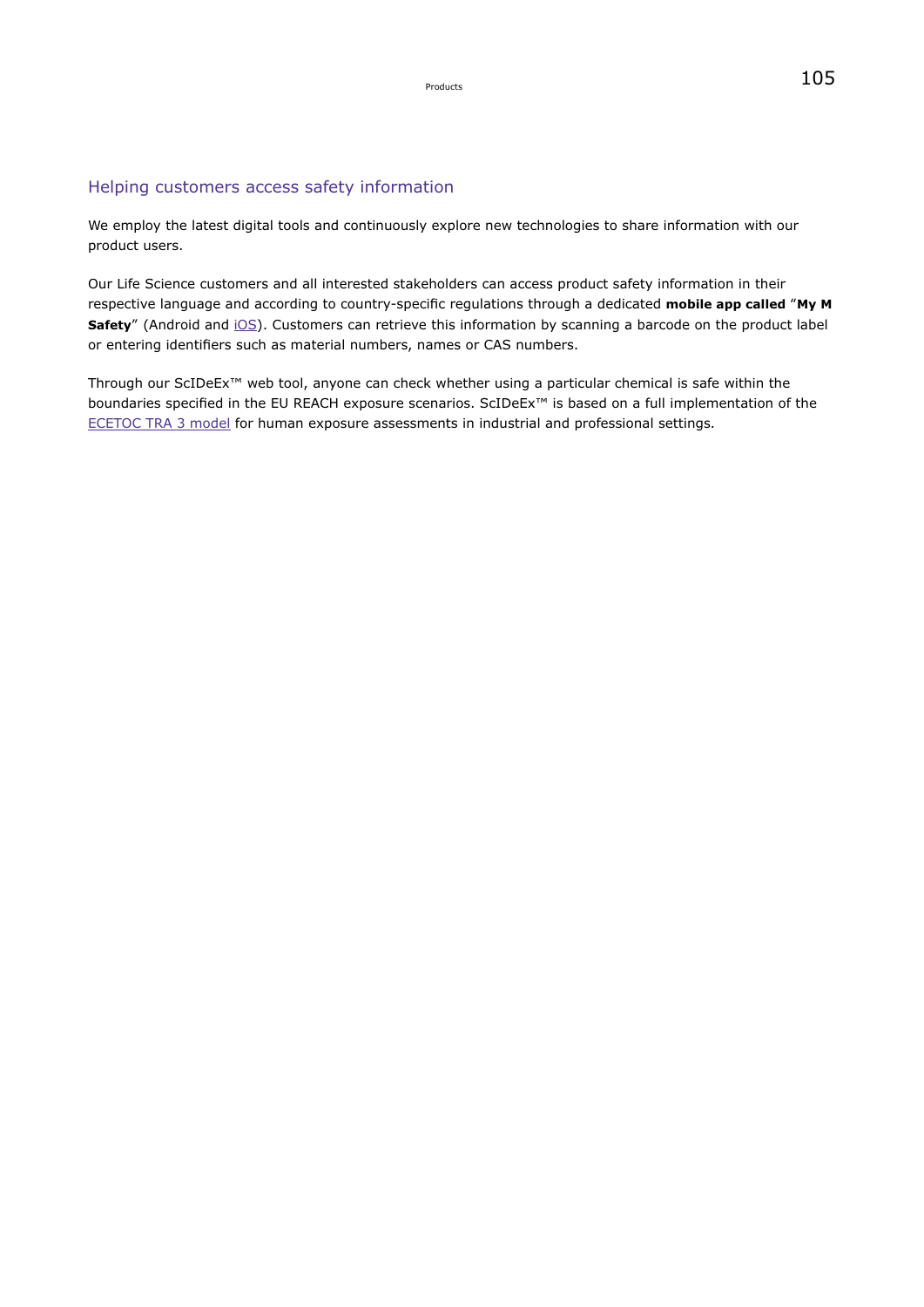# Patient safety

The safety of patients treated with our medicines is our top priority. Our pharmaceutical products must be effective in treating the respective disease while posing the lowest possible risk to patients. That is why we continuously monitor any risks or adverse effects that may arise and take the necessary actions to minimize them.

### Our approach to ensuring patient safety

Through a rigorous benefit-risk management process, we help to ensure that the benefits of our medicinal products always outweigh the risks for patients. Every new medicine goes through a series of precisely defined development stages. Before any medicinal product is administered to human subjects, we conduct extensive preclinical testing both in vitro and in vivo. Through toxicological testing, we determine whether an active pharmaceutical ingredient is toxic to living organisms and, if so, at which dosage. This testing also helps us determine the dose that humans can safely tolerate. Only when this is complete do we perform [clinical studies](#page-53-0) to investigate the safety and efficacy of the medicinal product when used in humans. During clinical development, we diligently use all the collected data to continuously evaluate the medical product's **benefit-risk profile**. If we consider the medical product's benefit-risk profile to be positive, we then submit an application for marketing authorization to the relevant regulatory authorities.

#### Continual monitoring

Once we launch a new medicinal product, the number of patients being treated with it increases significantly. In rare circumstances, there may be adverse and potentially serious effects that were not detected during clinical development, which is why we continuously monitor and manage the benefit-risk profiles after its market release. Pharmacovigilance includes the process of monitoring a medical product on an ongoing basis to detect and assess safety signals as part of signal management activities. Continuous monitoring of adverse effects allows us to proactively and transparently minimize and communicate any risks. In addition, we always provide healthcare professionals and patients with the **latest information on the safety** of all our marketed medicinal products. The scope of continuous safety monitoring includes the entire life cycle of a product, ranging from development, market launch and commercialization to expiration of the marketing authorization.

Capabilities that we have developed and strengthened in this area include:

- Advanced benefit-risk management
- Big Data analytics (using real-world data)
- Advanced signal detection methodology
- Patient-centric adverse effects collection methods, such as our agReporter app

Based on regulatory approval conditions for newly approved medicinal products, we develop and update educational materials for patients and healthcare providers in accordance with the requirement to communicate any known and potential risks and ways to minimize them. We assess the effectiveness of these materials in close collaboration with our Benefit-Risk Action team. If required, we adjust the contents of the materials and their distribution and describe the results from the effectiveness analysis in our periodic safety reports and risk management plans. We then submit these to the relevant health authorities for evaluation.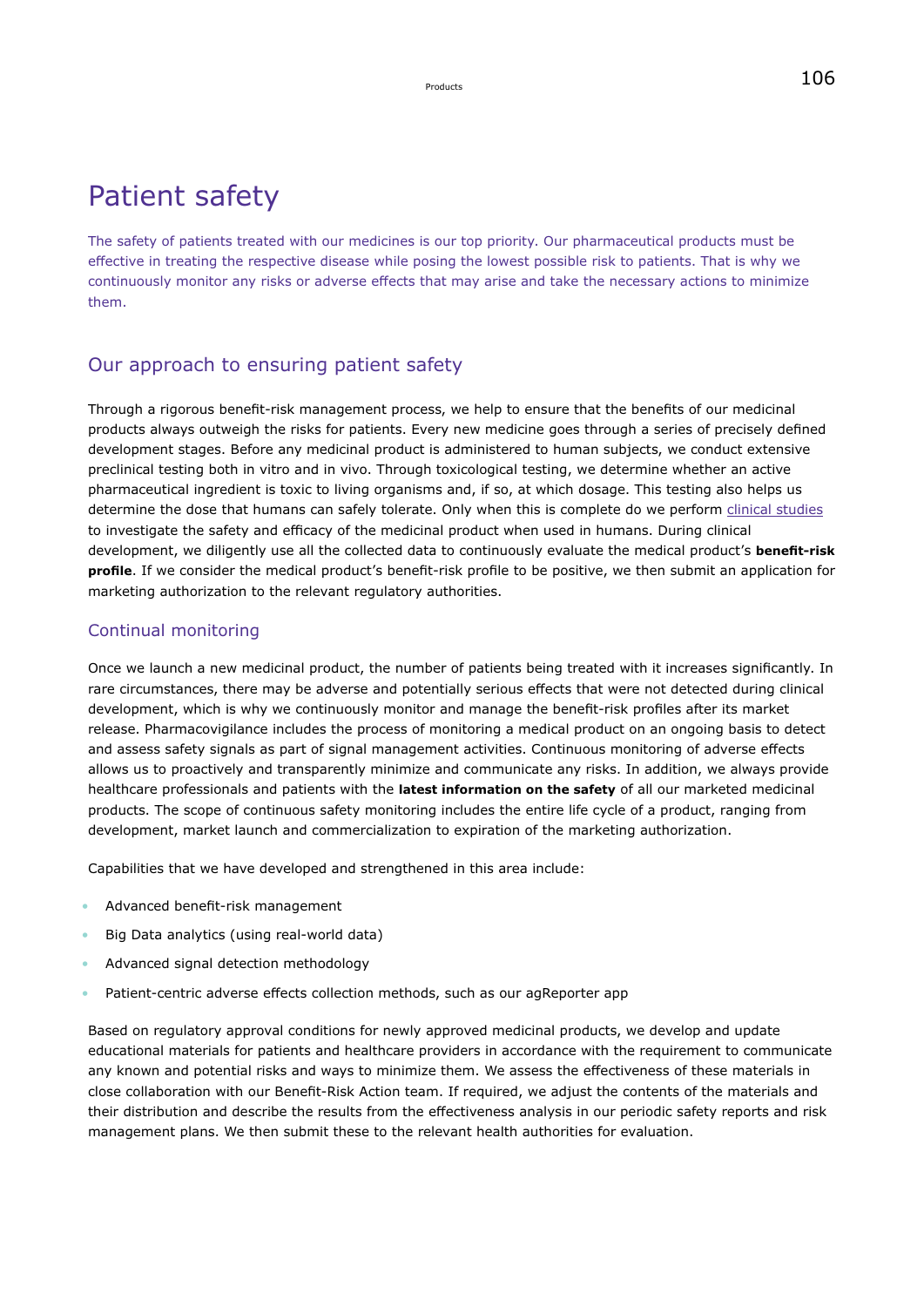# Roles and responsibilities

Our Global Patient Safety unit is responsible for pharmacovigilance. It continuously collects **current safety data** from a wide variety of sources across the globe, including clinical studies, early access programs, spontaneous reports on adverse effects, patient support programs, and articles published in medical and scientific journals.

Our experts help to ensure all information on the risks and adverse effects of our medical products is properly documented, tracked and reported to the respective health authorities in accordance with regulatory requirements. Our Global Patient Safety unit analyzes all data and reassesses the benefit-risk profile based on these data, where required. We then inform regulatory authorities, healthcare professionals and patients about new risks, additional risk mitigation measures and potential changes **in the benefit-risk profile.**

In order to implement our R&D Strategy 2023, our Global Patient Safety unit is on a journey of transformation. Our vision is to embed a deep knowledge of safety into early decision-making as we evolve **to practice predictive safety**. In 2021 we continued to refine our approach to benefit-risk assessments. For example, we applied a scoring system based on safety aspects and used it to determine the prioritization levels of our products. We also redesigned our pharmacovigilance processes using a business process management model that ensures cross-functional alignment between our corporate functions. We expect to complete the implementation of these processes in 2022.

Our **Healthcare Quality** unit processes quality complaints related to our products. Whenever quality defects could have an impact on patient safety or lead to adverse effects, Global Patient Safety becomes involved.

Our Global Patient Safety unit hosts a Pharmacovigilance Intelligence Council that focuses on changes in pharmacovigilance legislation and its impacts on our global and local pharmacovigilance systems. This initiative enables us to make strategic decisions and govern changes in pharmacovigilance requirements, ensuring continuous compliance with regulatory requirements.

#### Our Medical Safety and Ethics Board

Our Medical Safety and Ethics Board (MSEB) oversees the safety and benefit-risk assessments of our medicinal products throughout their clinical development and commercialization. It endorses appropriate **measures to minimize risks**, such as updates to product information. This board is chaired by our Chief Medical Officer and comprises experienced physicians, scientists and experts from our company. Throughout a medicinal product's entire life cycle, the MSEB reviews and assesses important medical safety risks and benefit-risk issues and reviews human-related ethical matters as appropriate.

Within the Global Patient Safety unit, the Benefit Risk Action team is responsible for signal management, benefit-risk assessment, risk management and all topics related to product safety and the benefit-risk profile of our medicinal products. Recommendations from the Benefit Risk Action team are endorsed by the Pharmacovigilance Advisory Board, chaired by the Global Patient Safety unit. Important issues may be submitted to the MSEB for final assessment.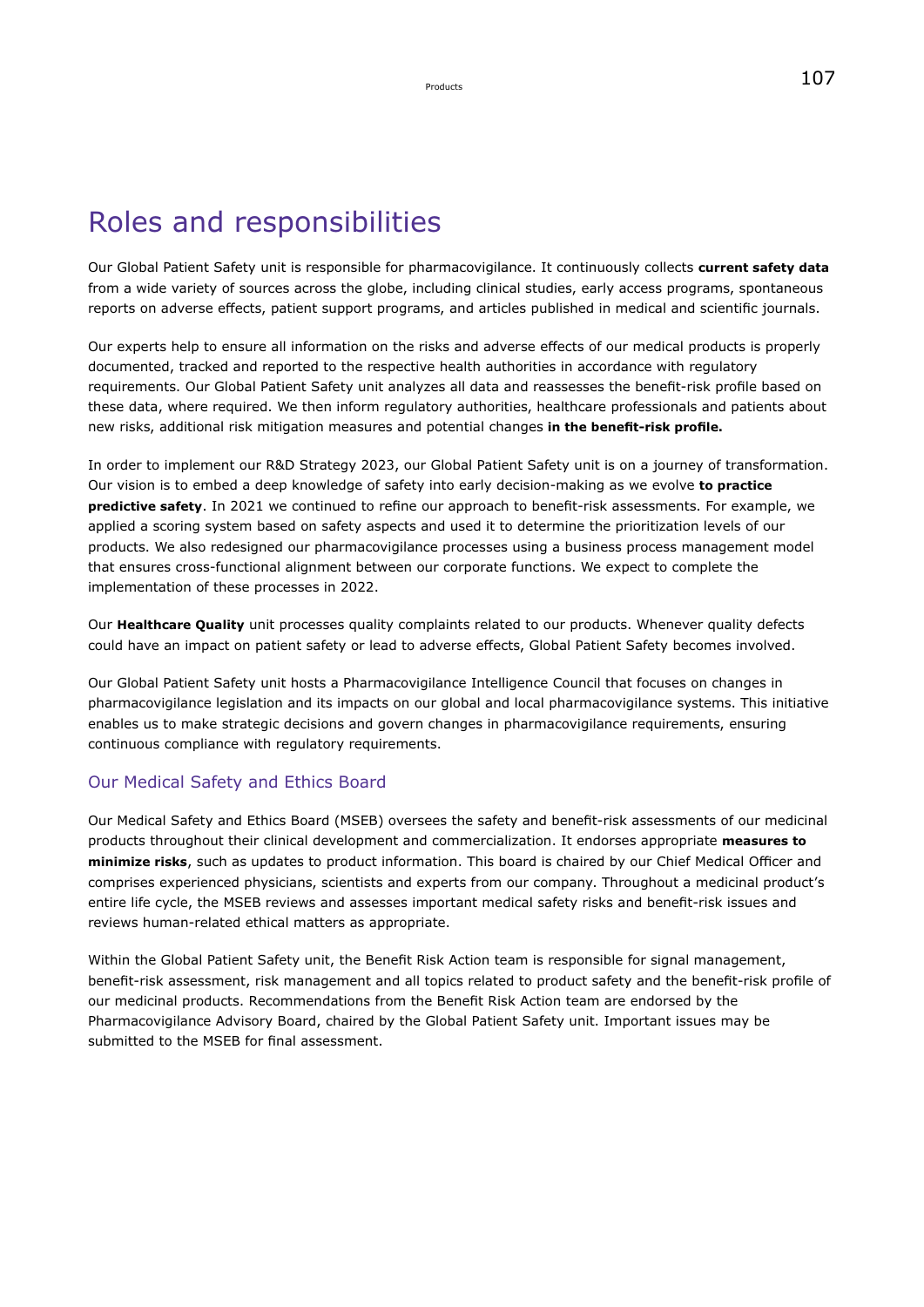# Our commitment: Guidelines and statutory requirements

We follow international guidance and standard procedures, such as the International Council for Harmonisation ([ICH](https://www.ich.org/)) guidelines and the Good Pharmacovigilance Practices (GVP) established by the European Medicines Agency ([EMA\)](https://www.ema.europa.eu/en) and national health authorities. In addition, we comply with and implement all new statutory pharmacovigilance regulations in the countries where we market our products.

#### Monitoring drug safety

Regulatory authorities conduct periodic inspections to verify that we comply with statutory requirements as well as our own internal pharmacovigilance standards. We follow up on the findings of health authority inspections and take necessary actions to ensure the ongoing compliance of our pharmacovigilance system. In 2021, we had eight pharmacovigilance inspections.

Furthermore, we perform audits to ensure that all our units and subsidiaries involved in pharmacovigilance consistently meet all global requirements. In 2021, we conducted a total of 18 pharmacovigilance audits and found no significant deviations in our pharmacovigilance systems from these requirements and standards. We also audit our vendors and licensing partners involved in pharmacovigilance, which helps us improve our pharmacovigilance processes and comply with regulatory requirements. In light of the ongoing Covid-19 pandemic, we had to adjust our audit plan and methods by postponing several audits and conducting others remotely.

## Redefining our approach to benefit-risk assessments

We have developed an improved benefit-risk strategy to help us transform from a reactive and compliancedriven organization into a proactive and benefit-risk-focused organization. By truly understanding the benefitrisk profiles of our products, we can enable early decision-making within the organization to protect the safety of patients. Ultimately, the aim is to be able to provide **the right medicine to the right patient at the right time**. As part of this initiative, we have also developed the concepts and principles for conducting benefit-risk assessments at each stage of product development and post-marketing.

We have concluded the pilot phase of our new benefit-risk strategy and are now following up with incremental implementation by the end of 2022.

## Assessing the safety of our products

We have redesigned our pharmacovigilance processes, including elements that make up our Patient Safety product prioritization strategy. A product prioritization tool as a means to objectively score the safety-profile of our products has been used as a basis to define the product prioritization strategy. The scores categorize our products into a high-, medium- or low-risk category, thereby impacting the methodology for benefit-risk activities. These include individual case safety report (ICSR) management, signal management, our new benefit-risk strategy, and aggregate safety reporting. The new processes ensure the safety of our medicinal products throughout their lifecycles and enable us to focus our resources and expertise on high-priority assets. The drafts of these redesigned processes will be reviewed and finalized by the end of 2022.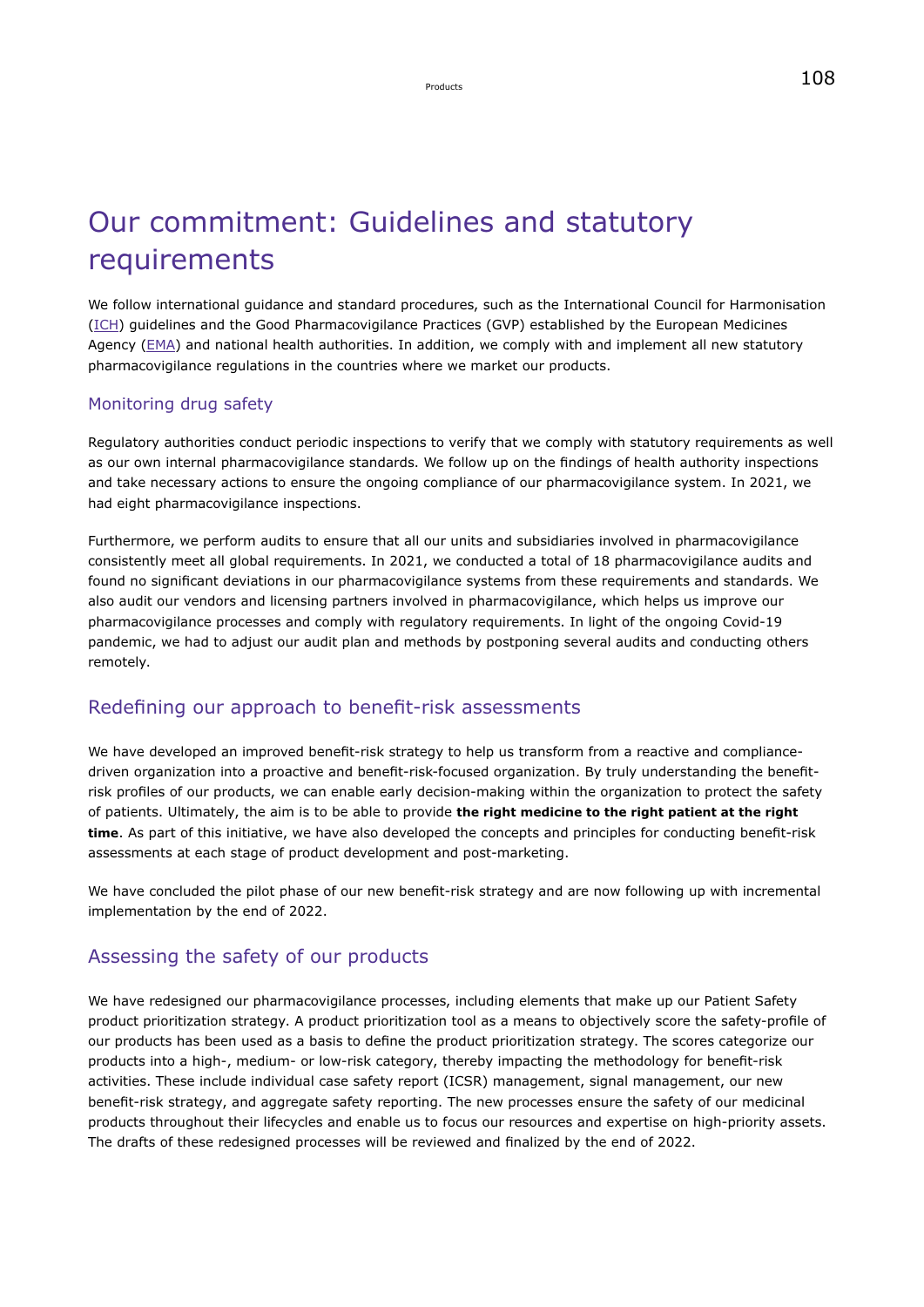## Innovative safety signal detection

Through our tool for safety signal detection, we analyze and manage large amounts of global data, such as scientific studies and news about adverse effects. This tool helps us comply with regulatory timelines for safety signals and other safety-related factors and ensures that all signal data, documentation and decisions are captured in one place. It also enables easy access to and analysis of our data as well as cross-functional collaboration between the Global Patient Safety unit and other internal and external stakeholders.

## Up-to-date labeling and product information

Our product information explains to healthcare professionals and patients how to correctly use the respective product and make informed treatment decisions. In accordance with statutory regulations, the **package leaflet** contains all relevant information such as indication(s) and ingredients as well as dosage, storage, mode of action, instructions for use, warnings, precautions, and possible adverse effects. In addition, should the medicine contain ingredients that could impact the environment, the package leaflet may also contain information about how to dispose of the product correctly. We review and update all product information documents, such as package leaflets, to ensure our medicinal products contain the latest information on safety, efficacy and pharmaceutical formulation. In accordance with regulatory requirements, we submit all modifications to our leaflets to the respective regulatory authorities for approval. In 2021, there were no incidents of non-compliance with regulations concerning the labeling of our medicinal products.

# Internal and external training

Our pharmacovigilance experts are regularly trained so that they gain the required experience and knowledge to carry out their activities. We manage our training via a global learning platform and verify compliance with training our requirements by producing training completion reports.

All our approximately 23,000 Healthcare employees receive **basic pharmacovigilance training** once a year that covers the procedure for reporting adverse effects or special circumstances associated with the use of our products. In addition, other training courses keep employees up to date with respect to their professional expertise as well as internal standard operating procedures and other relevant requirements. These continuing education and training efforts help ensure adherence to pharmacovigilance requirements.

# Enhancing patient safety and sharing expertise with other countries

#### Reporting side effects with the agReporter app

In line with our goal to enhance patient safety, in 2020 we implemented a user-friendly mobile and web application called agReporter. The application was created for use by field nurses, sales representatives, healthcare professionals, pharmacists as well as non-medically trained users to **report any suspected side effects** or adverse events arising from the use of our medicinal products. Our application continues to reach more users through ongoing promotion and is now being used in approximately 50 countries in 14 different languages.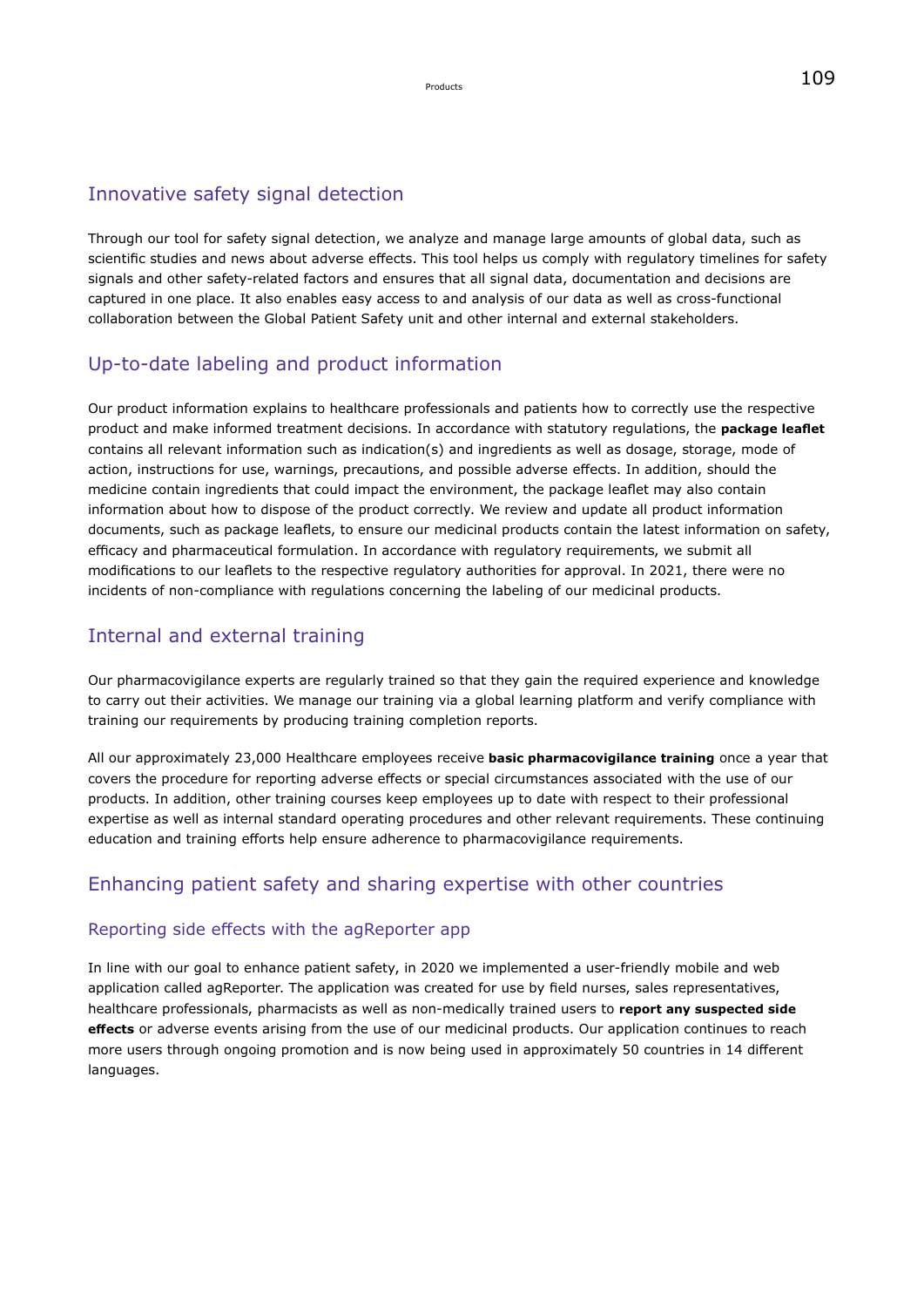#### Pharmacovigilance in Access to Health

We endeavor to continue expanding pharmacovigilance expertise worldwide, especially in countries where healthcare workers need to build their pharmacovigilance expertise.

We want to increase the contribution of pharmacovigilance in our [Access to Health](#page-85-1) strategy. The key aspects of this strategy include fostering pharmacovigilance initiatives in safety data-sharing with health authorities and sustainably building pharmacovigilance capacity with reputable partners in underserved countries.

In 2021, we [took part in several projects](#page-96-0) to improve patient safety in low- and middle-income countries. For example, we collaborated with the health authorities of Cameroon to discuss and align good pharmacovigilance practice needs and actions in the country, resulting in an agreement to set up new guidelines. An initial draft was proposed to the relevant health authorities in April 2021.

### Off-label use

We may receive inquiries about the therapeutic use of our **products beyond the marketing authorization**, also referred to as off-label use. For example, while each medicine is authorized for use in specific indications, a physician may wish to administer a product to a patient suffering from a disease for which it is not approved.

We promote our medicines strictly within the scope of their specific marketing approval. Any medical-scientific information about the use of our products beyond their existing marketing authorization is provided by qualified medical personnel in response to unsolicited inquiries. The information shared must be backed by scientific evidence and be factually balanced, clearly stating that it applies to unapproved use. In addition, we do not permit our employees to give any recommendations regarding individual patient care or treatment.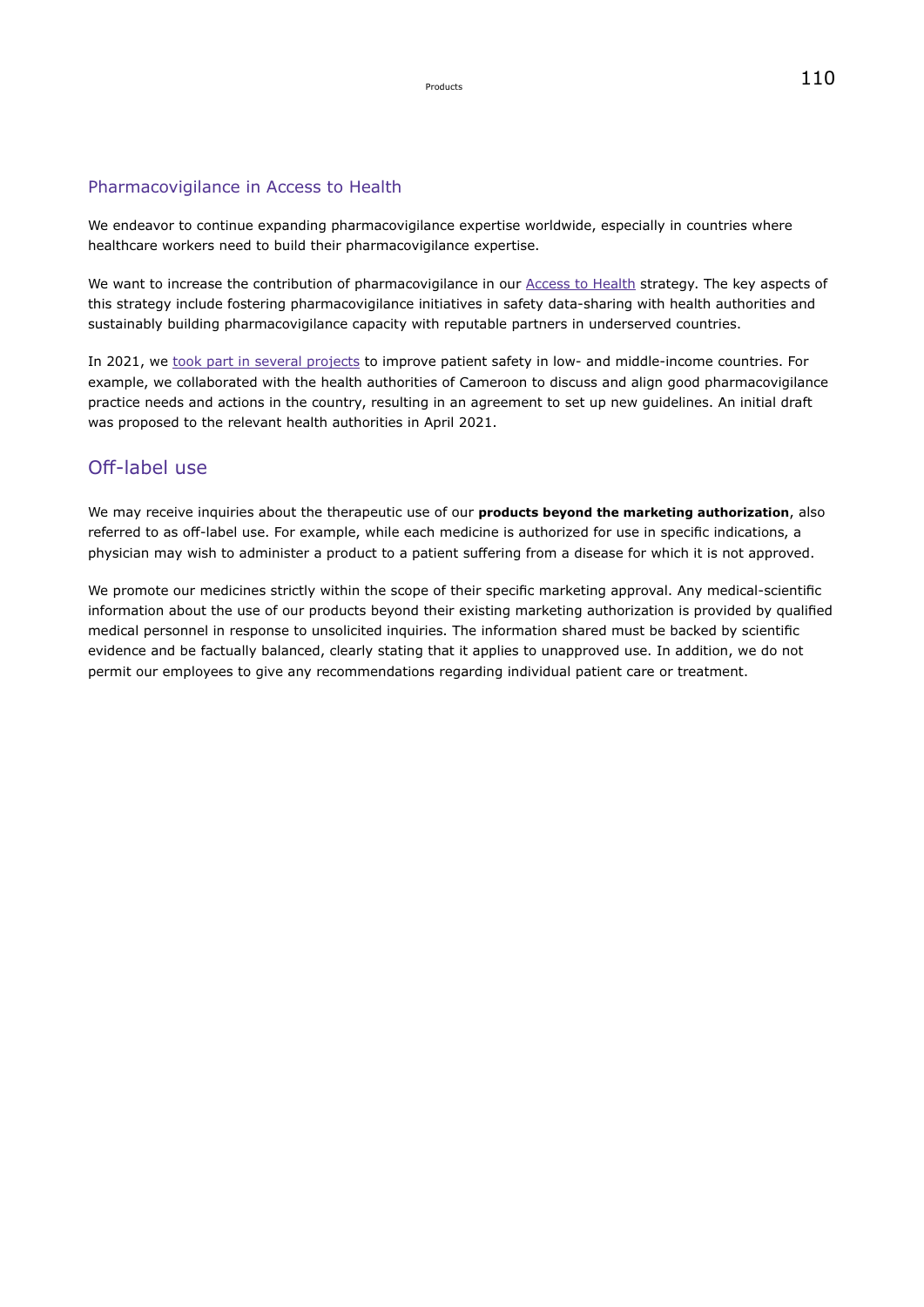# Product-related crime

In low- and middle-income countries as well as industrialized countries, illegal, counterfeit and substandard medicines pose a significant risk to public health. In addition, chemicals may be misused for criminal purposes, such as the manufacture of illicit drugs. We take resolute action against both of these criminal activities.

## Our approach to product-related crime

Our company develops and manufactures pharmaceutical and chemical products of the highest quality. We take resolute action against product-related crime in order to protect our patients and customers from the harm caused by illegal products. For this purpose, we have implemented a Group-wide strategy, which focuses on identifying and responding to the availability of counterfeit medicines as well as ensuring the integrity of our products and supply chains. Moreover, we are committed to collaborating both with government authorities and with national and international organizations. Together, we want to tackle product-related crime and raise awareness of the issue among stakeholders as well as the wider public.

#### How we define product-related crime

- 1. **Counterfeit products:** In line with the relevant [WHO](https://www.who.int/en/) standard, we define a counterfeit product as "a product that is deliberately and fraudulently produced and/or mislabeled with respect to its identity and/or source to make it appear to be a genuine product".
- 2. **Illegal diversion of products:** This term refers to the diversion of either pharmaceuticals or chemical substances from within the legitimate supply chain either to sell or export them through illegal channels to produce narcotics, weapons or explosives, or to use them for other illegitimate purposes.
- 3. **Misappropriation of products:** This refers to theft from production sites and warehouses, or while in transit.

# Roles and responsibilities

The Corporate Security unit coordinates our approach to tackling product-related crime on the strategic level. A cross-functional team supports the operational implementation of the strategy. The team comprises experts from various units, including Legal/Trademarks, Product Security, Export Control, Supply Chain, Patient Safety, Regulatory Affairs, and Quality Assurance. Furthermore, all our sites have product crime officers who serve as central, local points of contact and act as the interface between both local and global stakeholders, internal and external alike.

# Our commitment: Group-wide guidelines and standards

Globally applicable regulations are a key part of our approach to effectively and efficiently tackling productrelated crime. The Group-wide guideline entitled "Illicit Trade & Product Crime Prevention" describes our goals and measures for reducing product-related crime and minimizing its impact. Our Group-wide Product Crime Incident Management standard sets out mandatory requirements for effectively managing incidents of productrelated crime.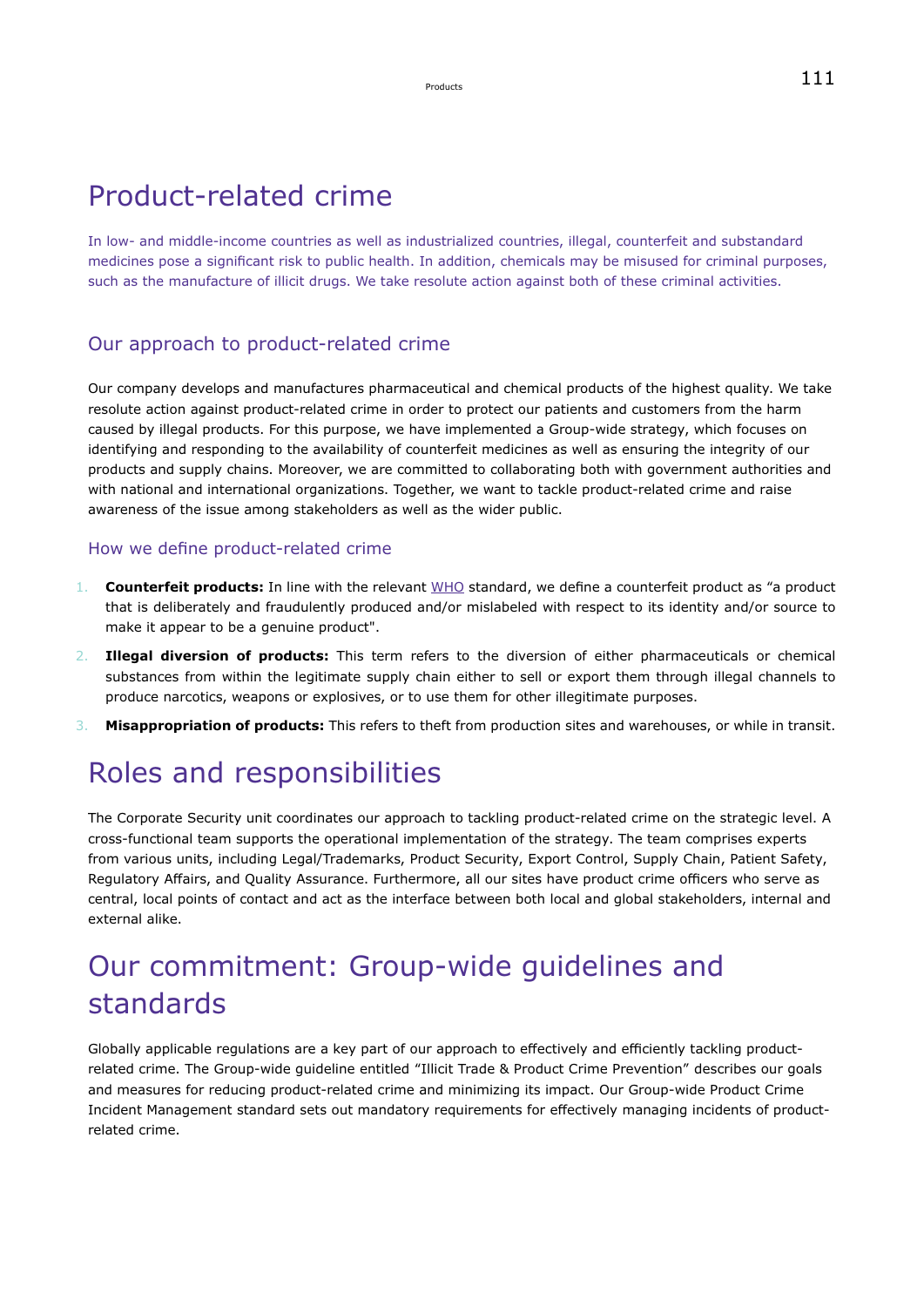## How we are tackling product-related crime

#### 1. Detecting counterfeit medicines and taking them out of circulation

A team of experts examines, evaluates and processes every notification we receive regarding suspected counterfeit medicines. Our response always complies with both the regulatory requirements and our own wider objectives for tackling counterfeit products.. We pro-actively conduct investigations both online and offline im order to identify and disrupt the availability of illicit products in legitimate and illegitimate channels. We document all incidents using a central, Group-wide reporting system. Moreover, we support the prosecution of criminals by working closely with the authorities. As a member of the Pharmaceutical Security Institute ([PSI](https://www.psi-inc.org/)), we routinely share intelligence about product crime with other pharmaceutical companies.

In 2021, our internal experts examined and pursued numerous incidents including **counterfeits identified within the legitimate and illegitimate supply chains** as well as theft and illegal diversion.

#### 2. Tracking system for chemical substances

We monitor chemicals that could be misused to produce illegal weapons, explosives or narcotics, tracking through an **internal system** that flags suspicious orders or orders of sensitive products. These are released only once we have confirmed the existence of a verified end-user declaration.

In addition to fulfilling the duties defined in the **statutory provisions on export control**, we also report suspicious orders and inquiries to the competent authorities. Through these efforts, we are honoring a voluntary commitment of the German Chemical Industry Association  $(VCI)$  $(VCI)$  and meeting the terms of the Guideline for Operators published by the European Commission. In 2021, we reported 745 orders placed for relevant substances. In addition, we received seven inquiries from authorities regarding specific suspected cases that we helped to resolve. We evaluate the effectiveness of our measures for avoiding product misuse based on, among other things, the number of incidents suggested to us by the authorities and solved.

#### 3. Protecting the integrity of our products and supply chains

We intend to ensure the integrity of our supply chains on the one hand and reduce the likelihood of illegal medicines circulating on the other hand. For this reason, we have introduced robust security measures for products and supply chains.

We fulfill the regulatory requirements on product serialization and the implementation of track-and-trace technologies as prescribed in many countries and regions. This includes clear bar coding of individual and collectively packaged products for transport so that they can be traced in the supply chain.

Using a risk-based approach, we apply our own product security features on certain products. This enables the rapid and reliable authentication of our products.

We monitor our supply chain closely and we regularly **audit our distributors and contract manufacturers** to ensure that they comply with our GMP and GDP standards (good manufacturing practice/good distribution practice). Moreover, we carry out special risk-based safety tests on suppliers of pharmaceutical packaging and contract manufacturers.

The security measures at some of our most important global sites are certified externally in accordance with internationally recognized standards, including requirements of the U.S. customs authority's C-TPAT (Customs-Trade Partnership Against Terrorism) initiative, the AEO-C/S (Authorized Economic Operator) certificate of the European Union, approval as a "recognized shipper" (bV) by the Luftfahrt-Bundesamt (German Federal Aviation Office) as well as the ISO standards 28000 and 28001 regarding supply chain security management.